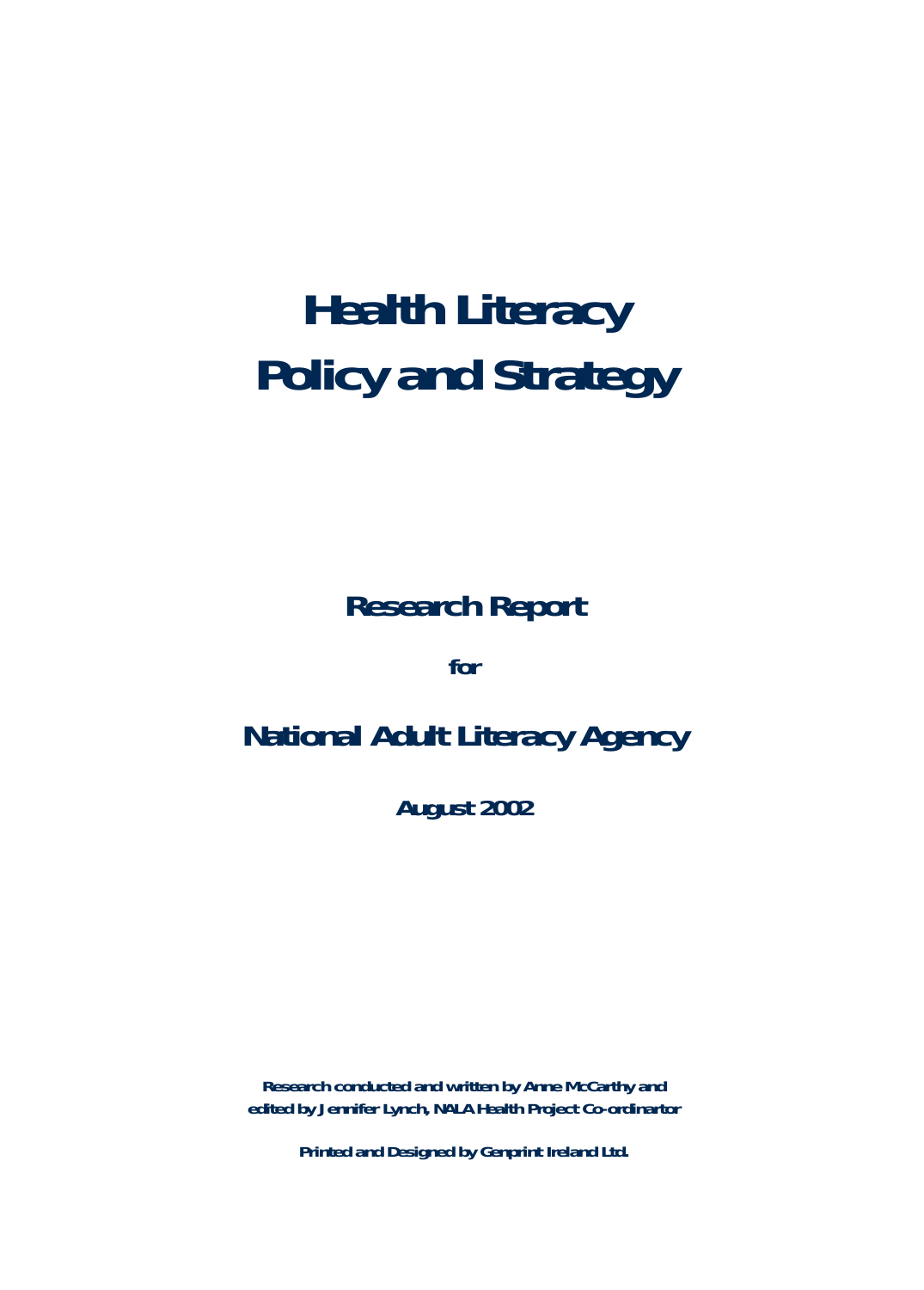# **Acknowledgements**

A debt of gratitude is due to the following people without whom this project could not have been completed.

This project steering committee was made up of: Inez Bailey, Director NALA, Jennifer Lynch, Project Co-ordinator, Michael O Toole, NALA Executive member, Deirdre Sadlier, Director of Dental Health Foundation Ireland, Paul Grassby, Director of Irish Centre of Continuing Pharmaceutical Education, Mary Love, Adult Literacy Organiser in Ballymun CDVEC, Lisa Mc Geehan, Health Promotion Officer, Western Health Board, Shay McGovern, Kieran Cashman, Kathleen Lombard, Department of Health and Children and Patricia Kennedy, VTOS CLVEC.

This project is deeply grateful to the literacy learners, and VTOS students of Dublin, City of Limerick VEC and Tullamore learners from Co Offaly VEC who generously gave of their time and experiences to make this project a reality.

This study is also deeply grateful to the literacy tutors, and VTOS teachers, in each of the centres, who generously facilitated the eight groups of students that have contributed to this study.

A similar debt of gratitude is due to the health professionals, who generously gave of their time and their experiences, in their thinking in contributing to this study.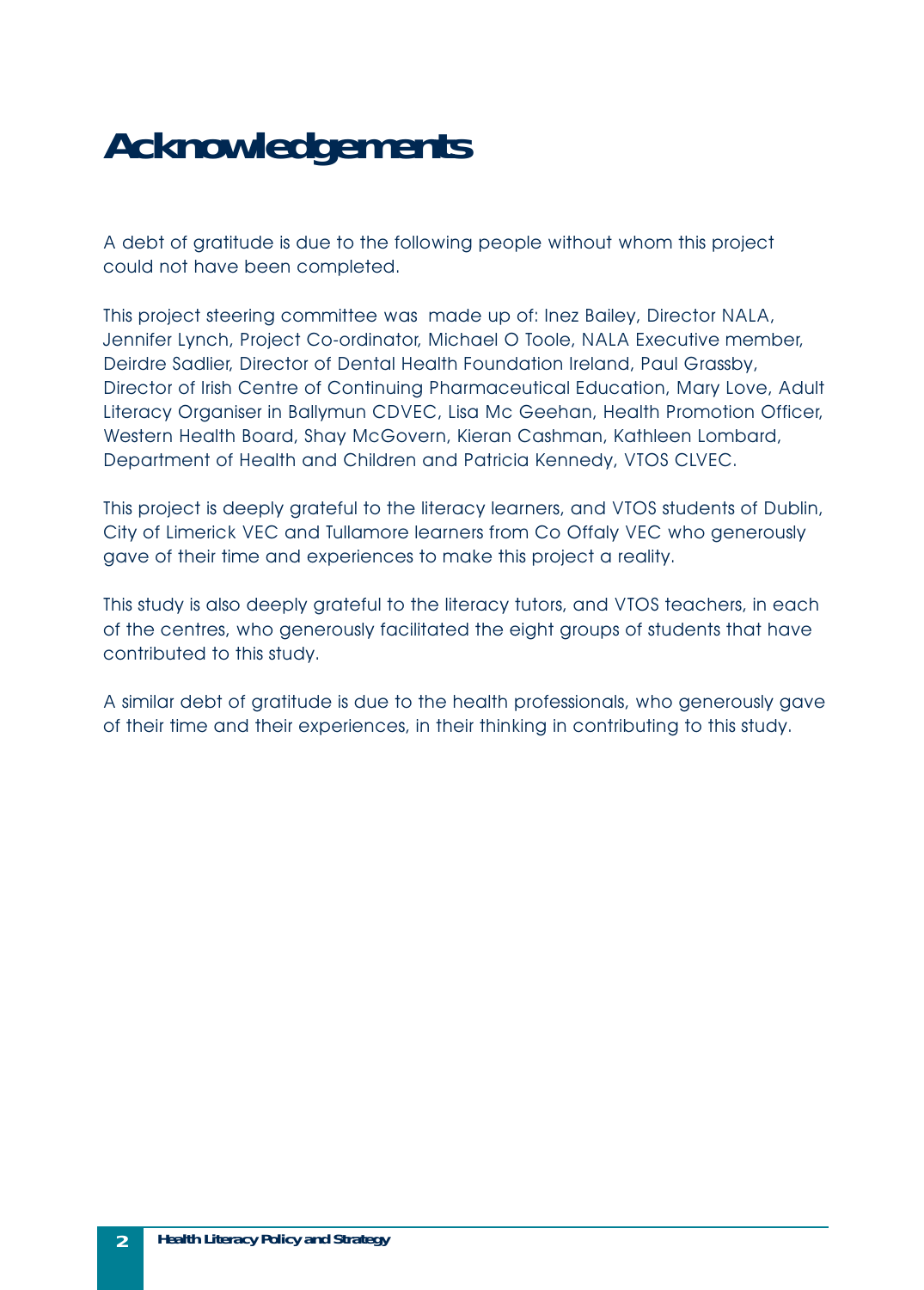# **Contents**

| <b>Foreword</b>                 |                                                                                                                                                                                                                                                                                                                                        | 5                                            |
|---------------------------------|----------------------------------------------------------------------------------------------------------------------------------------------------------------------------------------------------------------------------------------------------------------------------------------------------------------------------------------|----------------------------------------------|
| <b>Introduction and Context</b> |                                                                                                                                                                                                                                                                                                                                        |                                              |
|                                 | <b>Chapter 1: Literature Review</b><br>1. National literature<br>2. NALA resources which could be used by Health Practitioners<br>3. International literature                                                                                                                                                                          | 13<br>14<br>19<br>20                         |
|                                 | <b>Chapter 2: Interviews with Literacy Learners Groups</b><br>1. Interview with women/mothers<br>2. Interview with men/fathers<br>3. Interview with young women and mothers<br>4. Interview with older men and women                                                                                                                   | 25<br>26<br>29<br>29<br>30                   |
|                                 | <b>Chapter 3: Interviews with Health Professionals</b><br>1. Interview with nurse practitioner<br>2. Interview with general practitioner<br>3. Interview with group of health professionals in general hospital<br>4. Interview with nurse manager - day clinic general hospital<br>5. Interview with hospital doctor-general hospital | 33<br>34<br>35<br>37<br>38<br>39             |
|                                 | <b>Chapter 4: Conclusions</b><br>1. Communication and low literacy patient's perspective<br>2. Communication and the health professional's perspective                                                                                                                                                                                 | 41<br>42<br>44                               |
|                                 | Chapter 5: Health literacy policies and strategies<br>1. Research<br>2. Budget<br>3. Local Networks<br>4. Accessability<br>5. Co-ordinating body for Health Literacy<br>6. Training<br>7. New ways to communicate                                                                                                                      | 49<br>50<br>51<br>51<br>52<br>52<br>53<br>53 |
| <b>Appendices:</b>              | Appendix A - Literacy Levels<br>Appendix B - Power Model<br>Appendix C - NALA recommendations in NAPS submission<br>Appendix $D -$ Check list for easy to read materials<br>Appendix E - Draft health literacy training plan<br>Appendix F - Glossary of terms<br>Bibliography                                                         | 55<br>56<br>57<br>58<br>60<br>61<br>62<br>63 |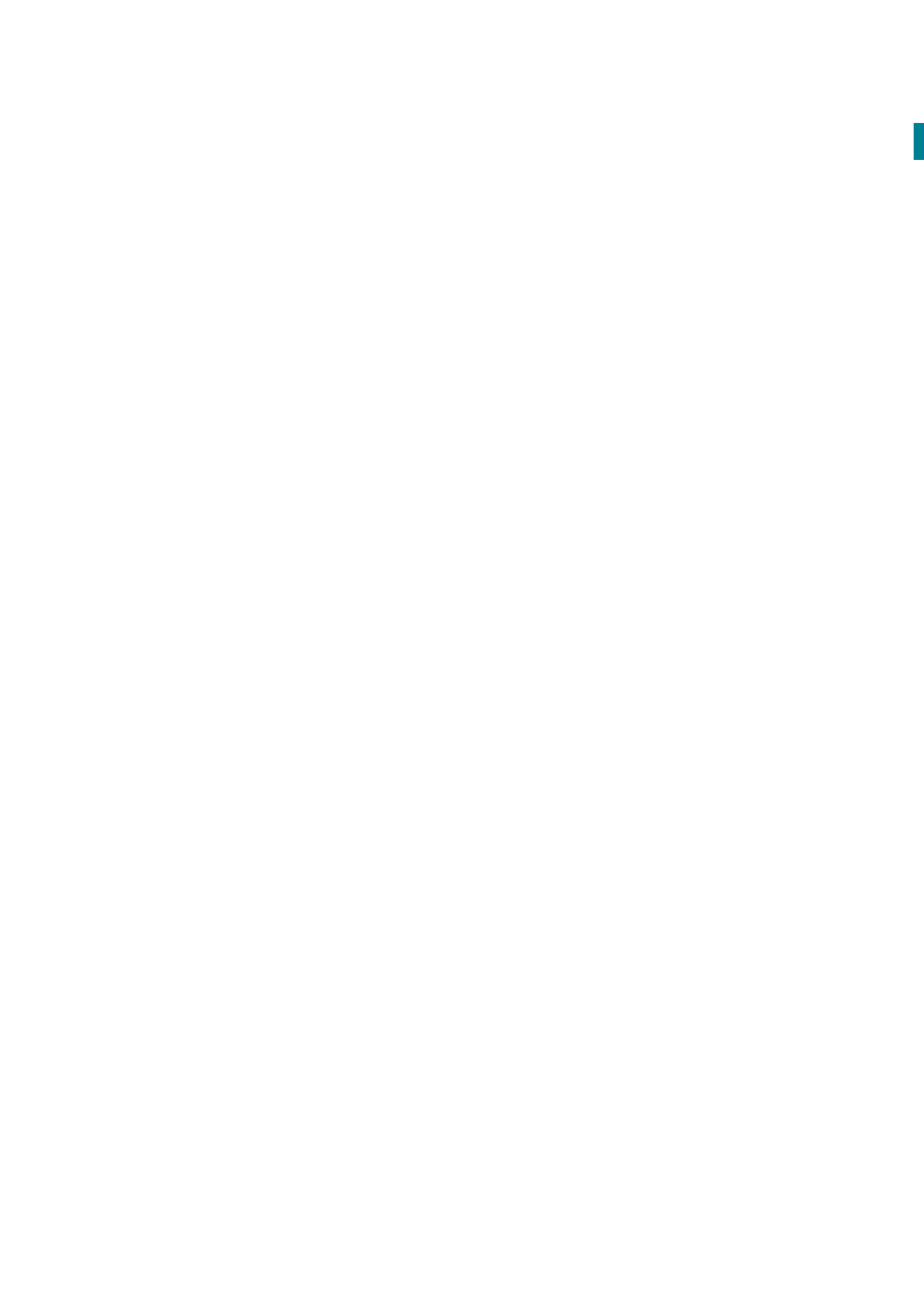# <span id="page-4-0"></span>**Foreword**

This health literacy research report marks the first time literacy has significantly entered the health debate in Ireland. Adult literacy learners have been given a voice. Up to this point in our campaigning work we have had to rely on anecdotal stories about how literacy impacted on people's health encounters and recount international findings. There is a serious lack of Irish research data on this subject available to policy makers. However the Irish results of the 1997 International Adult Literacy Survey (IALS) found that 25% of the population tested could not fully understand the directions on a popular headache packet. This led to the first National Adult Literacy Strategy and a broad recognition that there is a significant minority of Irish adults with literacy problems. The publication of the National Health Promotion Strategy in 2000 which clearly identified low literacy skills as a barrier to good health, illustrates this point:

#### *"poor literacy skills ….limits access to health information and health service." (p.20)*

To ensure the strategic effectiveness of the National Health Promotion Strategy 2000-2005 NALA recognised that policy-oriented research was urgently required. We approached the Department of Health and Children in 2000 arguing there was a need for a co-ordinated research programme of study into health and literacy in Ireland. We wanted to establish the precise health issues and needs of low literacy populations and inform strategic policy making.

This research shows that people have struggled with essential health information, consent forms, have not fully understood procedures, found signage confusing and did not feel capable of taking part in decision making. Fear is a big barrier to communication. True patient education is difficult to achieve among people with low literacy skills when there is such a reliance on the written word.

This report also highlights examples of people finding it difficult and in some cases impossible to navigate their way around the health system. To quote one USA researcher: " Functional literacy is not just about your health, but about how to get to your appointment." This research illustrates that health literacy means more than just reading information. It involves taking part in decision making and understanding options. Patients need time to review material. Health practitioners need to understand that one leaflet cannot accommodate the whole patient population.

Health practitioners were surprised at the extent of the literacy problem in Ireland and the fact that literacy could be such a significant barrier. We are not surprised that adults do not draw attention to their literacy deficits. We know that people with literacy difficulties become very adept at hiding their difficulties. This means that it will not always be apparent to health practitioners that instructions and advice are not being adequately relayed to low literacy patients.

We hope that this research project will play a part in addressing the health literacy issue. We hope it will focus policy makers and bring literacy and health practitioners together. This is a very exciting time in the Irish medical service. The new health strategy emphasises the integration between primary care and specialist services in the community. There is a strong focus on providing care in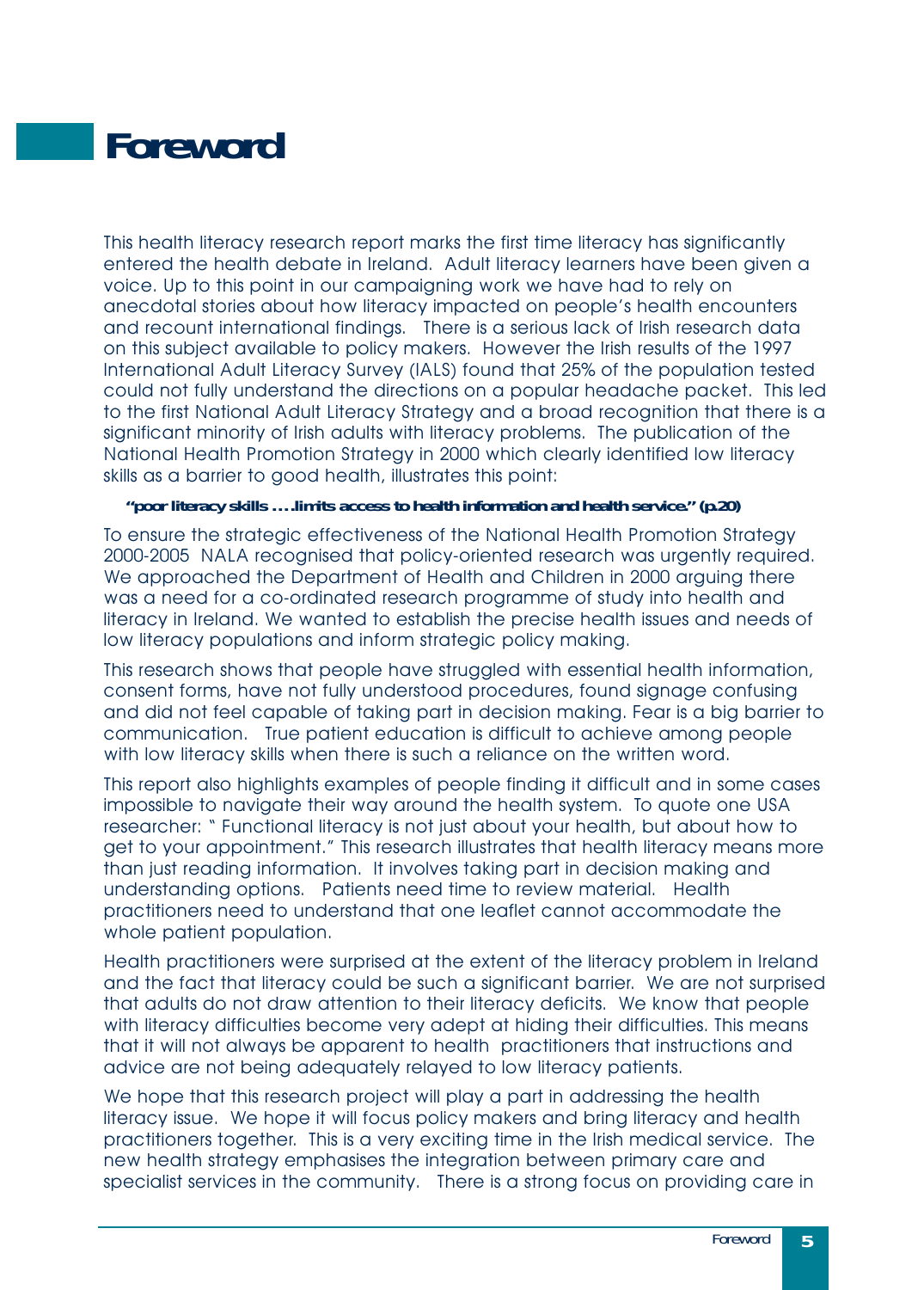the community. Numerous proposals are made including improved linkages within and between health services. Literacy and health practitioners, especially Health Promotion practitioners could widen the debate on health and communication.

The Health Promotion Unit in the Department of Health and Children financed this two stage project and we would like to acknowledge their initiative. The next step in this project is to produce literacy friendly booklets. We will be guided by this research and hope it will be a meaningful piece of work for Health Promotion and VEC Adult Literacy Organisers. Individual health practitioners in different health care settings have been trying to tackle this issue in isolation with no guidance from management. The VEC adult literacy service has to give health care workers practical help and support. Through our strategic plan 2001-2006 health initiatives we will continue to develop health literacy policies and resources.

Interviews with the 78 adults point to the fact that literacy is not an isolated problem but usually part of a range of social problems. This shows that literacy needs to be viewed and tackled from a wide perspective. While we were particularly interested in how weak literacy skills can be a barrier to good health promotion, discussions with interviewees opened up wider debates. Health literacy is a complex problem that requires a range of responses, hence our range of recommended strategic actions.

The Health Strategy (2001) emphasises the need for a strategic change around how the health system is experienced by the public. We hope this report will contribute to this change.

Jeannfer Lynch

Jennifer Lynch NALA Health Project Co-ordinator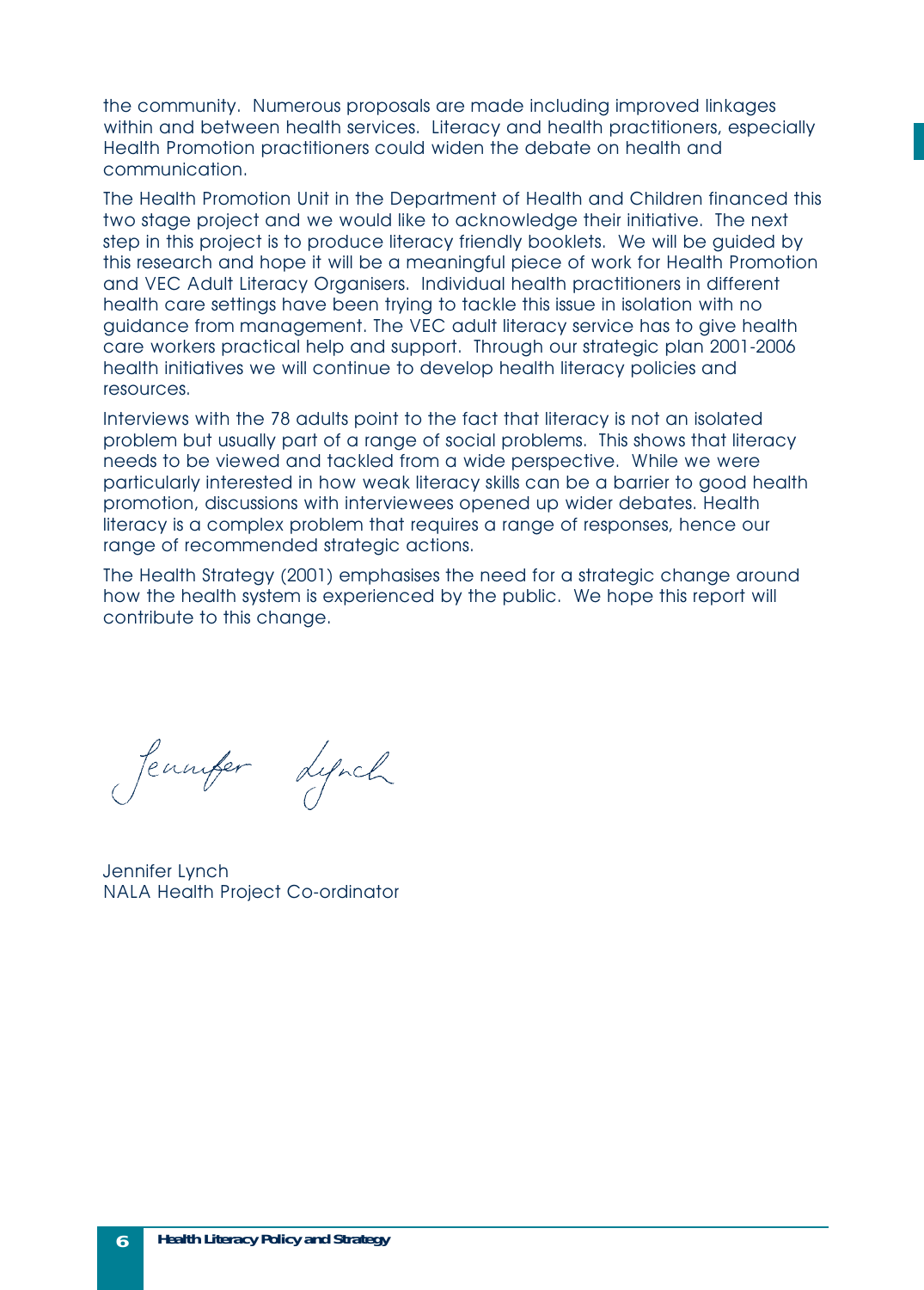# <span id="page-6-0"></span>**Introduction and Context**

*"Functional health literacy involves more than simply understanding written and oral communication about health. Functional health literacy is the ability to use written and oral material to function in health care settings and maintain one's health. It also includes the necessary skills to ask for clarification."*

#### *(based on Rima Rudd's definition 1999)*

This project was commissioned by the National Adult Literacy Agency to research and draw up a health-literacy policy and strategy document. This report is part of an overall three year research project (2001-2004) which aims to develop:

- 1. a strategy document to advance health education and health promotion among low literacy Irish public and
- 2. a health education pack or packs for use by educators, particularly health educators, with low literacy populations in a variety of settings.

This report is written under the following chapters:

**Introduction and Context Chapter 1 Literature review Chapter 2 The research – literacy students/patients Chapter 3 The research- health professionals and Health Promotion staff Chapter 4 Conclusions Chapter 5 Health Literacy Policies and Strategies**

### **The Context**

#### **Purpose of study**

The purpose of this study is to develop a draft policy document on health education and promotion for low literacy populations, based on a strategic document. Both the strategic document and policy document will be based on the findings from qualitative research with low literacy students/patients and health professionals and Health Promotion staff. These are, in turn, meant to support and ensure the effectiveness of many aspects of the National Health Promotion Strategy 2000-2005.

#### **VEC literacy schemes**

While literacy tuition takes place in a wide range of settings the VECs are the main providers of adult literacy in Ireland. Each VEC employs an Adult Literacy Organiser who is the local point of contact for the general public.

#### **National Adult Literacy Agency**

NALA is a non-profit membership organisation concerned with co-ordination, training and policy formation in the adult literacy sector in Ireland.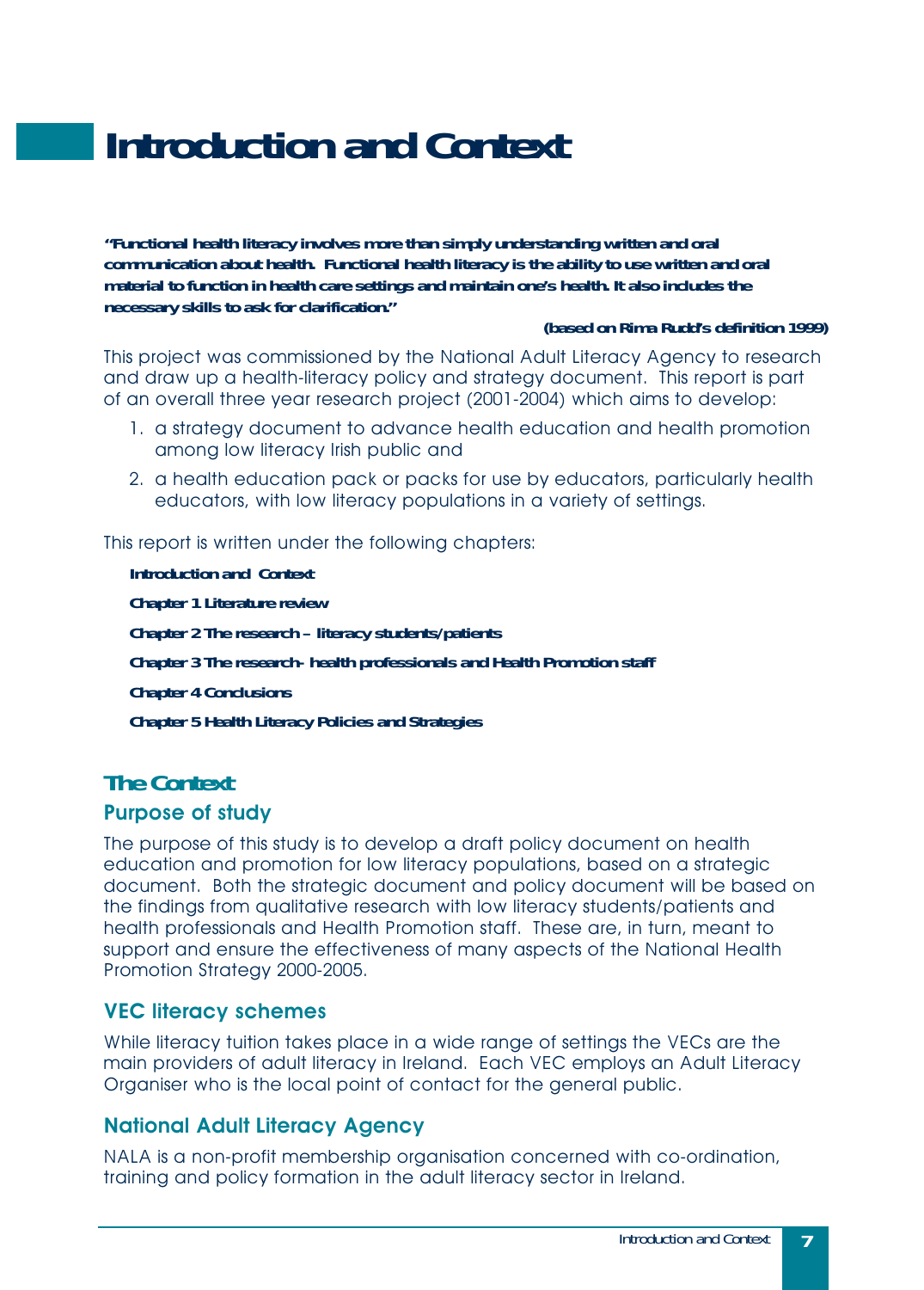#### **NALA's mission statement is:**

*"To ensure all adults with literacy difficulties have access to a range of high quality learning opportunities."*

#### **Extent of weak literacy skills in Ireland**

25 % of the Irish adult population is at Level One on the literacy levels, as defined by the IALS. This level indicates very low literacy skills, where the individual may, for example, have difficulty identifying the correct amount of medicine to give a child from the information found on the package.

30% are at Level Two. Those at Level Two have been identified by the survey as people who can only deal with material that is simple, clearly laid out and in which the tasks involved are not too complex.

These two levels of literacy are not just about the ability to read and write. Low literacy has implications for the way people think about themselves and their environment. It has implications for people's capacity to take in information about the world around them and make sense of that information. For example, a literate person can read a bus timetable and take directions to finding the bus station. The cognitive ability to process this data is not so well developed in a person with low literacy skills.

International research has proven the close relationship between literacy and health status. The Organisation for Economic Co-operation and Development (OECD) sponsored International Adult Literacy Survey, (IALS): Learning in the Information Age pointed out that:

#### *"People with higher educational attainment have healthier habits and lifestyles, and are more educated towards the management of their own health through access and understanding of information and preventative health practices."*

There is a very little Irish data on health literacy and health status. The little data available to us however has shown that:

- One in four Irish adults between the ages of 16 and 66 years have very poor literacy skills and cannot satisfactorily read the instructions on medication (IALS, 1997).
- according to IALS over half of Irish adults (53%) are not functionally literate in today's modern society. This means that people scored below the minimum desirable threshold in Western societies.
- An estimated 17.4% of respondents in the 1999 Survey of Lifestyle Attitudes and Nutrition (SLAN) survey were not able to read and understand information and this prevented them from improving their general health. 6.4% of respondents also reported that they think their health would be better if they had easier to read health information.
- The Food Safety Authority (1998) reported that people in the lower socioeconomic classes were less likely to follow manufacturers' instructions for storage of food (25% sometimes and 14% rarely/never) in comparison with people from higher socio-economic classes (12% sometimes and 8% rarely/never).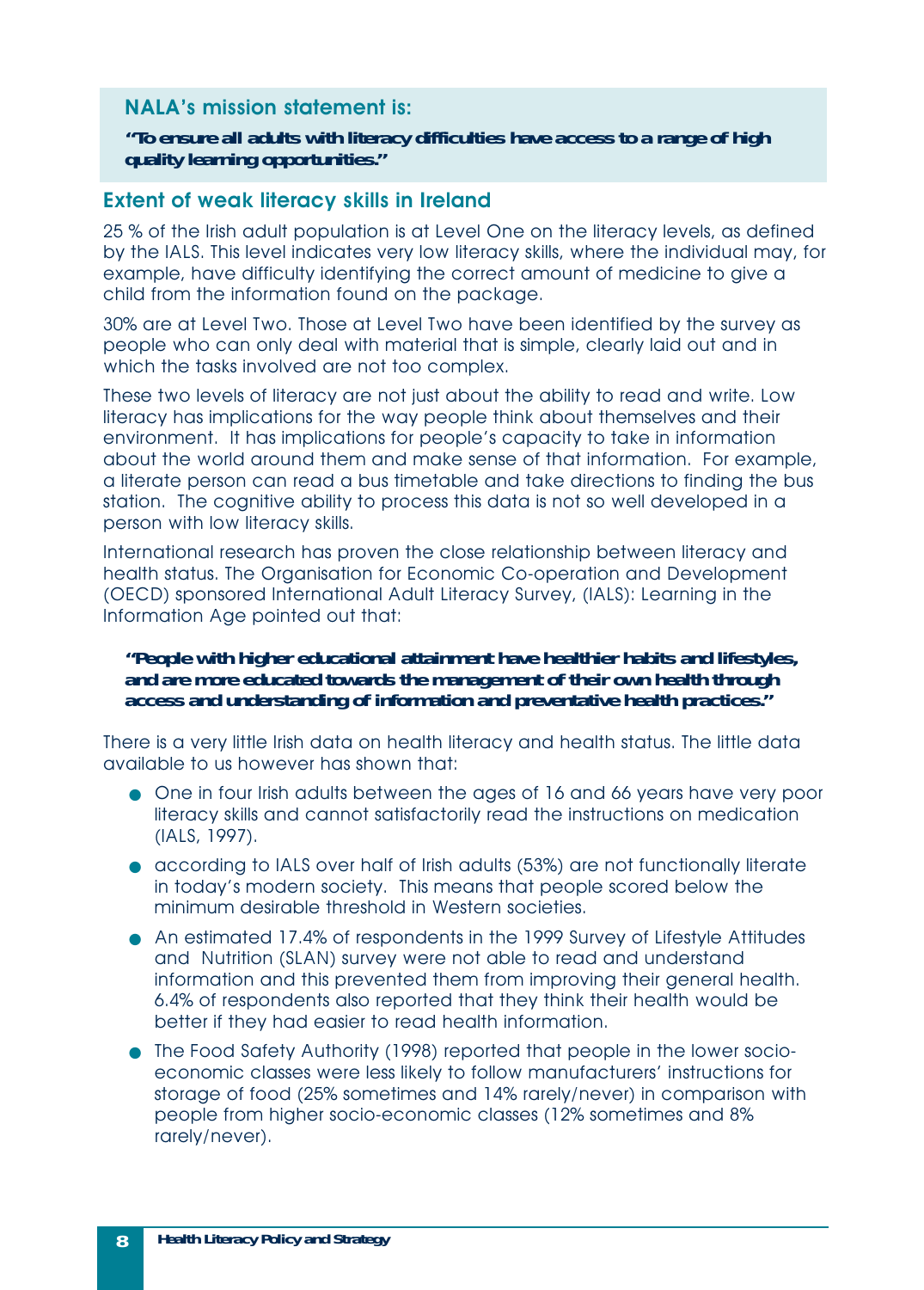Health literacy as a practice in the USA has developed in the past fifteen years through a process of hybridisation between health professionals and community educators. To bring about a resolution to this problem, collaboration between these disciplines is needed. In the words of Dr Rima Rudd, a pioneer in the field of health literacy:

*"Health literacy is a new concept that is getting a good deal of attention. …Educators, researchers and practitioners can work together to explore strategies for improving communication, increasing needed skills and fostering efficacy."*

In this report national strategic documents are reviewed, as are the international and national research publications as well as some interesting practical documents. The final chapter includes policy statements and strategies to make policy suggestions realities.

#### **Health Promotion in Ireland**

The Health Promotion Unit within the Department of Health and Children is responsible for the development of health promotion policy. Since its establishment in 1988, following the closure of the Health Education Bureau, the Unit has discharged a dual remit of policy development, research and evaluation on the one hand with awareness raising of lifestyle issues through multi media campaigns and the development of materials for the public.

Since the development of the first Health Promotion Strategy in 1995, there has been an increased emphasis on health promotion in settings such as schools, hospitals, and the community. This includes the identification of key target groups, with a view to developing interventions to meet their particular needs.

The National Health Promotion Strategy 2000 – 2005 identifies health promotion as both a policy matter and an operational issue. The Department of Health and Children are responsible for the policy development of health promotion.

One significant development of the Unit had been the establishment of Health Promotion departments within all health boards, led by Health Promotion Managers who have a dedicated budget and staff . The operational aspect of health promotion has been delegated to the Health Promotion Units located in the Health Boards.

### **The Research**

#### **Methodology**

This is a qualitative research project designed to discover the barriers to health literacy. The methodology used included:

- Interviews and discussion groups with literacy students in groups. These groups are representative of the target groups named in the National Health Promotion Strategy 2000-2005. These are:
	- Children
	- Young people
	- Women
	- Men
	- Older people.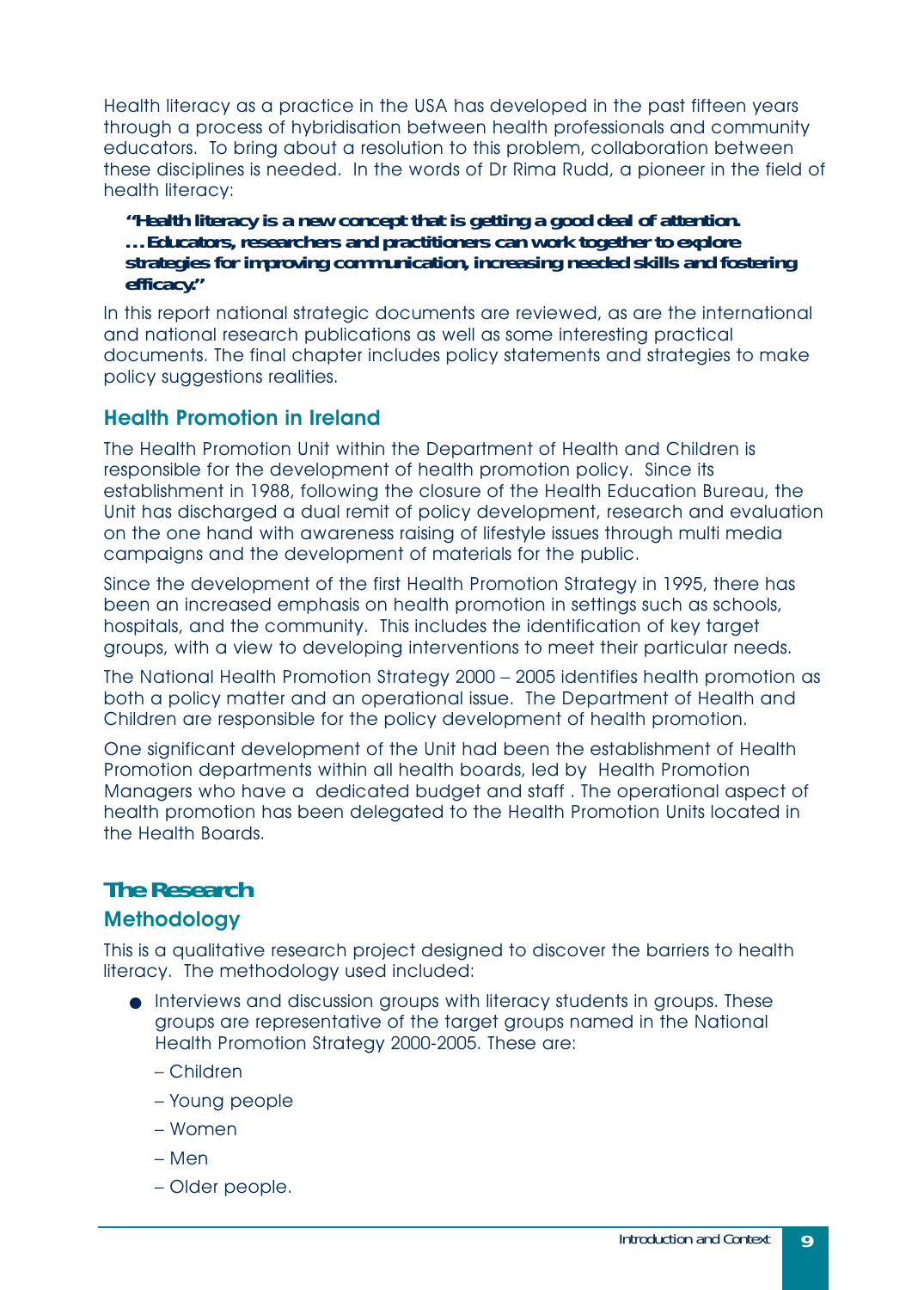The issues related to children were discussed with groups that included mothers and fathers and grandparents.

- Interviews with health professionals and administrators drawn from the operational levels of the health service. These interviews were carried out on a one to one basis and in groups.
- A literature search and review of best practice and practical examples of health literacy education.

#### **Target groups**

The low literacy patient groups were interviewed in eight groups.\* Groups varied in size from five to twelve persons. Seven of the low literacy groups were drawn from programmes that are directly connected with literacy programmes. Four groups were drawn from Dublin city, three groups were drawn from Limerick city and one group from Co Offaly. One group was made up of adults from a VTOS scheme.

#### **Interviews**

The eight groups were interviewed in a setting and method that generated a similar pattern of response so comparisons could be made. The purpose of the study was presented to the group. Following any questions of clarification, each participant was invited to speak in turn, giving their name and a small piece of relevant information. People sometimes for example gave the number and ages of their children.

#### **Two questions were put to each group:**

- 1. 1. they were asked to discuss good experiences they have had in relation to contact with health professionals; and
- 2. they were asked to focus on difficult situations they had experienced.

They were also shown a number of health promotion leaflets which were used to spark debate.

Out of this discussion it becomes clear that there were a range of issues that could be termed: health information, treatment procedures, prevention and emotional experience of good and difficult experiences. The impact of literacy difficulties was then teased out in the discussion around these issues.

#### **The Health Professionals: Respondents**

Health professionals interviewed included hospital doctors, general practitioners, outpatient nurses, out patient nurse managers, public health nurses, a hospital pharmacologist, a commercial pharmacologist, a pharmacology technician, clinical nurse managers and a Health Promotion Officer.

Research meetings were conducted individually and in groups. Research interviews with health professionals were constructed on a set of questions. These questions were framed after the group interviews with patients. In this way the action process of this study also had an iterative element in that the output from the low literacy patient groups has influenced the formation of the discussion with the health professionals. (See Power Model at Appendix B)

<sup>\*</sup> The term literacy student and patient with literacy difficulties will be used interchangeably in this study.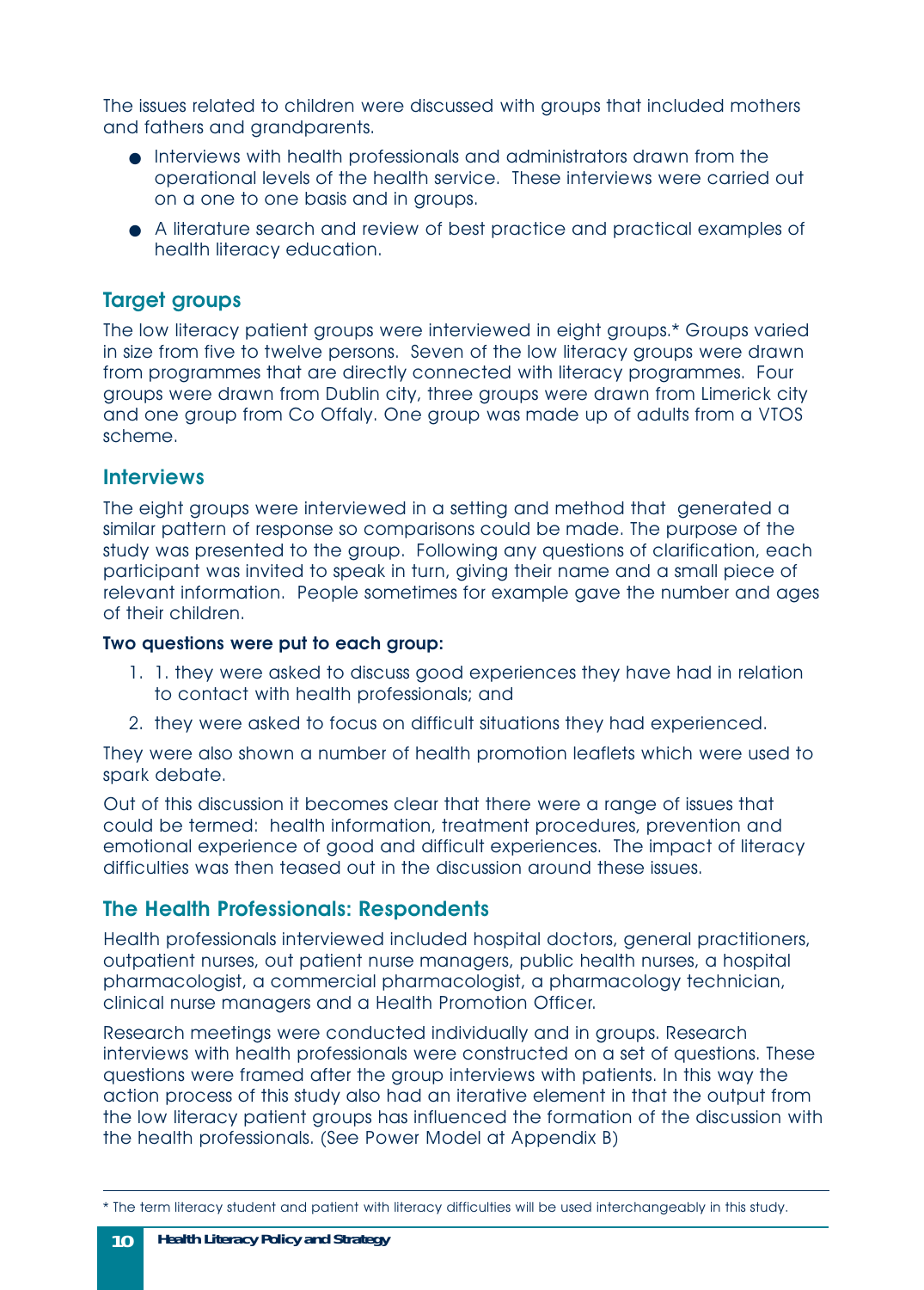Health is a complex service. This complexity is reflected in the range and numbers of health professionals engaged in delivering health care to the patient. At the centre of this study is the interaction between the patient and their health professional or stakeholder.

#### **Meetings were based on six questions:**

- 1. What input do you have into health promotion?
- 2. Have you awareness about literacy levels with your patients?
- 3. How often would you have to use documentation with your patients ?
- 4. If often what kind?
- 5. What would make it difficult for you to explain health care to low literacy patients?
- 6. General discussion around health literacy.

Data from the NALA Literacy Awareness Training pack was introduced to the meeting at appropriate points in the interview. This pack introduces people to literacy statistics in Ireland. The five IALS levels of literacy were described to the health professional. (See Appendix A)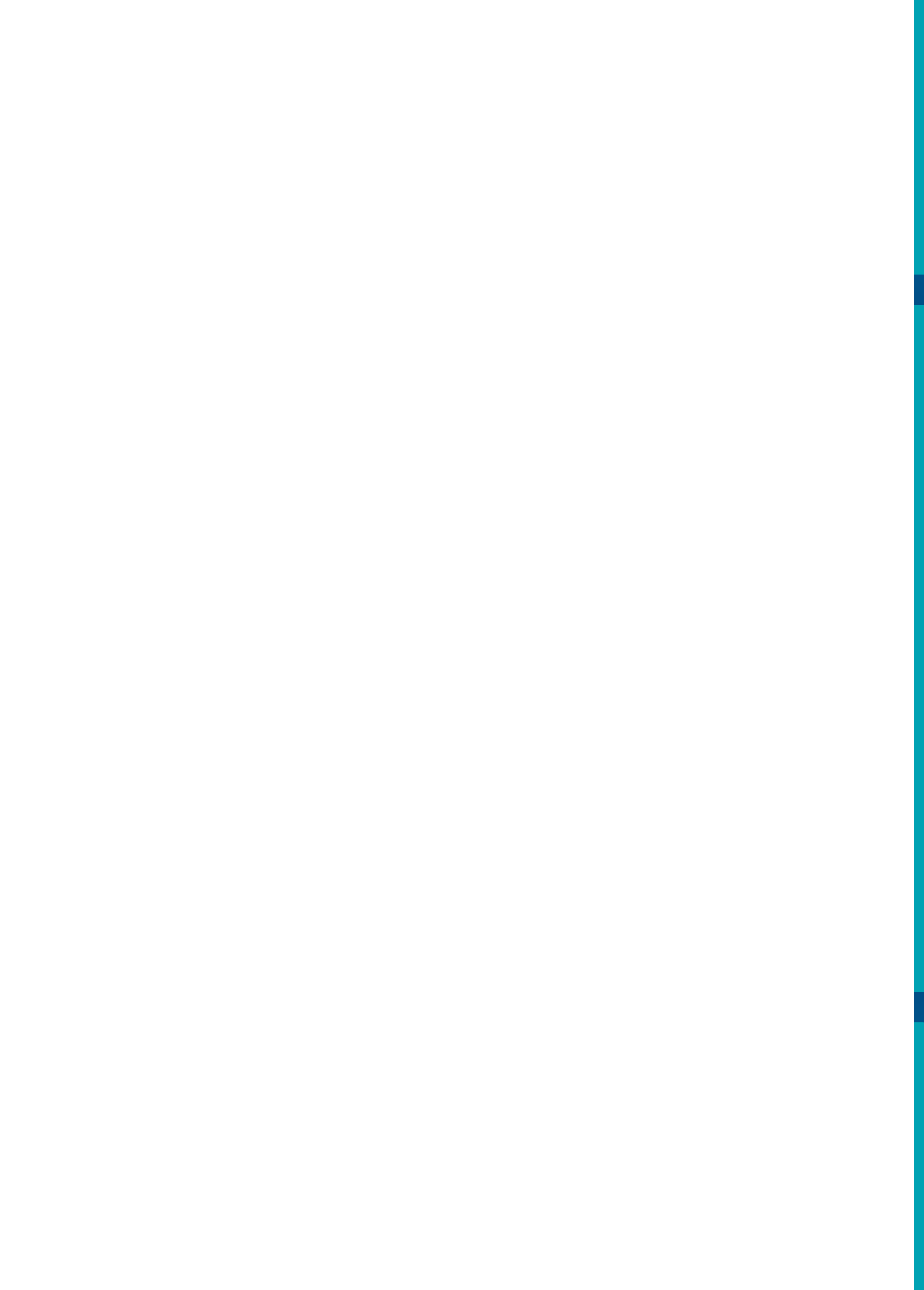# <span id="page-12-0"></span>**Chapter 1 Literature Review**

- **1. National literature**
- **2. Nala Resources which could be used by health practitioners**
- **3. International literature**



**1**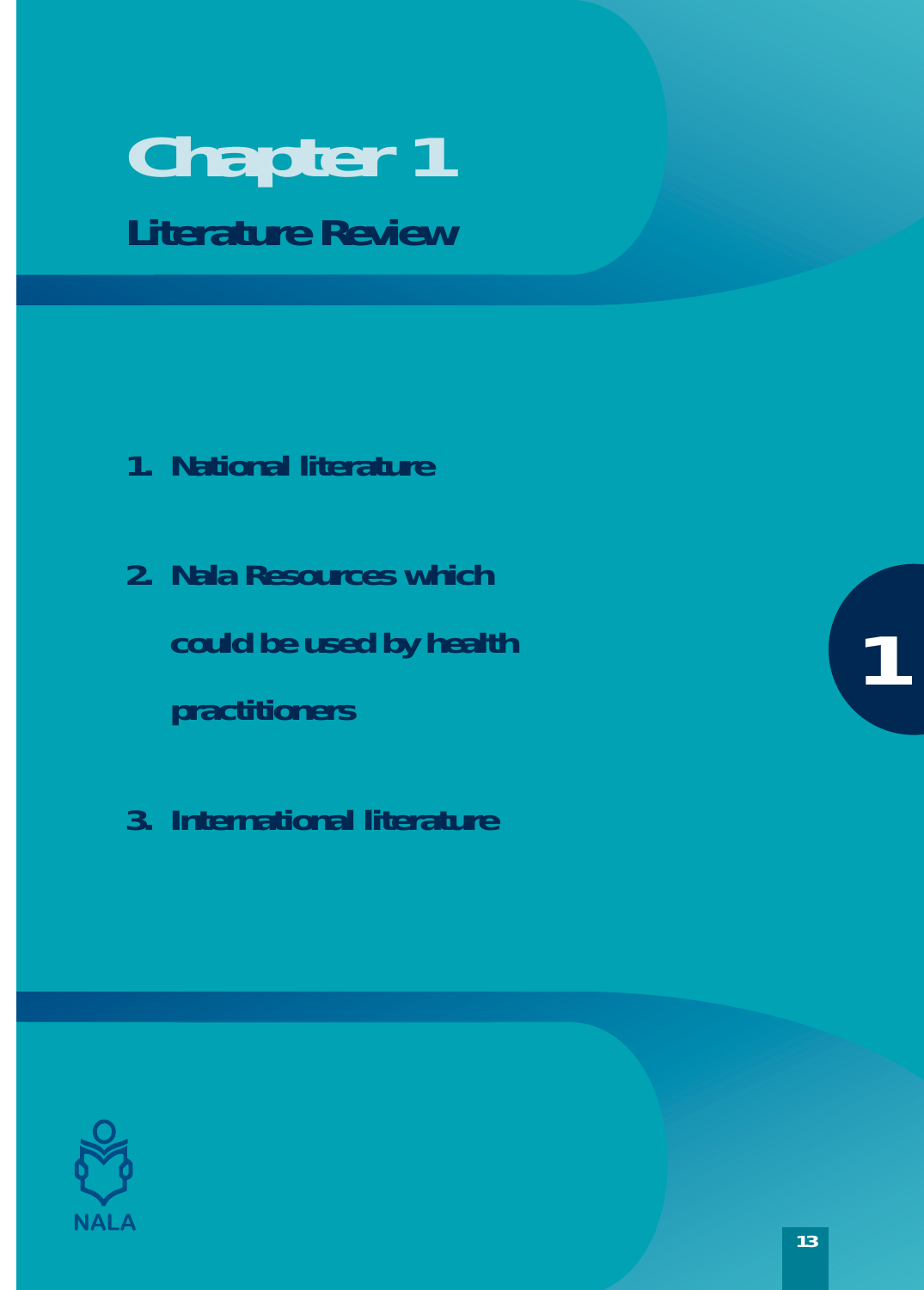# <span id="page-13-0"></span>**Chapter 1: Literature Review**

The literature review is presented under the following headings:

- 1. National Literature
- 2. NALA publications which could be used by health practitioners.
- 3. International Literature

# **1. National Literature**

The documents that are reviewed here are the following;

- National Health Promotion Strategy 2000- 2005
- National Health Strategy 2002
- Towards an Equality and Rights based Health Care System Submission by the Community and Voluntary Pillar 2001
- NALA's submission to the National Anti Poverty Strategy (NAPS) Working Group on Health 2001
- The National Youth Health Programme Mapping the Journey An evaluation of the Health Promotion Youth Service Initiative 1999/2000
- Traveller Health A National Strategy 2002 2005
- SLAN survey 1999
- Access to Health Care Information Services in Ireland 1995
- Health Illiteracy The Hidden Handicap 2001

#### **National Health Promotion Strategy 2000- 2005**



This document establishes the policy framework at government level. The purpose of this strategic document is to set out the broad policy framework, which aims to promote a holistic approach to health. It states that:

*"poor literacy skills …limits access to health information and health services."(p. 20)*

#### **TARGET GROUPS**

The target groups identified in this National Health Promotion document are:

- Children
- Young People
- Women
- Men
- Older people.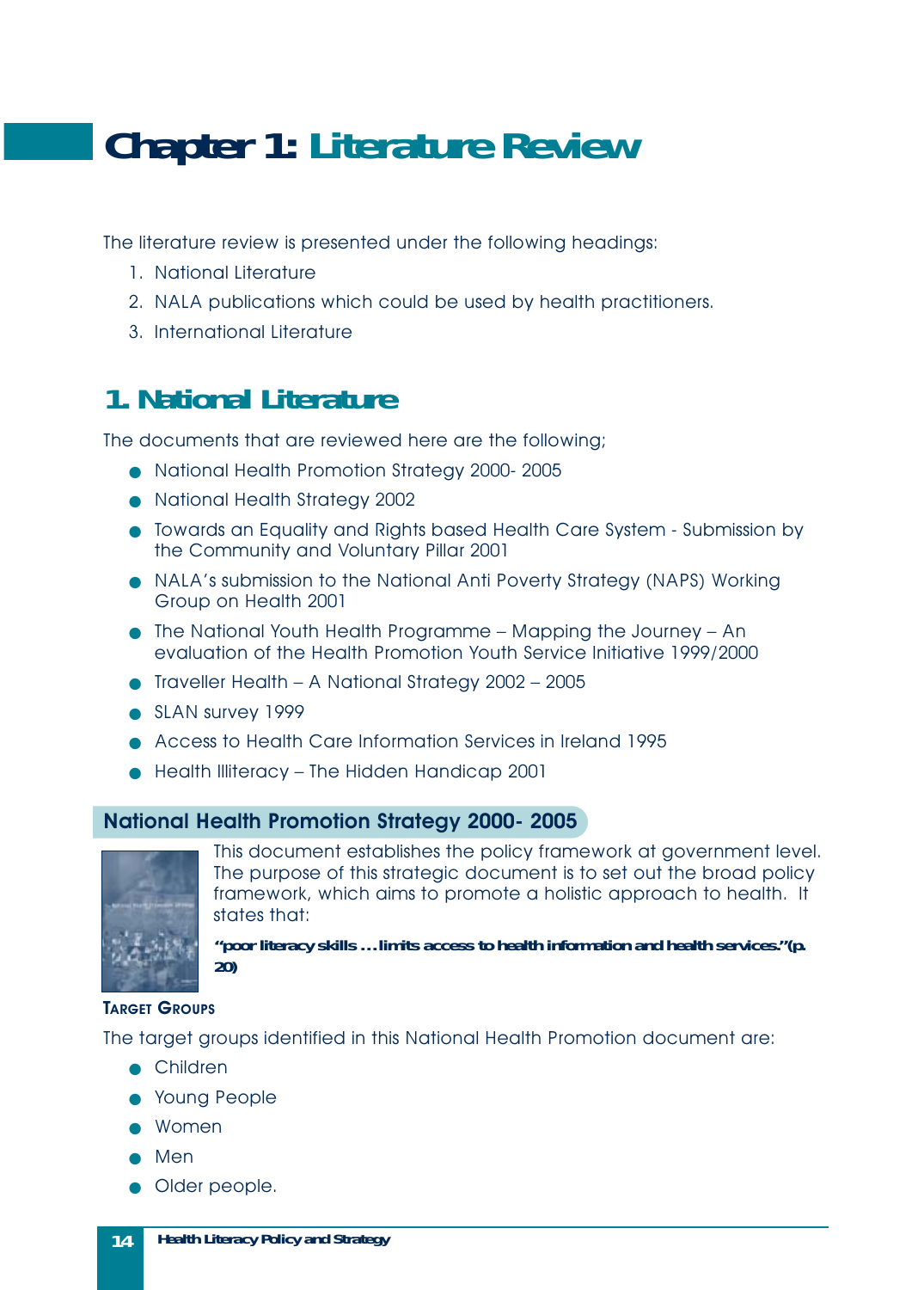This report identified the following as essential for a successful strategy:

- Developing a health proofing policy
- Strengthening partnerships
- Establishing a National Health Promotion Forum
- Reorienting the health services
- Supporting research, monitoring and evaluation
- Strengthening regional health promotion structures
- Consulting with the consumer.

This document emphasises that for the strategic aims of the strategy to be implemented, inter-departmental links must be strengthened.

*"Establishing health alliances involves consultation with, and participation of, all partners to address the social, economic and environmental determinants of health. It is important that non-health sectors become aware of the capacity to contribute and that their involvement in health promotion interventions is encouraged and supported." (p.64)* 

#### **Quality and Fairness – a Health System for You – 2001- 2010 Health Strategy (2001)**



This document presents a new philosophy towards health, which is both challenging and exciting. A whole system approach is presented that incorporates:

This vision is in tandem with that laid out in the National Health Promotion Strategy 2000-2005. These central themes are reiterated throughout the document lending credibility to a view that a serious view of delivery standards is now firmly in the health agenda.

#### **ACHIEVING THE VISION**

It sets out the priority goals and the means of achieving them. It also includes a detailed action plan and lists strategic actions. In keeping with the stated aim to maintain standards and mprove them, it includes a programme for monitoring and evaluating the outcomes of the plan.

#### **PEOPLE AT THE CENTRE OF THE VISION**

What is proposed is a people centred system. This means one that it is fair and can be trustworthy. The key statement here is a system that " helps individuals to participate in decision making ….will empower people to be active participants in decisions about their health." Issues of eligibility and access to health services are identified as crucial in this document.

Four goals are identified for government policy:

- 1. Better health for everyone
- 2. Fair access
- 3. Responsive and appropriate care delivery
- 4. High performance.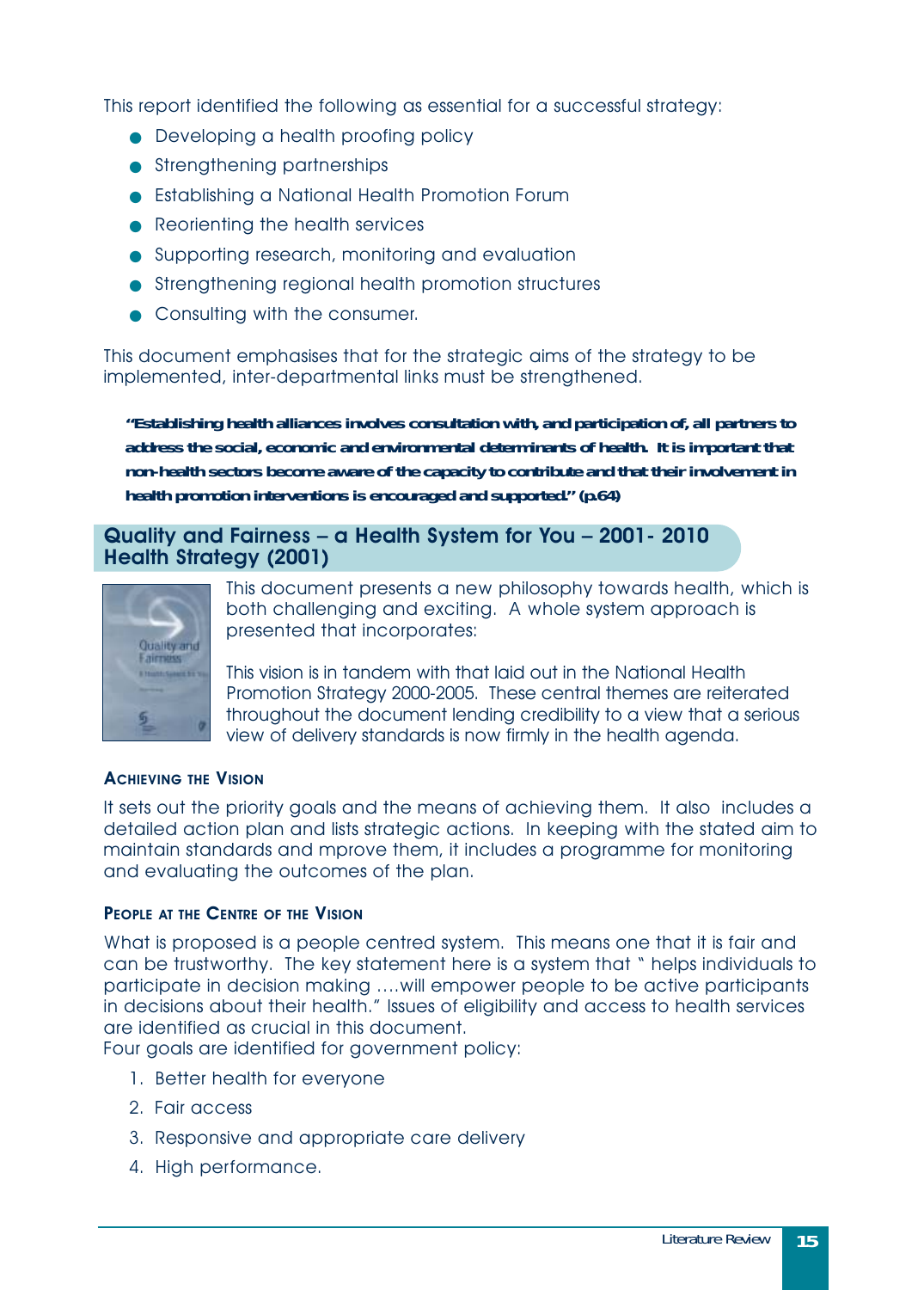#### **COMMITMENT FROM GOVERNMENT**

The strategy also aims to eliminate barriers for disadvantaged groups to achieve healthier lifestyles. There is also commitment in this document to fully implementing the National Health Promotion Strategy. Taking these two points together a seamlessness is emerging in the Department of Health and Children's strategic planning.

#### **Towards an Equality and Rights Based Health Care System (2001)**

This document published May 2001, is a collection of submissions received from members of the Community and Voluntary Pillar.\* It incorporates the holistic and visionary perspective of the national health strategy document.

This document looks strategically at the barriers people encounter accessing the health services and health information. It sees access to health services and health information as a human right. Included in this submission is a range of proposed models that could improve access.

#### **DETERMINANTS OF POSITIVE AND NEGATIVE HEALTH OUTCOMES**

Among some of those positive determinants are education and clear access to appropriate information. Some of the negative determinants are poverty, educational disadvantage, and a medical model with limited reference to social and economic context.

#### **HEALTH BARRIERS**

Among some of the barriers listed are unsympathetic practitioners and a lack of suggested improvements. Among some of the ways that things could be improved are user-friendly material, advertising of services in people's own environment and one-stop shops.

#### **Submission by National Adult Literacy Agency to the National Anti Poverty Strategy Review Working Group on Health March 2001.**

In this submission NALA acknowledge that people with literacy difficulties can experience difficulties in a range of areas their lives, including the workplace, the home, and in health care settings. It outlines how individuals are running into trouble in different health care settings which includes such issues as understanding:

- Appointment slips
- Medical brochures
- Consent forms
- Doctor's directions
- Gaining access to services
- Proper use of medication
- Managing self care.

<sup>\*</sup>The Community and Voluntary Pillar is made up of representatives from seven national organisations including the Community Platform. The Platform is made up of 25 national organisations involved in combating poverty and disadvantage. It was formed in 1996 to co-ordinate the sector's involvement in negotiations at a national level.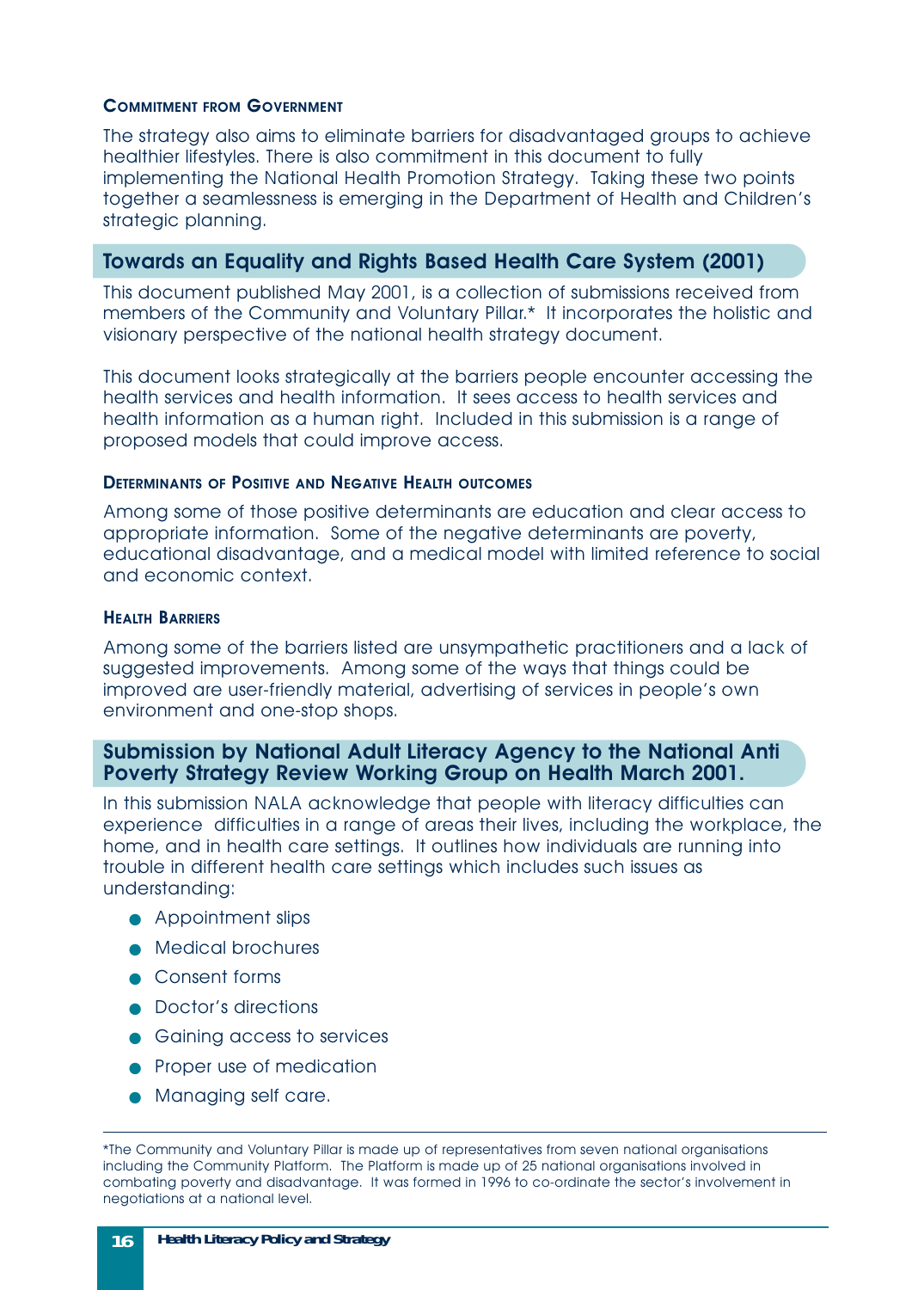It makes nine recommendations. (Appendix C outlines the recommendations in more detail)

#### **RECOMMENDATIONS**

- assign a health literacy budget
- provide literacy awareness training for health professionals
- integrate health literacy into medical training
- use Plain Language
- literacy practitioners should work with health practitioners to develop a health and literacy curriculum
- use more frequently signs and symbols that have national /international recognition e.g. disabled sign
- establish a national health literacy research board
- run a national publicity advertising campaign aimed at patients with weak literacy skills
- establish a research project to quantify how much older people are experiencing health literacy problems.

#### **The National Youth Health Programme – Mapping the Journey – An evaluation of the Health Promotion Youth Service Initiative 1999/2000.**

This document is a summation of the Health Promotion Youth Service Initiative (HPYSI). The aim of this programme was to encourage and support youth organisations, to plan, implement and evaluate an organisation wide approach to promoting health in youth work settings. The initiative was designed to provide youth organisations with a support and training framework to carry out this initiative.

#### **OUTCOMES FROM THIS PROJECT**

The benefits and challenges for involvement in the initiative can be summarised as creating a dynamic holistic model of exchanging information and knowledge. In addition to the training project the report suggests that a regional multi agency approach would result in greater commitment at local level to improving health promotion practice.

An interesting piece of learning from this project is that the training model:

#### *"…placed a disproportionate emphasis on training as the only model of integrating health promotion in to youth organisations."*

The report suggests that the structure of future initiatives "need to redress this by designing additional models and approaches for putting health promotion and policy and practice on the Youth work agenda."

#### **Traveller Health - A National Strategy 2002- 2005**

The focus of this document is action not analysis. This document has resulted from the Task Force for Traveller Health in 1995 followed by the Traveller Health Advisory Committee report 1998 and now it has culminated in this strategic document.

This is a valuable document that looks specifically at the needs of Travellers and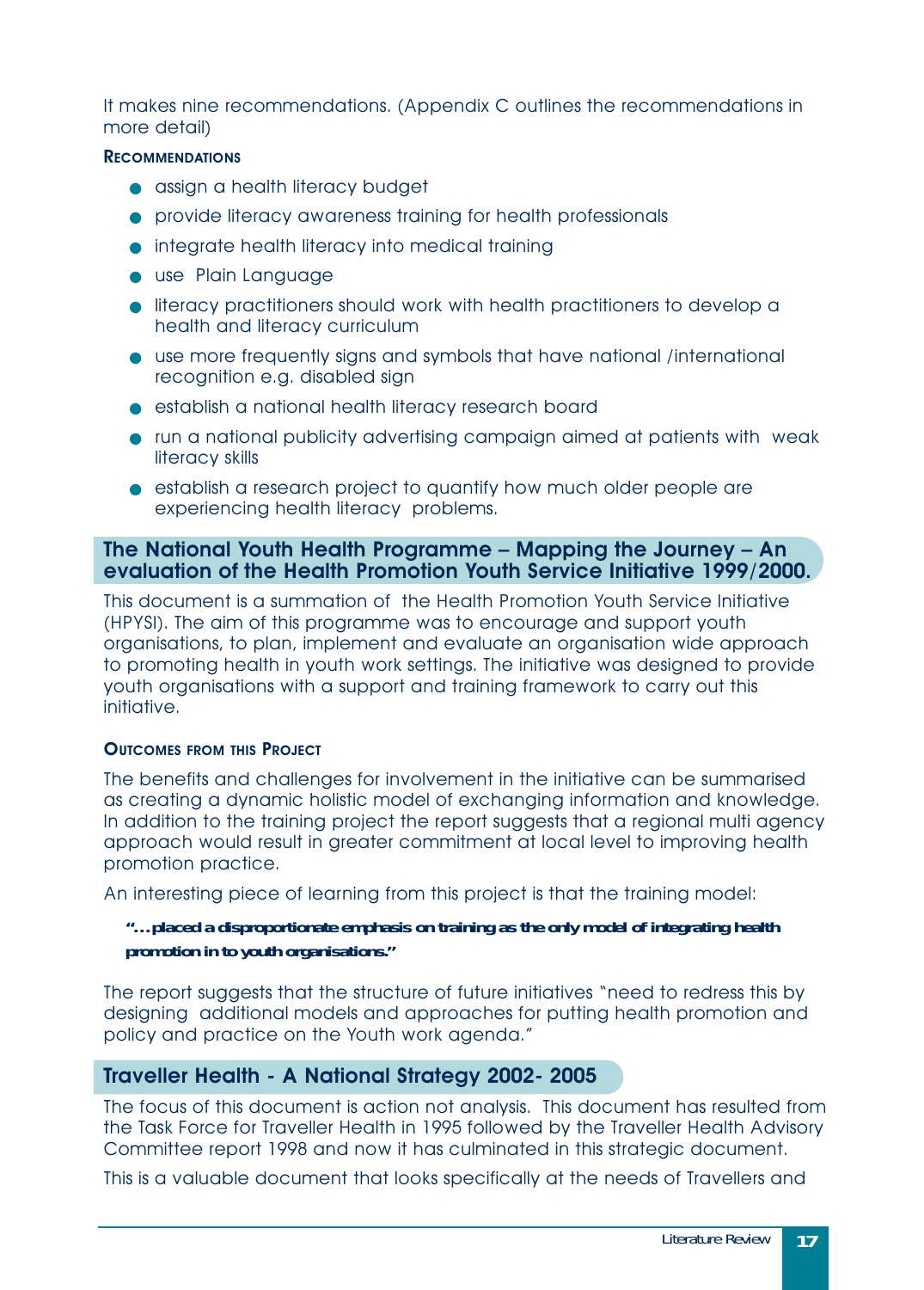their health needs. Literacy difficulties are very much part of the barriers experienced by this group in relation to health matters. The capacity to understand health promotion and prevention is restricted by the high level of literacy difficulty (estimated up to 80%). Travellers have difficulty in understanding instructions for self care and administration of appointments due to literacy problems. There is reluctance to visit the public health nurse due in part to low literacy levels.

The creative solutions proposed include:

- Health Boards will ensure that health promotion programmes are culturally sensitive and appropriate and recognise the particular constraints under which many Travellers live.
- Posters and videos should be chosen as against leaflets.
- Appointment of specific resource personnel to support traveller health.
- Training for health staff who regularly come into contact with the Traveller population.
- Department will work with University Department's of General Practitioner in promoting any educational, training or promotional programmes to highlight issues of travellers' health.

#### **Two important Irish surveys**

#### **SLAN (Survey of Lifestyle Attitudes and Nutrition) 1999**

The first national survey of Irish people's attitudes to nutrition, lifestyle and health was undertaken by the Department of Health Promotion at National University of Ireland (NUI) Galway in 1998. Published in 1999 it highlighted social variations in health and lifestyle behaviours between the lower and higher socio-economic groups. It is apparent from the SLAN survey that healthier choices are less easy for those in lower socio-economic groups.

Two findings were of particular relevance to NALA's campaigning work:

- 1. An estimated 17.4% of respondents in the SLAN Survey were not able to read and understand information and this prevented them from improving their general health.
- 2. 6.4% of respondents also reported that they think their health would be better if they had easier to read health information.

#### **Access to Health Care Information Services in Ireland (1995)**

In the mid 90s, this survey was carried out by Jennifer Mc Dougal, for the Library Association of Ireland. The Department of Health and Children commissioned this survey which set out to determine the information needs of health care professionals, managers and the public. Twelve recommendations were made in relation to the improvement of information management for health professionals. This document also recommended the development of a policy to improve the provision of health care information for the public, patients and their carers. One of the recommendations has direct implications for health literacy:

#### *"Foster and improve communications and information exchange with voluntary organisations including self help groups, charities and other information providers."*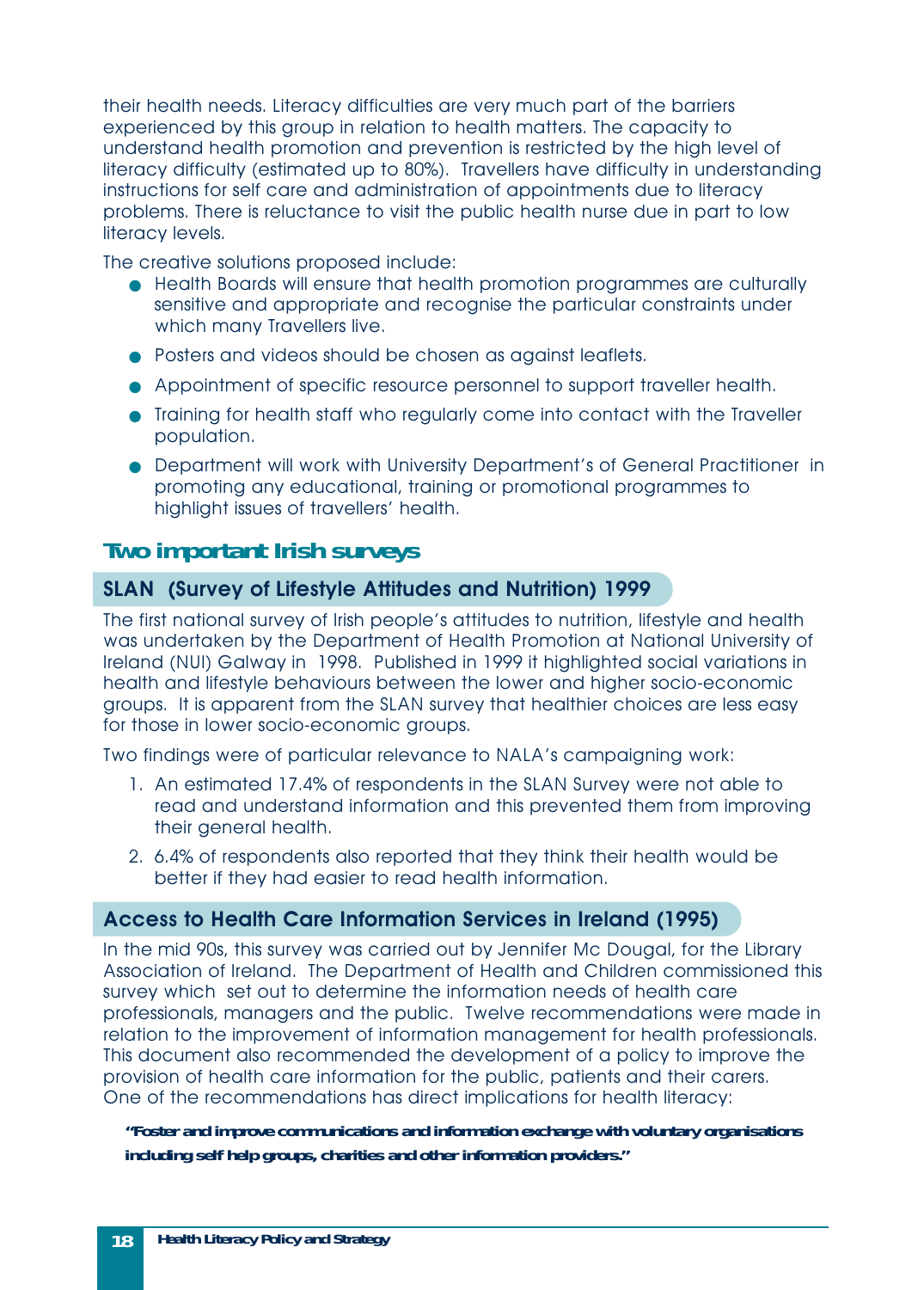#### <span id="page-18-0"></span>**Health Illiteracy\* – The hidden handicap - Dr Paul Grassby, Director ICCPE 2001**

This article while addressed to pharmacists also has a value for all health care professionals. The negative impact of literacy difficulties on a patient's capacity 'to obtain, process, understand and act upon basic health information' is stated. This article lists some of the practices that have been developed in USA and the UK.

Dr Grassby tells us that the USA government, for example, has mandated that all health care communications directed to patients be simplified to a level that the majority of patients can understand and act upon. Dr Grassby suggests that the success of the tabloid newspapers in being readable to a broad population has lessons for the use of plain English in health literature. In conclusion he refers to the need for phonetic pronunciation listed in Mosby's Medical Drug reference, which give phonetic pronunciations of all drugs listed.

# **2. NALA Resources which could be used by health practitioners**

NALA has four publications worth mentioning here.

#### **Writing and Design Tips (1999)**



This is a practical short booklet that advises on how to write and design material using plain language guidelines, published in 1999 with a grant from Comhairle. All plain language guidelines are explained and illustrated. This booklet has been distributed to a number of health practitioners including pharmacists. It has proved to be a very useful resource for individuals writing for the general public who want to accommodate individuals with weak literacy skills.

#### **NALA Directory (2000)**



The local literacy service run by each VEC is explained in this directory. It outlines the service offered by each literacy scheme along with contact details. As this information needs constant updating referral leaflets offering basic contact details are frequently published. The directory and leaflets are distributed to all referral networks and would prove very useful for health practitioners who wish to contact their local literacy scheme.

<sup>\*</sup> NALA does not use the term illiteracy as its members prefer the terms adult literacy or adult basic education.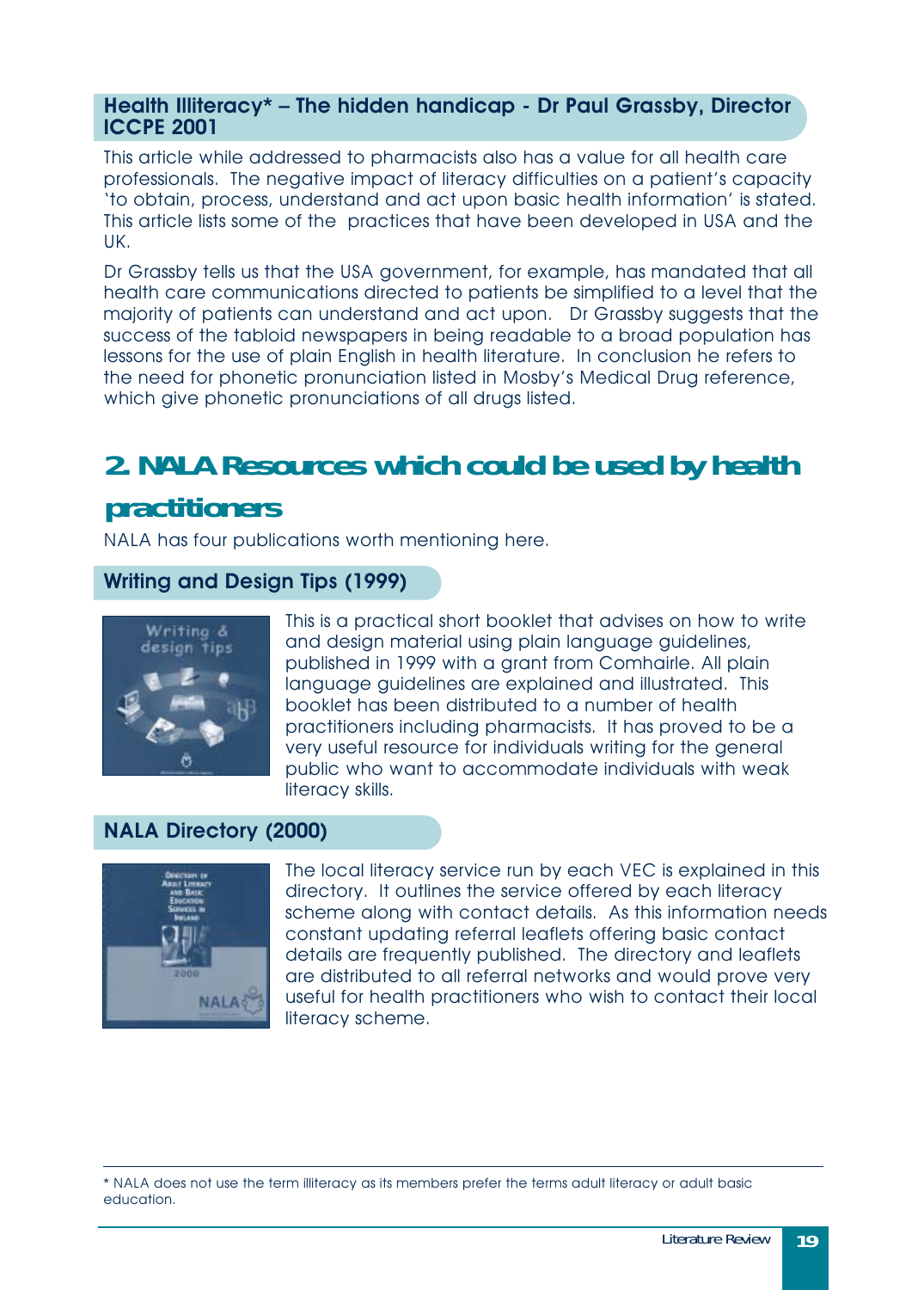#### <span id="page-19-0"></span>**NALA Information Pack (2000)**



This publication explains:

- the extent of literacy in Ireland and the definition used by NALA
- the causes of weak literacy skills
- how local literacy scheme works and
- explains some projects run by NALA.

This publication would prove useful for any group wishing to know more about adult literacy.

#### **Access and Participation in Adult Literacy Schemes (1998)**



Over a two year period NALA explored the problem of nonparticipation and sought to identify strategies which could be used by literacy providers to recruit potential students, by drawing on the experiences of adults currently availing of tuition.

This survey by Inez Bailey and Ursula Coleman identifies barriers similar to those named by the respondents in this health study.

## **3. International Health Literacy Research**

The following are the international documents reviewed in this report.

- 1. Empowerment Health Education in Adult Literacy: Guide for Public Health and Adult Literacy Practitioners, Policy Makers and Funders. By Marcia Drew Hohn, Ed.D.
- 2. A Maturing Partnership. Publication Focus on Basics: Vol 5' Issue C, February 2002
- 3. Pfizer Journal: Responding to the Challenge of Health Literacy, 1998.
- 4. Teaching Patients with Low Literacy Skills. Second Edition. By Cecilia C. Doak, Leonard G. Doak and Jane H. Root.

#### **Empowerment Health Education in Adult Literacy: Guide for Public Health and Adult Literacy Practitioners, Policy Makers and Funders. By Marcia Drew Hohn, Ed.D.**

This is a document that tells the story of an action learning project over a period of time. Its aim was to look at the connection between low literacy and poverty and through the action project devise ways forward. It is divided into four sections:

- 1. The context of literacy levels and health status. A look at the current practice of promotion.
- 2. Participatory action research.
- 3. Learning empowerment and power sharing.
- 4. Implication of policy and funding.

It is interesting that this report declares the following:

*"Health education and health promotion activities are accomplished primarily through print material written at tenth grade level by skilled readers for skilled readers."*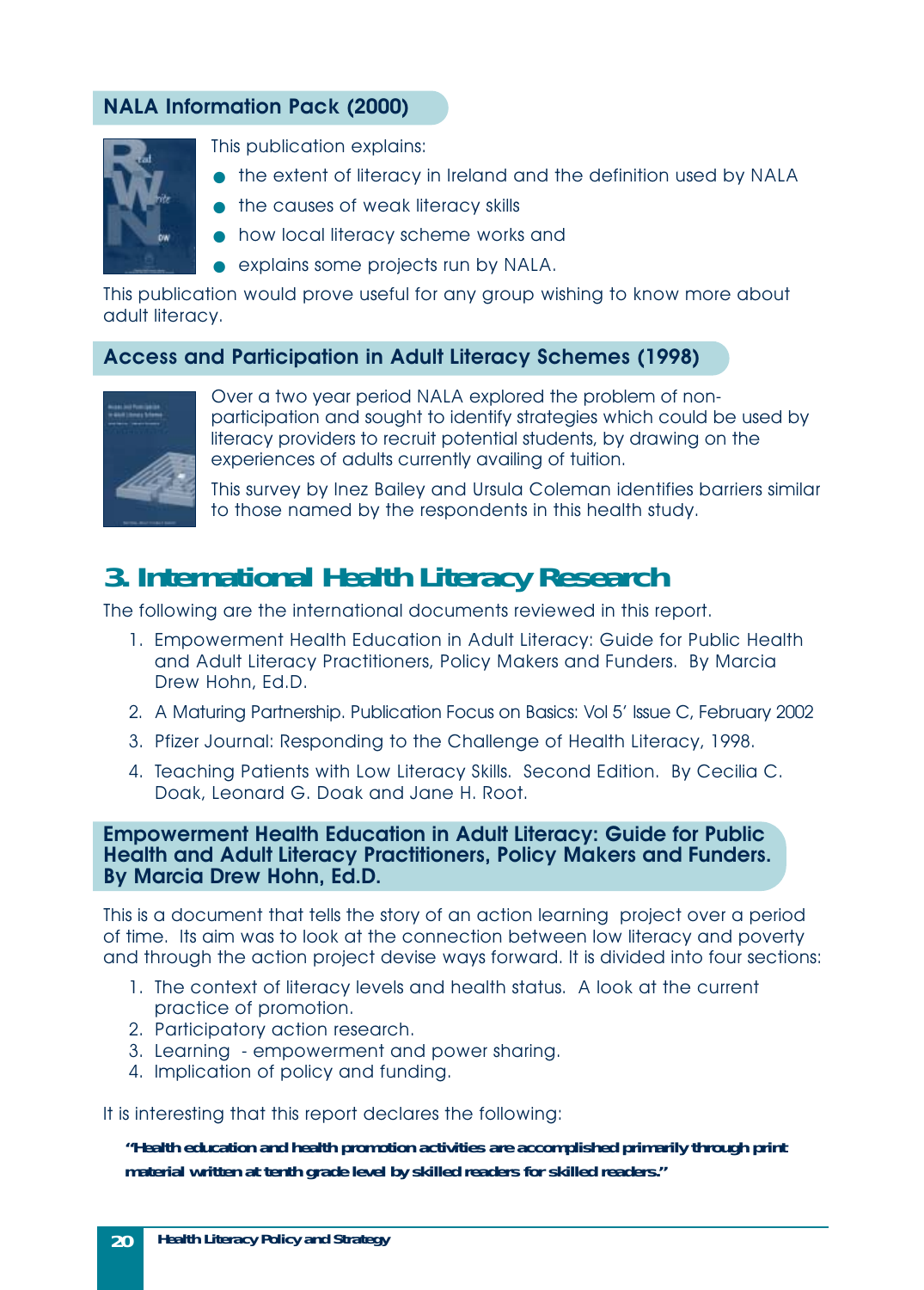In this report Dr Hohn outlines the difficulty in approaching solutions in the form of: "Beefing up' literacy skills in the community or "Fixating" on developing low literacy materials that would be readable for most adults.

Another approach could be to develop new ways for health information to communicate, ranging from simple strategies such as drawings and tape recordings to more complex techniques such as interactive video. Dr Hohn argues that each of these approaches have a role and subsequently warns us that the problem is too complex to be addressed by any one approach. She is supported by the USA research, which affirms the need to view this as a problem requiring an interdisciplinary approach.

In addition this interdisciplinary approach needs to be applied holistically to the low literacy patient groups but also to the health professionals. This links to the underlying principle of a holistic approach proposed by the submission of the Community and Voluntary Pillar to the National Anti Poverty Strategy. It also could be argued this is reflected in the current Government strategy which advocates a multi - disciplinary and multi - sectoral approach to health.

#### **MULTI DISCIPLINARY APPROACH**

Dr Hohn's methodological approach of participatory action research is an appropriate method to tackle this issue. She summarises the learning from the action research as follows:

- Adult literacy programmes are a good place to learn about health
- Students listened to and trusted student teachers
- Students saw health as an important issue
- This was a leadership vehicle for the students
- It was a social space to talk about health
- Health topics facilitated and motivated literacy learning

#### **A Maturing Partnership by Dr Rima Rudd. Publication Focus on Basics: February 2002, Vol 5, Issue C , NCSALL\***

Dr Rima E Rudd Sc.D. is Director of the Harvard School of Public Health. This publication is a comprehensive article of the history of health literacy in the USA. Health and literacy have come together to form a hybrid area of study. The link between socio economic status and health has now been made. Several milestone reports and events are listed in this article that demonstrate this. This is a very helpful article in that it draws the line from the early beginnings of the development of health literacy to the present in the USA.

#### **HISTORY OF HEALTH LITERACY RESEARCH IN USA**

The Secretary of Health and Human Services prepares an annual report to the President and Congress on national trends in health statistics. The 1998 report focused specifically on socio-economic status and health. The 1993 National Adult Literacy Survey was ground breaking in that it showed that 47 – 51 % adults scored in the lower range of this study. This triggered the beginning of research by health professionals.

<sup>\*</sup>NCSALL stands for the National Center for the Study of Adult Learning and Literacy.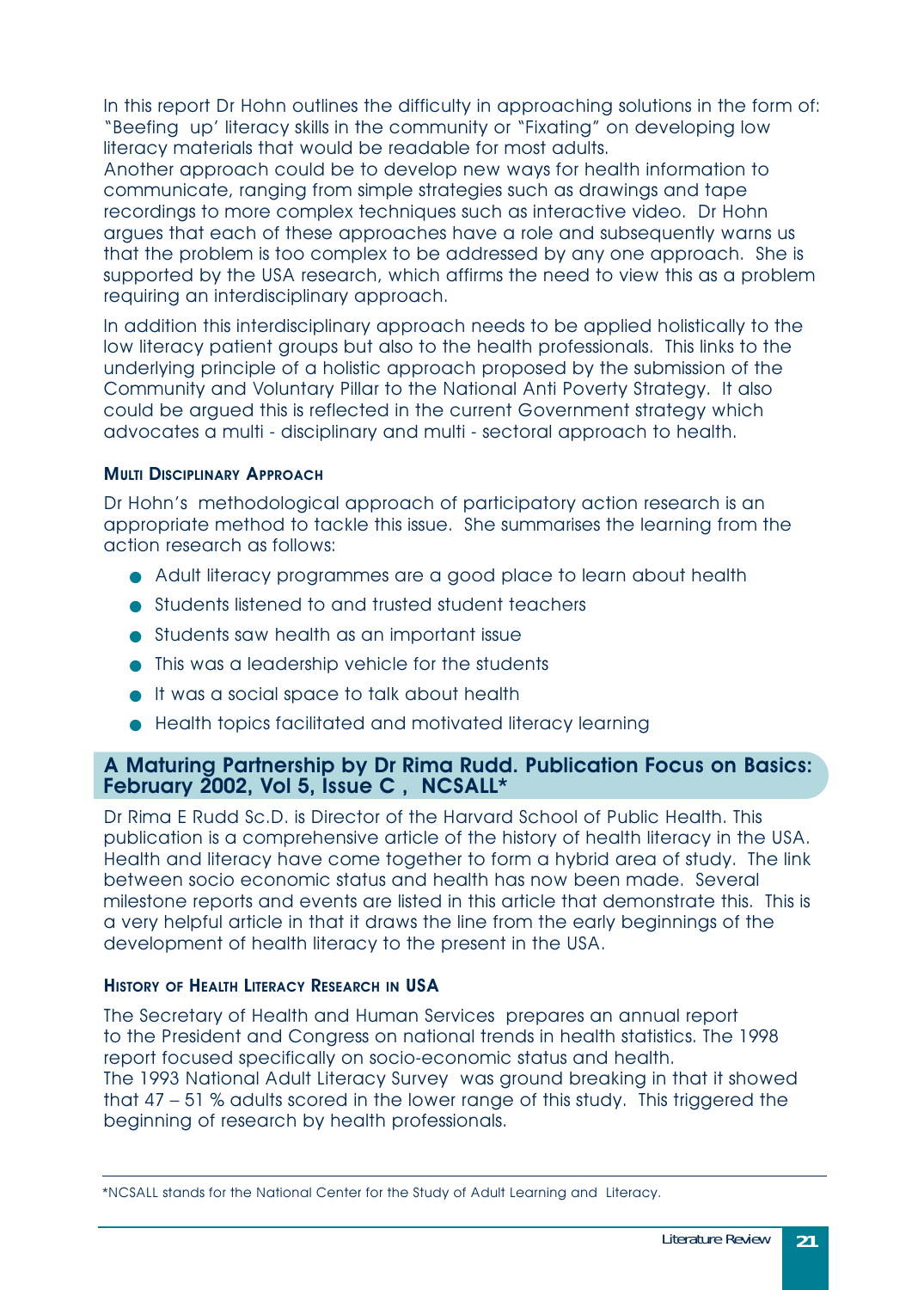#### **LIGHT D AWNING – THE BIRTH OF HEALTH LITERACY**

It was felt that health topics in an adult education setting would motivate the adult learner. However the educators realised health was not their field of expertise. This discomfort led to a shift from a focus on health content to a closer examination of literacy skills needed for health related action. This means that the idea of educating the low literacy person will not of itself solve the problem of health literacy. It was discovered that the solution was not just possible for educators alone. There needed to be collaboration between health and education. This is the core of health literacy.

#### **A USA GOVERNMENT COLLABORATION**

A partnership between the US Department of Health and Human Services and the developers of the National Assessment of Adult Literacy planned for 2002, led to the inclusion of health related tasks in this second wave of adult literacy assessment. Three new types of information will be included, namely, 'clinical', 'prevention' and 'navigation'. 'Clinical' will include filling outpatient forms and the taking of medication. 'Prevention' will include tasks such as identifying needed change in eating or exercise habits. 'Navigation' will look at tasks related to understanding rights in health care.

Dr Rudd states that the health professionals cannot change the literacy levels of their patient community.

#### *"They can however work to improve their own communication skills, the procedures followed for communicating with and interacting with people, and the forms and materials they write."*

This two-fold approach or strategy of increasing the literacy levels of the adult learner while at the same time increasing the communication skills of the health professional is the way forward.

In conclusion, the concept of developing communication and awareness skills for health professionals is essential for the successful development of the Irish government's vision for health. The lessons from more than ten years of research and action learning as well as a strategic connection between key government agencies and research bodies has led to the understanding that holistic means just that – looking at all sides of the equation. All involved can work together to improve communication.

#### **Responding to the Challenge of Health Literacy, Giorgianni Salvatore J. PharmD Editor- in- Chief, The Pfizer Journal, Spring 1998, Vol 2, No.1**

This is a comprehensive paper created by a team of 17 people experienced in the field of adult literacy. It discusses the most up to date research and brings together a description of what needs to be done to bring about future improvements.

#### **COMMUNICATION**

Communication is cited as a core issue. There is a detailed discussion of communication and the difficulties in engaging with a patient with literacy difficulties. To summarise this chapter the experts discuss various aspects of the mismatch between the patient and health professional in trying to communicate across a myriad of barriers, such as time pressure, chronic illness and the ensuing vulnerability of the patient and the emotional blocks of fear and shame.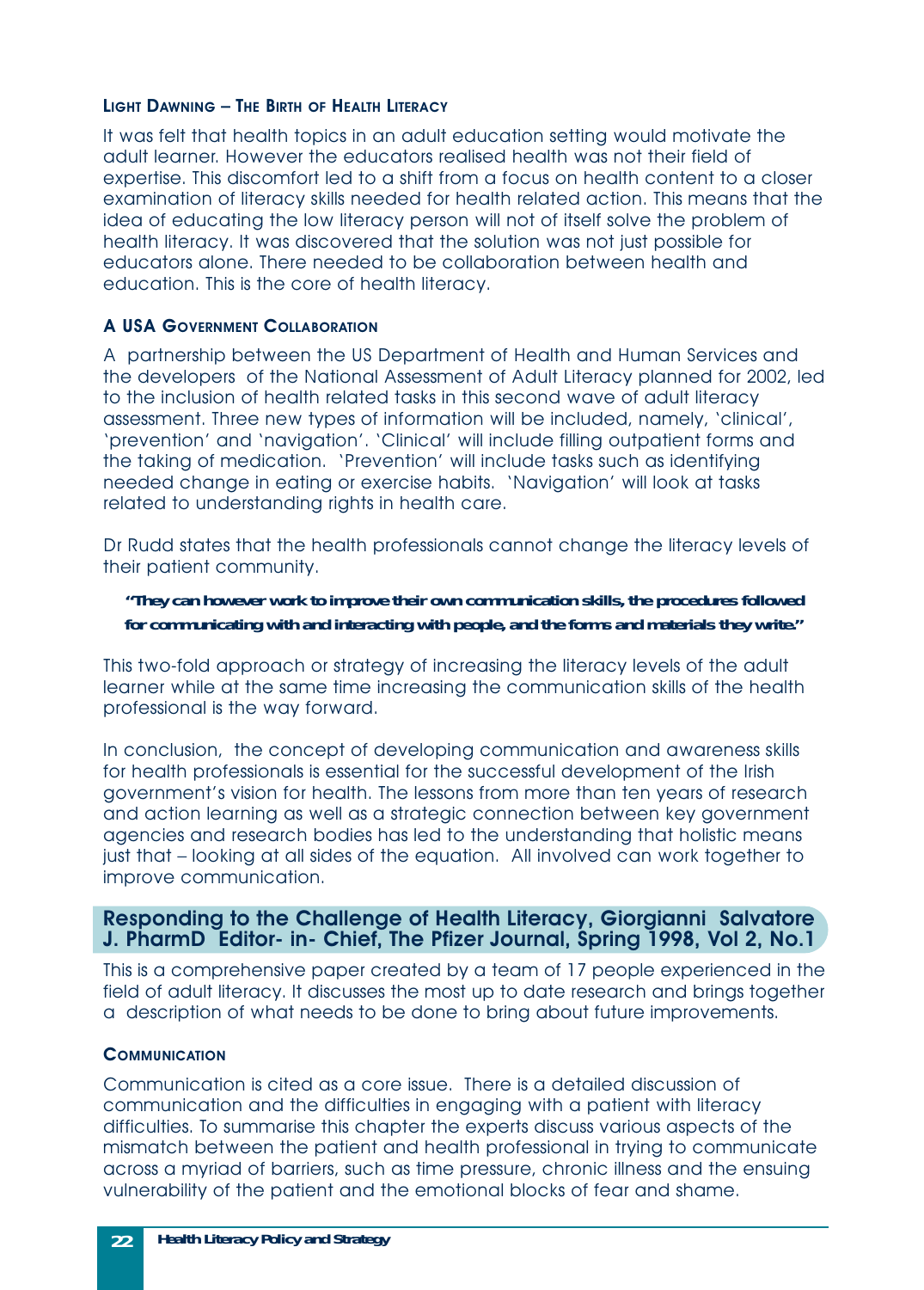#### **FEELINGS OF SHAME AND FEAR**

The emotional impact on adults who cannot read is immense. Added to shame is the feeling of fear. While people are ill they have the added burden of low literacy skills and the whole range of difficulties and painful feelings that accompany this issue. James J Balija, Executive Director of the American Association of Diabetes said that:

*'Fear is the main barrier to communication in medicine.'*

#### **ECONOMIC BENEFITS**

There are real economic benefits to be gained from tackling the issues of health literacy. In relation to the cost of good health Dr Rima Rudd states that:

*"Improved health does not have an outrageous cost…these skills can be used within the typical 10 to 15 minutes of dialogue. We should not function under the misconceptions that this is something that is out of reach, expensive or an enormous burden on our system."*

This Pfizer report states that this problem could be costing the American Government \$8-\$15 billion per year.

#### **MULTI LINGUAL CHALLENGE**

The diversity in language being experienced in contemporary USA is very real. This has lead to the need for interpreters in emergency departments. However in some emergency situations non-English speaking patients bring their own interpreter, often recruiting a child to speak for the adult.

*'The danger here is that these interpreters are not able to understand or explain the information. The patient winds up with an incomplete picture of the information and resources.'*

#### **DEVELOPING READING MATERIALS**

The challenge of developing reading material at the lowest possible level, fifth grade level or lower, and explaining technical medical information is alluded to in this publication. Despite the many complexities attached to this challenging issue a comprehensive list of practical guidelines are suggested to the reader. (See Appendix D). Elements of this advice are also incorporated in the draft policy document contained in this report.

#### **Teaching Patients with Low Literacy Skills (1996) Second Edition. By Cecilia C. Doak, Leanord G. Doak and Jane H. Root.**



This is a comprehensive and practical teachers guide to the teaching of adults about health literacy. Chapter 1 discusses the context and raises some interesting issues around the common myths about literacy. It also discusses the trends in US health education that address low literacy issues. These trends include the introduction of the Plain Language Laws. Positive changes can also be seen by the introduction of standards laid down by the Joint Commission of Accreditation of Health Organisations under:

- Safe, effective use of medicine
- An effective use of medical equipment
- Potential food drug interactions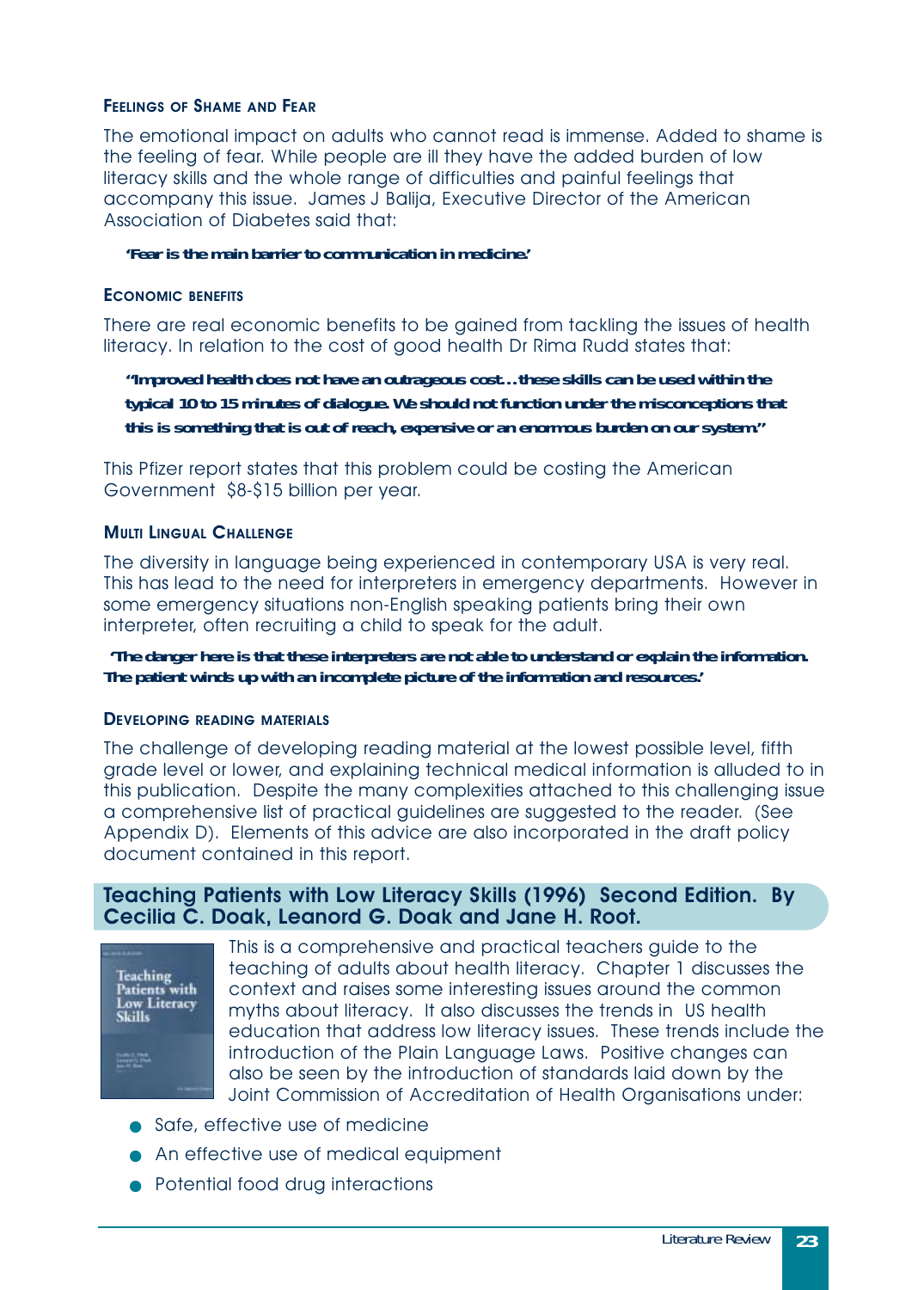This is a practical book that looks at teaching skills and suitability of materials, as well as the comprehension process. It presents guidelines for writing and discusses the rationale for using visuals.

## **Summary of Literature Review**

International research demonstrates that health literacy, a new hybrid of interdisciplinary work, has identified the need to not only develop the self esteem of patients but also to develop the communication skills of health professionals.

The literature review has presented the key Irish policy documents. They outline the policy framework within which health literacy can be accommodated and developed. Included in this review also are a range of informative articles and publications that deal with the Irish situation.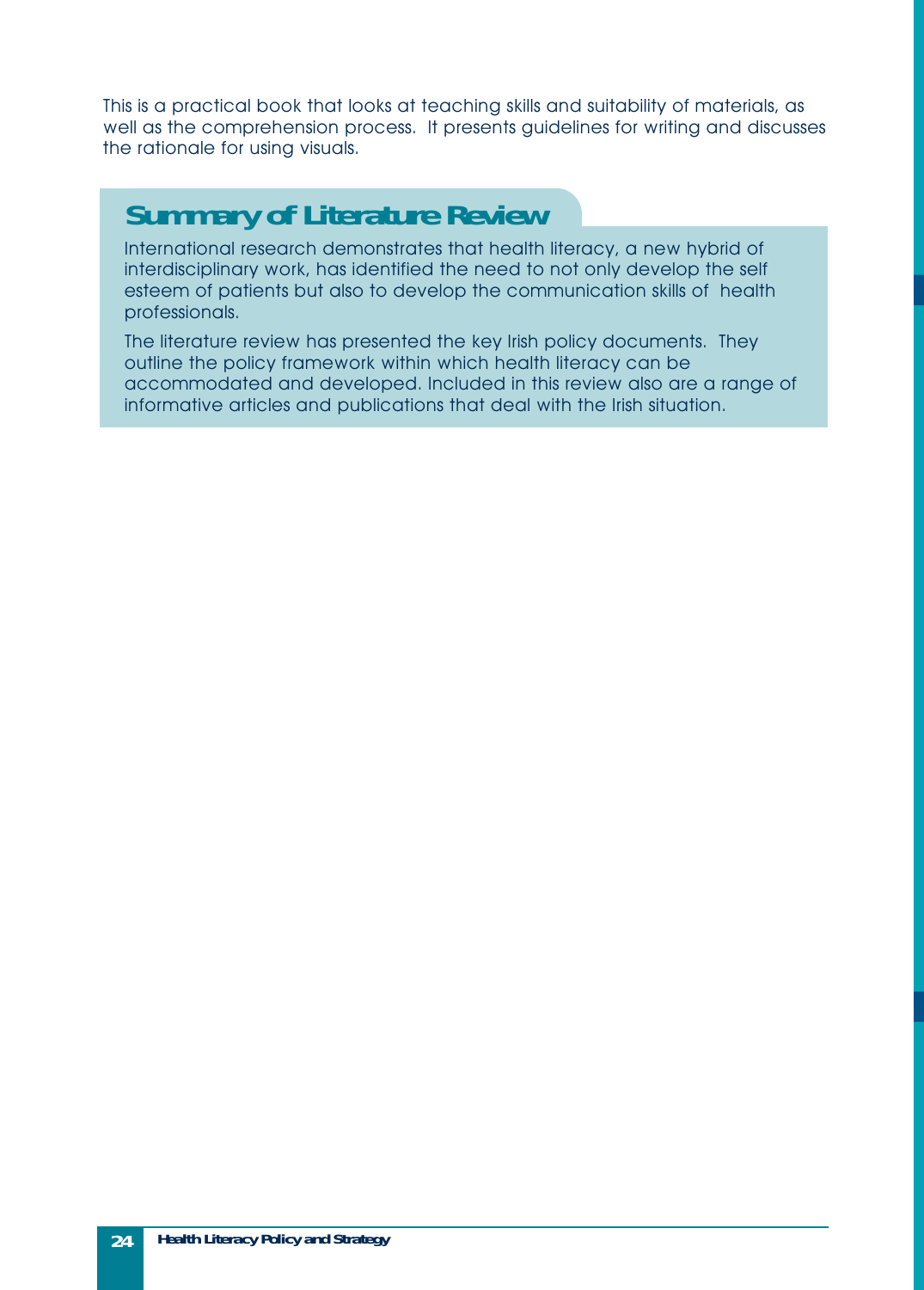# <span id="page-24-0"></span>**Chapter 2 The Research Interviews with Adult Literacy Learners**

- **1. Women/Mothers**
- **2. Men/Fathers**
- **3. Young Women and Young Mothers**
- **4. Older Men and Women**



**2**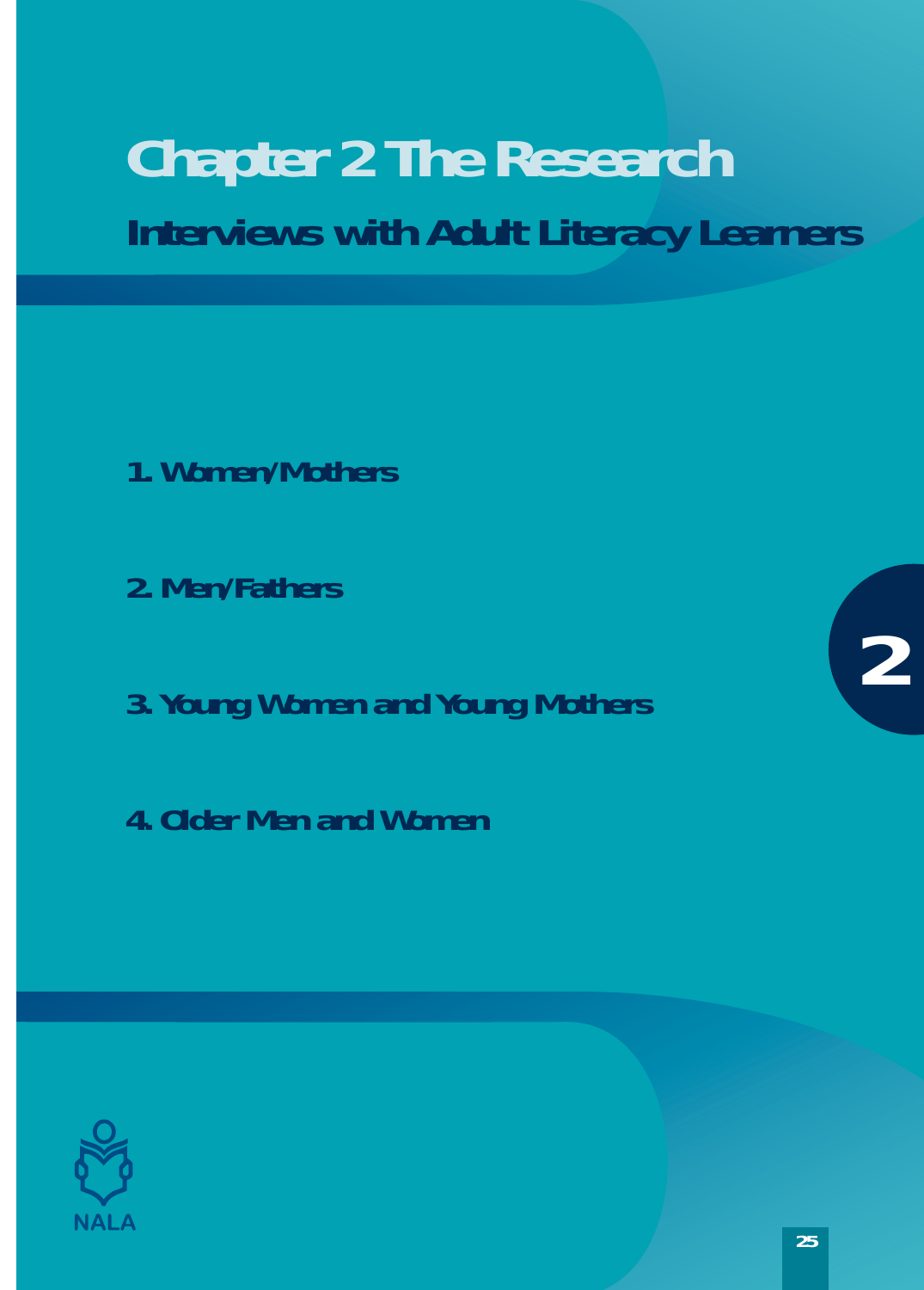# <span id="page-25-0"></span>**Chapter 2: The Research Interviews with Adult Literacy Learners**

The following groups were interviewed. These groups mirror the categories or target groups named in the National Health Promotion Strategy 2000 – 2005.

- 1. Women/Mothers
- 2. Men/Fathers
- 3. Young Women and Young Mothers
- 4. Older Men and Women

The response to the questions from these groups is condensed in this chapter, due to the similarity and overlap between the experiences of the groups in relation to the their health experiences. There are of course experiences that are specific to some groups by virtue of their age or geographic location. For example, older women have had more contact with the health services than younger women. The former would have both the experience of women's health issues and also an increase in chronic illnesses as they have become older. The latter primarily were concerned with women's health issues and children's health. For the purpose of this report it is considered valuable to discuss the common issues presented by the women under headings listed at 1 and 6 above. The report will then discuss the issues particular to their age and geographic category.

Positive experiences of interviewees are examples of excellence already to be found within the health services. They can be captured and developed as possible future actions in addition to the recommendations listed in this chapter.

### **1. Women/Mothers**

Group one consisted of Dublin women who are attached to an adult education programme. They ranged in age from 25 – 50. Most of this group were mothers. Group six are older women ranging in age from 40 – 65. What these groups had in common was a heavily reliance on their health professionals at significant times in their lives and during chronic illness. The first group of younger women report more positive experiences than their older counterparts in group six. Good experiences seemed to be very rare for the older woman.

It is useful to investigate the positive and negative experiences these two groups have had when dealing with their health professionals. In some instances it may seem difficult to see how literacy difficulties are conclusively to blame for the failures. I would remind the reader to return to the health literacy definition, which contains within it the reality that a range of issues are contributing to health literacy difficulties besides reading and writing ability.

Positive experiences were reported when mothers spoke about Children's hospitals. The men's group, when discussing their role as fathers, reported similar positive experiences in these hospitals. There were examples of direct caring of the mother by the hospital nursing staff. One mother reported bringing her crying baby to the hospital at night. The nurse she met told her it was teething but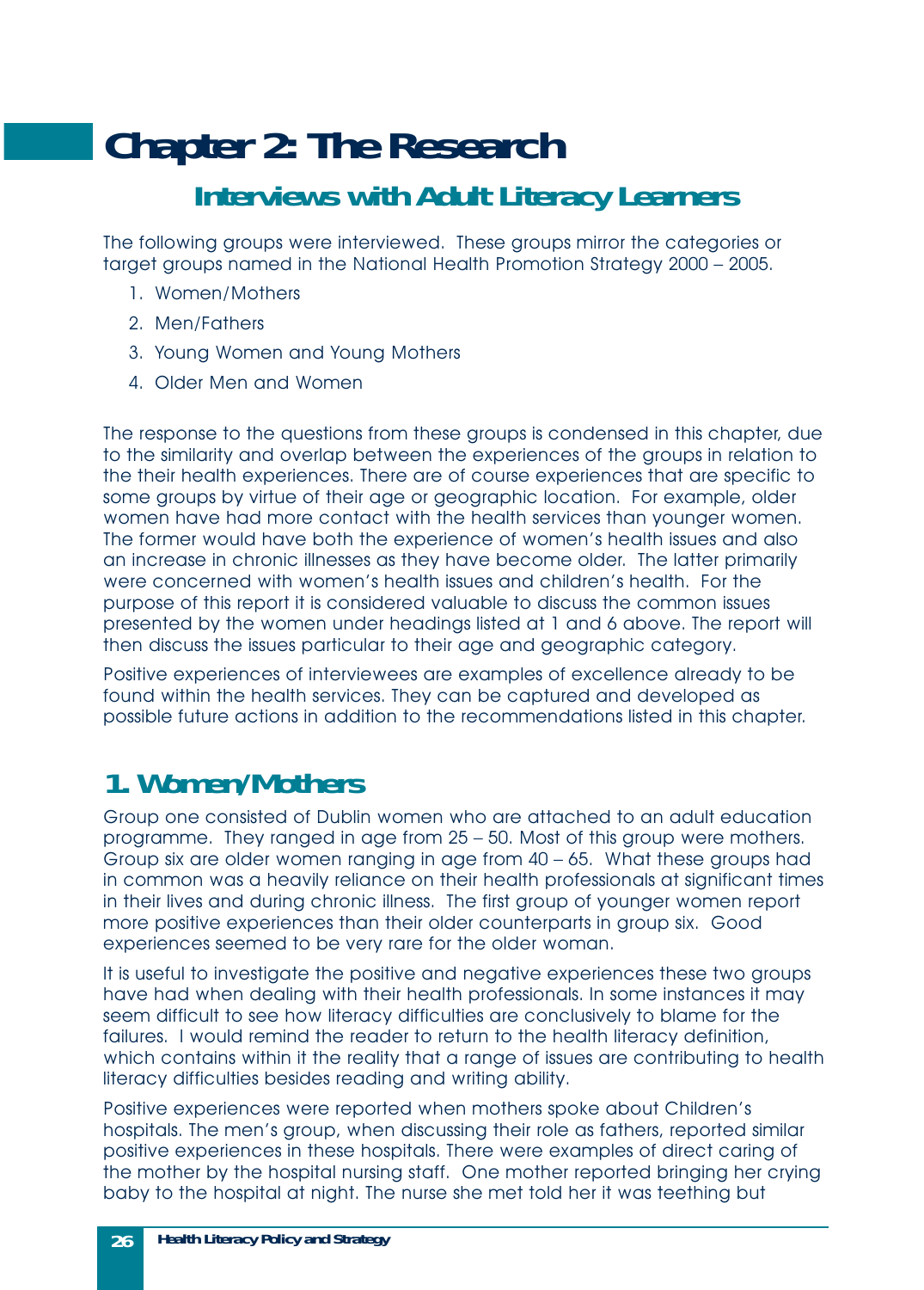suggested that she leave the baby in the hospital until 8 a.m. the following morning. This was to allow the mother get a nights rest. While this, at first sight, does not seem to have a literacy connection, the relationship of trust developed between the mother and her health care professional made it easier for her to disclose her literacy difficulties.

The Practice Nurse emerges also as a person or professional who was highly praised by the women. One mother described an ideal experience in being educated to manage her child's asthma condition. The mother was shown pictures of lungs to explain what is happening during an asthma attack. The nurse communicated directly with the five year old child, while the mother was present. This increased the child's self esteem which in turn gave the mother a sense of confidence in her role.

#### *'My child felt brilliant'*

The nurse also helped the mother actually experience the sensation of an asthma attack by getting her to breathe out and then try and speak. This more than anything allowed the mother to empathise with her child's condition. To cite a relevant quote from the 1998 Pfizer report:

#### *"Just because a person is an unskilled reader does not mean he is not an information seeker."*

Linked to the positive experience of this mother was a mother who had a negative experience. Her brother had died from an asthma attack some years previous to this. This, combined with her literacy difficulties, made her experience of learning to manage her infant daughter's asthma traumatic. She found it impossible to access a response from the hospital to help her. She was not even aware of the fact that all the equipment and medication were available on her medical card. Lack of literacy is an important reason why patients sometimes do not fully engage in an exchange with health practitioners.

#### *"It makes me feel powerless to help my child"*

Where the parent's self-esteem is low it is unlikely they will be motivated to avail of health promotion literature. This often masks the underlying problem of literacy difficulties.

There is clearly a need for health professionals to develop skills of sensing when a mother is unable to access the appropriate information. NALA's Literacy Awareness Training day would make practitioners more sensitive to this.

Informed consent raised an issue for women of all ages. According to respondents, they do not as a general rule go through consent forms with heath practitioners. Discussions with health professionals confirm this. The practice of reading through the consent form with patients is something an individual health professional may decide to do themselves – it is not standard practice. People need time to review material. Literacy practitioners would also argue that a person might be able to read a form, but this does not necessarily mean that they fully understand it.

One mother raised an experience where her infant child had stomach surgery. In what she described as a casual conversation with a nurse after the surgery she learned that her child's appendix was also removed. The purpose of the surgery was to correct a gut condition, not remove her appendix. Prior to her child being finally diagnosed with a twisted gut she had been told she was an over anxious mother. This woman's experience left her feeling angry and undermined. This experience is mirrored in the other groups.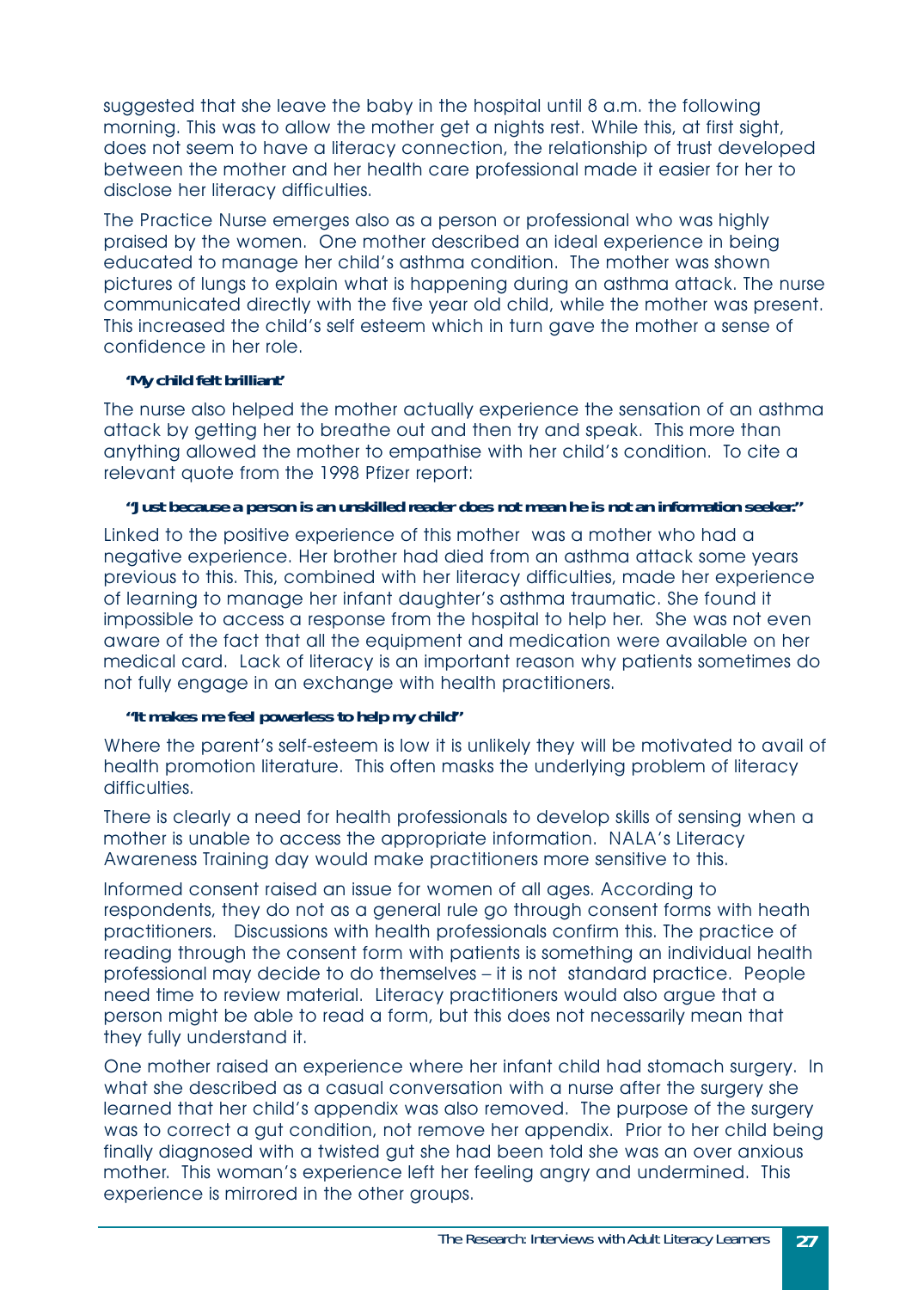*"Functional literacy involves competency in gathering information to evaluate a situation. It is not easy to separate literacy from information gathering or decision making competency."* Pfizer 1998 report

One older woman admitted that although she had had surgery she still did not know what had been operated on. She did not know which part of her body had been removed. One aspect of poor communication is that low-literate patients cannot fully understand information. In this case the lack of knowledge about her own surgery impacted on her recovery, as she felt quite ashamed at being unable to clearly discuss her needs. As a result of it being discussed in this study, her female friends supported her to return to her doctor. This she has done and is now making a good recovery.

Medical terminology was discussed in all groups, and all groups unanimously said that it causes them problems. Any leaflets containing only medical /scientific terminology is similar to using a foreign language. This can also be an issue for adults with strong literacy skills. They suggested including the layperson's words. For example, Ophthalmic could have the word EYES beside it. Health promotion leaflets need to be designed more with the audience in mind. In certain instances medical professionals need to be mindful of patients with literacy difficulties. Where leaflets are used as an addition to the face-to-face communication, the health professional may need to go through the material with the patient.

To support the health professional the leaflets need to be patient friendly. There are examples of this such as the asthma's chart, produced by 3M Corporation which is successfully used by nurses in asthma clinics. A range of health promotion leaflets were shown to all the groups and through discussions they came to the conclusion that leaflets alone will not improve communication.

Discussions with health professionals who exhibited good communication practices with their patients all read through the documentation with their patients to ensure they had a clear understanding of medical instructions. What comes through from discussions is the need to simplify the language, use large print and less medical language or to use it in conjunction with the layperson word if it needs to be there.

Medication and older people is an issue that has been raised by patient groups and health professionals. Women expressed real concern about getting it right. Here they described experiences of poor communication from health professionals where they felt they were actively discouraged from asking questions of the consultant by the nurse. It is interesting to note that some of the older women reported having experiences of complimentary health. The one thing they all liked about the complimentary experience was that they felt truly listened to and empowered as they had engaged in their own health management.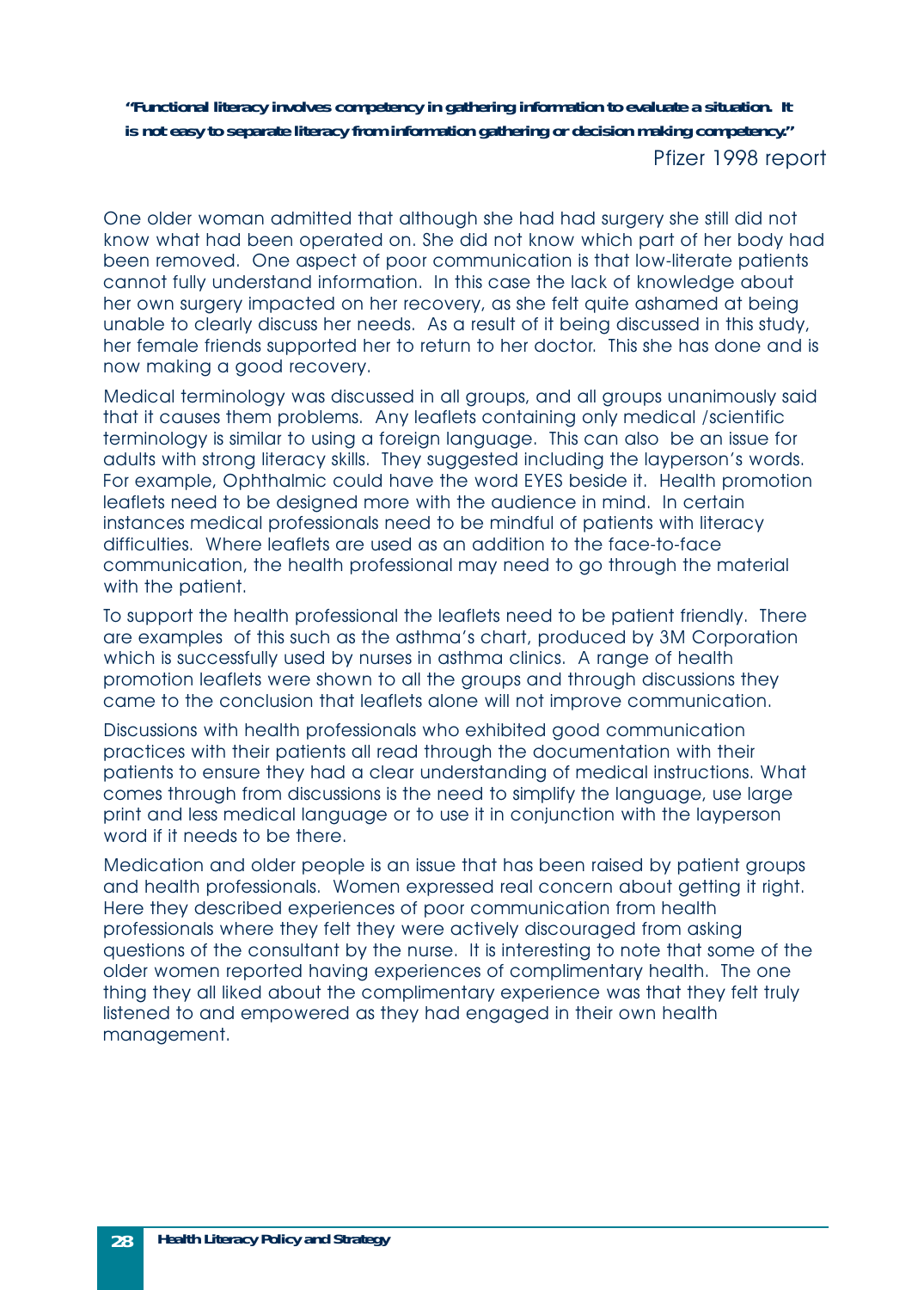# <span id="page-28-0"></span>**2. Men/Fathers**

Two groups of men only contributed to this research. There are men and women represented in the older rural group. However, the study is very grateful to the support of the vocational education sector for inviting and supporting two all male groups to contribute. The response from these groups will be amalgamated from group two and group four, listed at the start of this chapter. The majority of the Dublin based group of men are fathers and ranged in age from 25 – 65. The latter group, from a provincial city consists of young men who ranged in age from 17 – 22. The health issues presented by these groups were impacted in both cases by literacy difficulties. Both these groups are currently engaged in adult education programmes, which incorporates literacy learning as part of their studies.

The older men focused initially on different aspects of the health services as it had affected them. There was discussion of ambulance service failures and mishaps. The younger men raised age specific health issues almost immediately. Accidents, drugs and illnesses specific to their families were discussed. In some instances there were oblique references to alcoholism.

Positive experiences were in the main relayed by the older men. The group had positive experiences of specific general hospitals. They welcomed seeing the Tallaght Hospital's vision statement on the nurse's key rings. Like the women discussed above they too reported good experiences of the Children's Hospitals. One example, reported with enthusiasm by more than one person was the use of children's storybooks specifically designed to support knowledge about conditions such as asthma. One book in particular called, Desmond Dragon, is a big favourite with the parents in both groups interviewed. Some parents use this book as bedtime reading with their children who have asthma.

The negative experiences reported and discussed here are worthy of mention. The men named the filling in of forms as being very stressful. A simple question in a form such as first name and family name can be confusing and misleading for a person with low literacy skills. They were also very conscious of the doctor's body language and could be easily made to feel diminished by a doctor reading their notes and not looking at them. The communication behaviour of the health professional can engage the patient in their treatment or put them off altogether.

Again the key element in attracting the men to written material shown was its attractiveness. Pictures on the cover are important. An attractive picture such as a baby could help people pick up leaflets for difficult conditions such as HIV or drugs or alcoholism.

The overall response from the younger men was to include a picture. They also suggested that everyday language such as 'FAGS KILL' would mean more to them than detailed leaflets.

## **3. Young Women and Young Mothers**

The first group are a group of young women between the ages of 17 and 22. They live in a provincial city and are involved in an educational programme, which includes life skills training and literacy learning. The second group were all young mothers ranging in age from 18 – 28. They are a Dublin based group involved in a further education programme. The health issues here were antenatal care although health literacy issues, communication and courtesy were also discussed.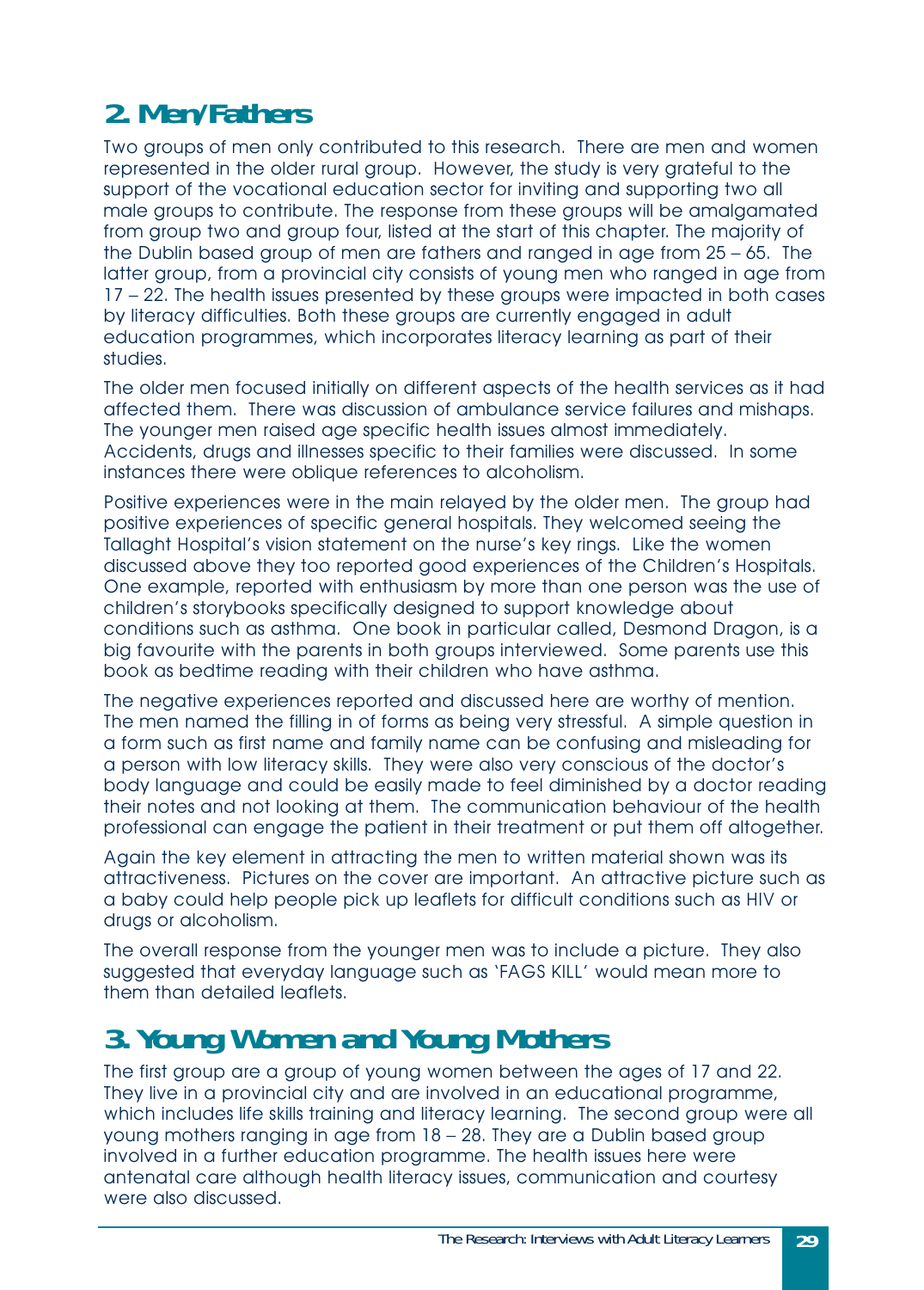<span id="page-29-0"></span>One young woman reported being mistaken as the mother of her two-year-old sister by a hospital nurse. The health professional asked her to stay in hospital with her infant sister assuming she was her mother. This is an example of poor communication, which had the potential to be problematic.

Some of the women were very excited to have their opinions asked. When two women joined the group late they asked their colleagues what the meeting was about. The reply was:

#### *"We want to change the world a little bit".*

They all reported good experiences with the Children's Hospital. There is an effective quality of communication that is reported by the patient groups occurring with their interactions with the Children's Hospital.

All the Dublin groups were aware of the Family Planning Clinics and the Well Woman Centre. The women's experiences of the family planning clinics and that of the Well Woman Centre were models of communication they preferred. This is basic courtesy and consideration, which, in the provision of a cup of tea, communicates to the patient that they are being treated in a respectful dignified and welcoming way. They joked among themselves at their first experience to being treated at the Well Woman Centre:

#### *"I thought the doctor was talking to someone behind me she was so nice".*

Being offered a cup of tea, such a simple thing, left an indelible impression of being cared for in a very particular way. The positive outcome of this was the freedom to trust their health care professional regarding the literacy difficulties.

Both groups reported mixed experiences from maternity hospitals. However, overall it would appear that this Dublin based group had access to a good range of services for their health needs. It was not so for the provincial group.

Overall the researchers experience of the provincial group was that they had a deep mistrust of authority. This in itself would provide a challenge to the communication skills of health professionals. The key to earning their trust is communication. It would be incorrect to say that all the women exhibited this negativity. Some of the women in the provincial group had clearly benefited from being in a small support group. Their educational establishment professionally facilitates this group. They had a confidence about them and their contribution to the material was most useful. Like all the other groups both these groups wanted simplification of language in written material and the removal of jargon.

**Communication is the key.** The issue here is one of training for health professionals to have the skills to manage the relationship development with these young women to support a more positive view of their health.

# **4. Older Men and Women**

This group presented a range of issues not already explored in the groups discussed above. This is a group from a medium sized town with a rural hinterland. The health issues here were chronic conditions. The health literacy issues were communication and hospital signage. This group reflected particular needs of a rural group. The sense of community here was strong. They provided new aspects to the discussion about health literacy.

Communication: They reported the need for more understanding of how low literacy people hear a message on an answering machine. They reported finding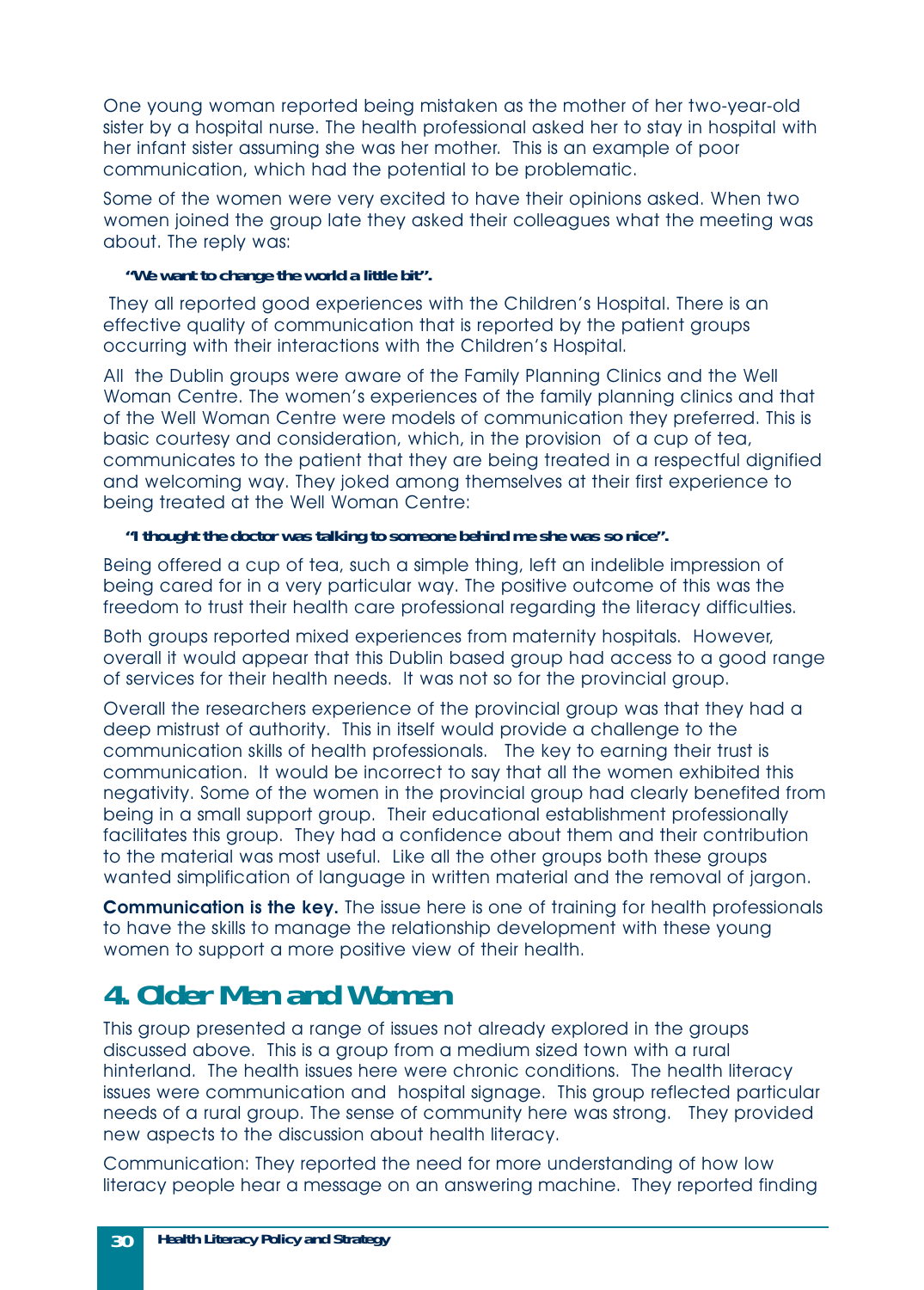this a very difficult barrier. This is even more so when a person is already stressed dealing with an emergency of his or her own or that of a relative. General Practitioners (GPs)and locum doctors need to be mindful of this issue. They advise that the message is given slowly and clearly and that key phone numbers are repeated slowly to the caller.

One woman was concerned as to what to do if her child had a serious asthma attack. She had been unaware that there was an asthma clinic available to her and her child in the local hospital. This was despite there being a poster advertising this service in the accident and emergency department. This is a good example of a poster being relied on as the communication tool relaying information.

This is an interesting aspect of health literacy as it invites the hospitals and clinics to think about how they advertise their services to the general public. They also said that the ancillary and administrative staff need customer care training.

In this context the group said they would welcome a demonstration from a health professional as to the management of certain conditions. This was a rural group and there was a lot of reference to Dublin "being a long way off". While geographical distance from services is beyond the remit of this study – the relevance of people not being aware of their local resources is exacerbated by the belief that all is in Dublin.

Informed consent and filling in forms were discussed in this group like others. This can best be summed up in how it makes people feel.

#### *" Filling in forms makes me feel terrible."*

*"I don't know what I am doing."*

*" I feel embarrassed when I cannot read or write- there is no privacy for this."*

#### *" It is very frightening to have to read a form and sign it."*

An issue that has relevance in a rural community was one of privacy regarding people knowing they have difficulty with reading. They would like the doctor or nurse to read through a consent form with them before they sign it. They also need other forms explained to them. In some instances the embarrassment is compounded if the nurse or doctor is a neighbour. What they request is privacy and courtesy in this regard. Once again this underlined the need for health professionals to learn good communication skills.

Hospital signage and medical language was discussed and the following emerged. Haematology – microbiology – words like this are very confusing for the low literacy patients. One of the group members also works in the hospital and regularly had to bring people to these departments as they are unable to find the way themselves. Directional signs also need to be thought through by hospitals.

Looking at literature resulted in the following:

- Regarding medicine they report the need for bigger print on the bottles and brighter letters.
- Make the language plain and simple and to not use shortened abbreviations. The use of pictures would be welcome.
- Similar to other groups they suggested Health Promotion units test the leaflets with the low literacy groups.

The respondents' views about health literacy based on their experiences can be summed up as follows: self esteem; emotional experience of patient with literacy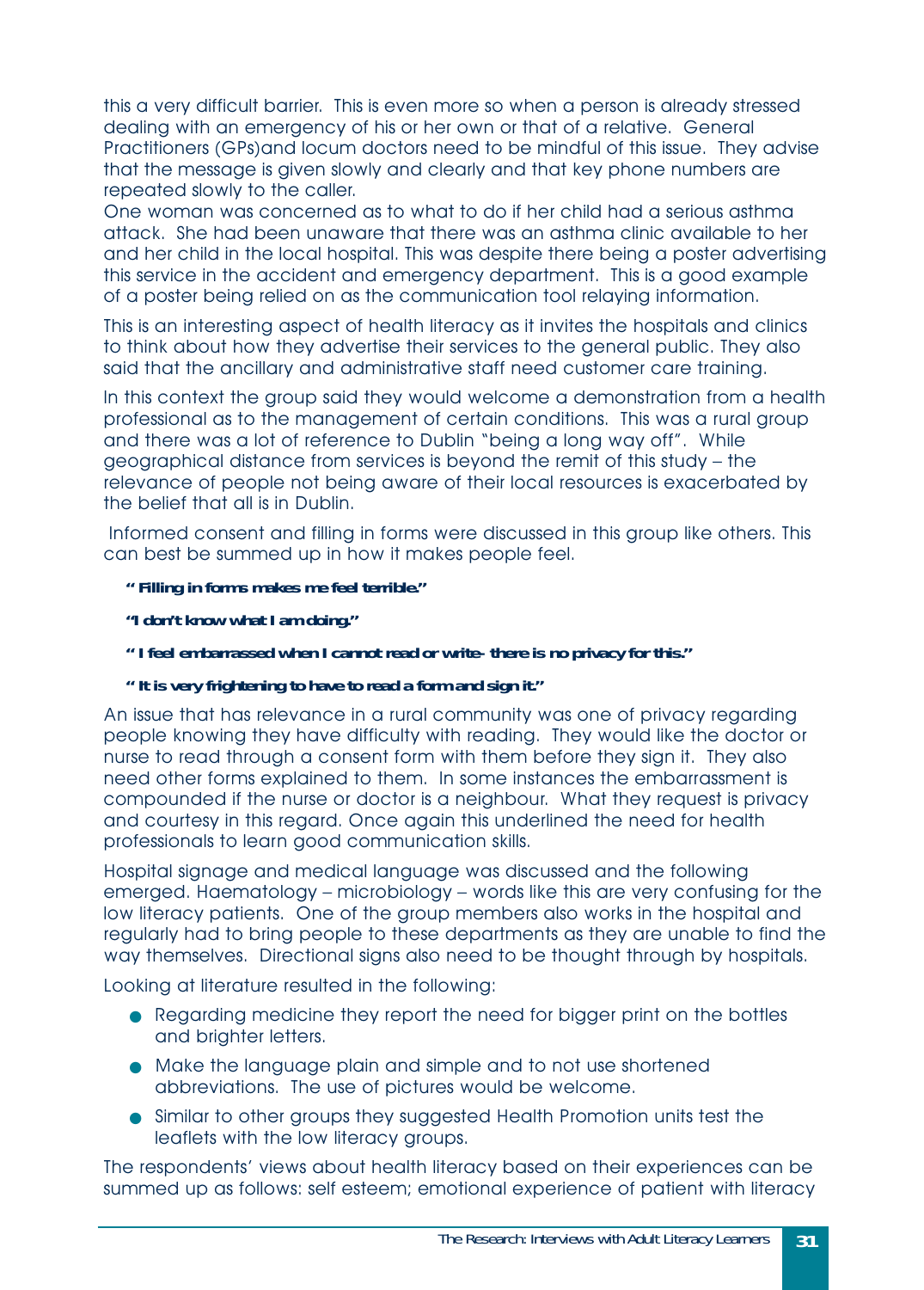difficulties; stress to the patient; and the need for understanding and awareness of the health professional of the impact of low literacy on the person.

Finally communication skills training for the health professional is essential to ensuring that communication is improved across the system of health delivery for men, women, children and young people.

It cannot be assumed by a health professional that a patient with literacy difficulties understands instructions or information. It cannot be assumed that silence is consent. Patients who also have literacy difficulties will be more vulnerable than their literate counterpart. They will have little self-esteem to formulate the kinds of questions to engage with the health professional.

### **Summary**

This research has revealed a range of barriers in relation to literacy and health care. These can be grouped under three headings, namely emotional barriers, relational barriers and environmental barriers. These three categories are interconnected.

For example, the research has demonstrated the emotional experiences of patients with literacy difficulties. Their positive experiences speak for themselves. They spoke of being treated professionally by health professionals who greeted them with courtesy and then take the time to read thorough material and ensure they fully understand information.

The opposite experience has been reported when communication has failed. Their self-esteem is low and this combined with the shame of having literacy difficulties and the lack of knowledge that inevitably follows results in a paralysing sense of shame.

Informed consent was an issue in all the respondent groups. It could be argued that informed consent is a core activity that links all the three aspects, emotional, relational and environmental. In short, this means feelings of shame and fear experienced by the patient, poor or difficult communication with the health professional, and finally difficulty navigating in the hospital setting.

Stress is a common response when negotiating one's way to a hospital appointment. Trying to find ones way to a hospital and then to navigate through a myriad of corridors and unrelated departments names could result in patients not making it to their appointments. Training for health professionals is clearly a necessary action that is required to raise the awareness levels about literacy difficulties and to ensure a common standard of communication for all health professionals and ancillary health staff.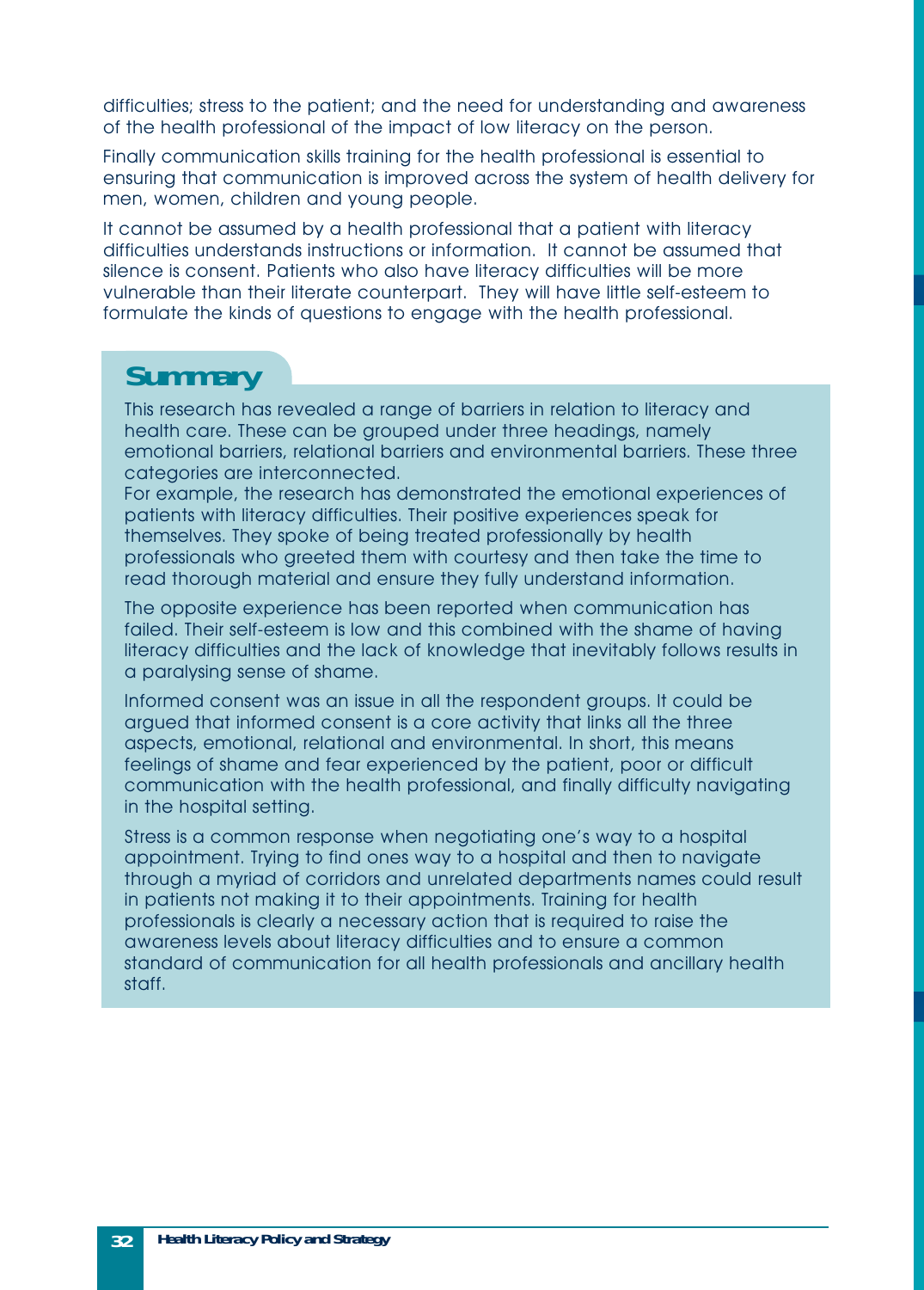# <span id="page-32-0"></span>**Chapter 3 Interviews with Health Professionals**

**Meetings with** 

- **1. Nurse Practitioner**
- **2. General practitioner**
- **3. Health Professionals from One General Hospital**
- **4. Nurse Manager and Staff of Diabetic Day Care Clinic**
- **5. Hospital Doctor Cardiac Ward**



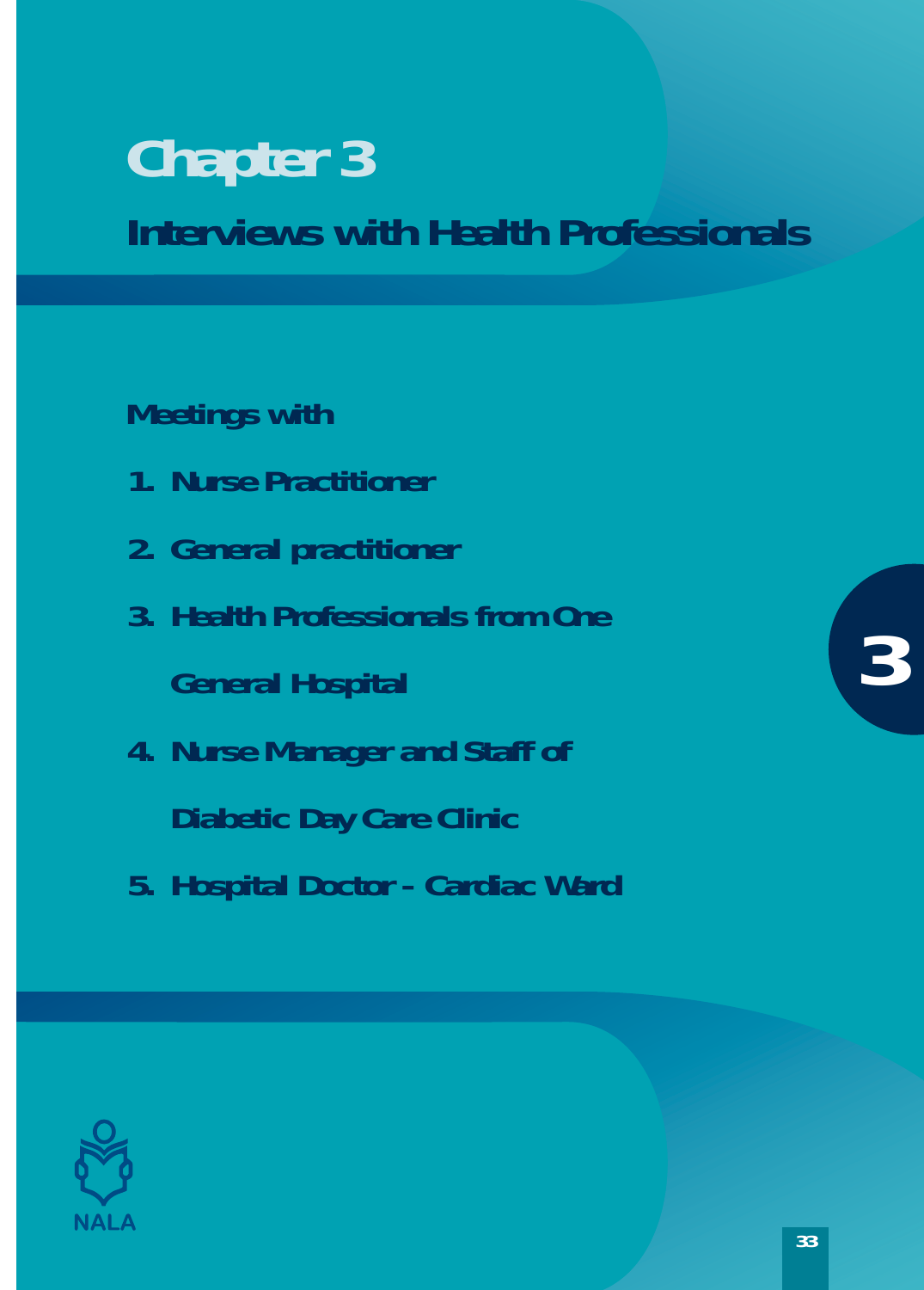# <span id="page-33-0"></span>**Chapter 3: Interviews with Health Professionals**

In total the following health professionals were interviewed:

- Nurse practitioner
- General practitioner
- Out patient nurse manager
- Emergency department nurse manager
- Hospital Pharmacist
- Commercial pharmacist
- National Health Promotion Unit
- Health Promotion Officer
- Hospital Doctor
- Public Health Nurse

#### **1. Meeting with Nurse Practitioner - Medium Size Town**

#### **ABOUT THE PATIENT POPULATION**

This is a busy practice that works as part of the general medical practice team. Patients with chronic disease and medical conditions are referred to this clinic for treatment and monitoring of their diseased/condition. This includes, asthma, diabetes, cardio vascular disease, cholesterol and women's health. Health promotion is a major part of the work of this nurse practitioner. This clinic also has a role in administering family planning medication and advice.

#### **WHAT INPUT DO YOU HAVE INTO HEALTH PROMOTION?**

The nurse practitioner described her role as being primarily about health promotion. It is her practice to read through leaflets with the patient to ensure they have understood it. For example, she uses a pictorial chart to explain asthma management to a patient. This nurse always checks that the patient understands the correct way to administer their medication, which in the case of an asthmatic patient includes masks and inhalers. She also telephones patients when they do not appear for their appointment. This is interesting as low literacy patients can have difficulty with dates and times. It is possible that this practice is ensuring that this group are being included more effectively in their treatment programme by this practice.

#### **AWARENESS OF LOW LITERACY AMONG THE PATIENT POPULATION**

This nurse practitioner demonstrated good practice in communicating with her patients. This includes, a time management approach to seeing patients. The first consultation is 30 minutes; follow up initially is every two weeks with a 15 minute consultation. Thereafter, a 15 minute consultation monthly and then subsequently every three to four months.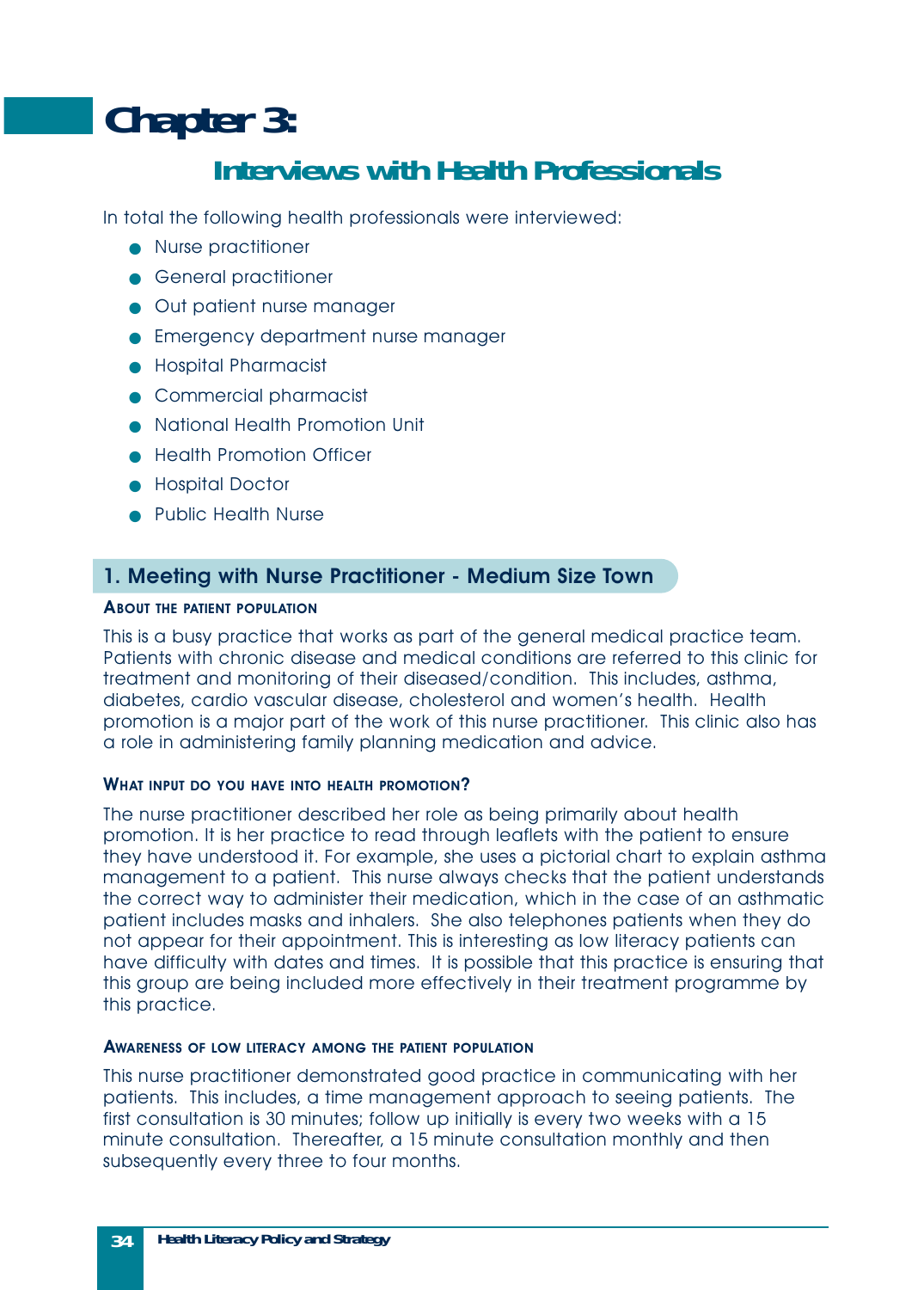<span id="page-34-0"></span>Even with close contact between appointments and measured timely visits, this nurse admitted she would not have an awareness of low literacy among the patient population visiting her clinic.

It could be argued that her method of imparting knowledge to her patients demonstrates good practice. Her description of how she interacts with her patients is an example of good practice of communication. In this she integrates health information discussions with the health literature.

#### **WHAT LITERATURE DO YOU USE TO EXPLAIN HEALTH ISSUES TO PATIENTS?**

Leaflets have a role in explaining health information to patients. She particularly likes leaflets or posters that have pictorial explanations as well as words. This allows her to better explain the reality of an illness better to a patient. She uses both the leaflets supplied by drug companies and the Department of Health and Children, Health Promotion Unit. As already described above, if this nurse practitioner introduces heath literature, she talks the patient through this until she is satisfied the patient understands the content. A piece of literature she particularly likes to use is the asthma poster supplied by 3M pharmaceutical companies.

#### WHAT WOULD MAKE IT DIFFICULT FOR YOU TO EXPLAIN HEALTH ISSUES AND USE HEALTH PROMOTION **LITERATURE IN RELATION TO LOW LITERACY PATIENTS?**

In the nurse practitioner's experience, the following were important;

- The lack of awareness came out on top. It is clear from this interview that there is good communication practice in this clinic. However, the nurse practitioner, herself admits that she needs to be more aware that a number of her patients may have low literacy difficulties.
- Time management is a necessary skill for health professionals.

To remove these barriers or certainly reduce their impact, she suggested that literacy awareness training be made available for nurse practitioners.

#### **2. Meeting with Senior Partner General Medical practice**

This practice has five full time general practitioners; two practice nurses and four full time administrative staff who also manage reception. They provide general medicine to a private and general medical service population. The general medical service population are three thousand in number. There is a larger elderly patient group and a very young population. There are 500 older people over seventy years of age and the young families have a very high number of babies and infants. Both these categories use the service very regularly.

#### **WHAT INPUT DO YOU HAVE IN RELATION TO HEALTH PROMOTION?**

The doctor responded that this issue is very complex. For example, when a patient presents himself or herself with one issue, the GP will be on the lookout for other health indicators. This will be based on GPs own specialism of learning. For example, one GP may be knowledgeable about cardio vascular illness, another may be specialised in psychiatric or psychological illness such as depression or alcoholism.

In this instance this doctor has an interest in women's health and the effects of cigarette smoking as well as psychiatric illness. This GP operates in a team and relies on the practice nurses to be involved in the health promotion aspect of the practice.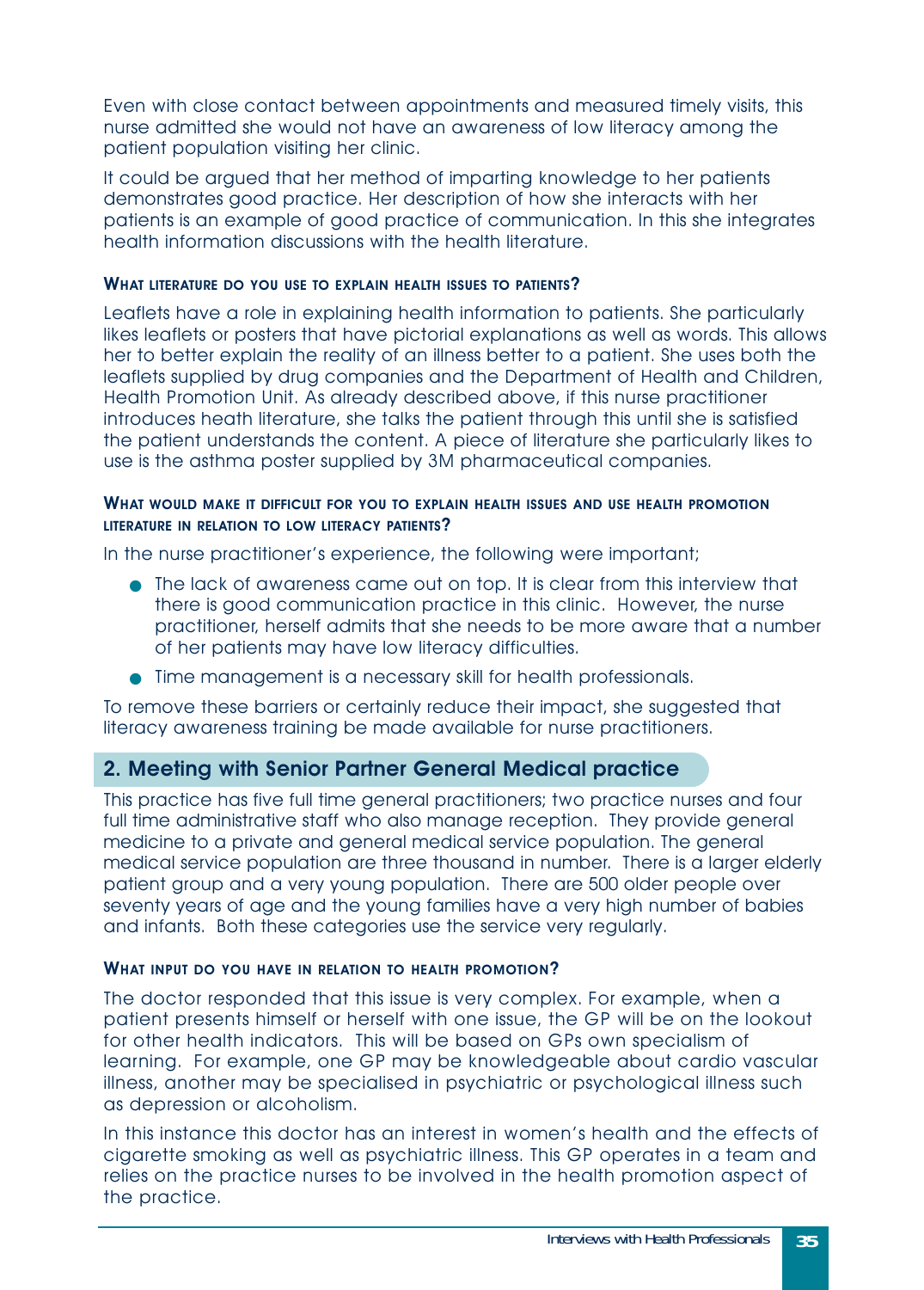#### **HOW AWARE ARE YOU OF LOW LITERACY AMONG THE POPULATION ?**

She admitted to having very little awareness about this issue. This is linked to the time pressure on the GP in this very busy practice. In her surgery she can see up to eight patients per hour. While she claims no awareness she expressed real concern for medicine management with older people.

#### **HOW OFTEN WOULD YOU USE DOCUMENTATION WITH YOUR PATIENTS ?**

Leaflets are not used very often by the GP. This doctor described the treatment to a patient and where the disease or condition is chronic the patient is referred to the practice nurse. This, as already mentioned, is the team approach to medicine. The practice nurse has more time to interact with the patient concerning education about their disease or condition.

#### WHAT WOULD MAKE IT DIFFICULT FOR YOU IMPART HEALTH INFORMATION TO THE LOW LITERACY **PATIENT ?**

The General Practitioner listed the following;

- Time is a factor with up to eight patients seen every hour.
- Patients present as either aggressive or passive. The former vent their anger at the doctor. The latter ask little or no questions about their health. The pressure of numbers coupled with the time constraint means that observing a patient with low literacy is almost impossible.
- This GP feels people overuse their GP. This seems to be at the centre of the dilemma for GPs. If they were able to devote more time to their patient initially they may reduce the unnecessary returns by patients to the surgery.
- The queue of patients in the waiting room means it is not always possible to efficiently impart health education. For example this GP cited cigarette smoking, "if I could convince a patient to stop smoking they will almost certainly have improved health and illnesses such as bronchitis , not to mention more serious complications associated with cigarettes".

#### **WHAT SUGGESTIONS DO YOU HAVE FOR IMPROVEMENT ?**

- Awareness training for GPs at undergraduate and postgraduate levels.
- Target the local study groups of GPs. Most GPs belong to small peer group in order to support their learning. These groups are well attended and this provides a good opportunity to meet and discuss these issues with them.
- It is important to develop a mechanism for medicine management, particularly for older people. Any improvement here would have general application across the low literacy population age profile. For example, medicine dispenser boxes could be made more available.
- There needs to be a balance between involving the patient in their own care and directing them.
- Target college magazines for medical students.
- Target General Medical Services practices with health literacy awareness and progress.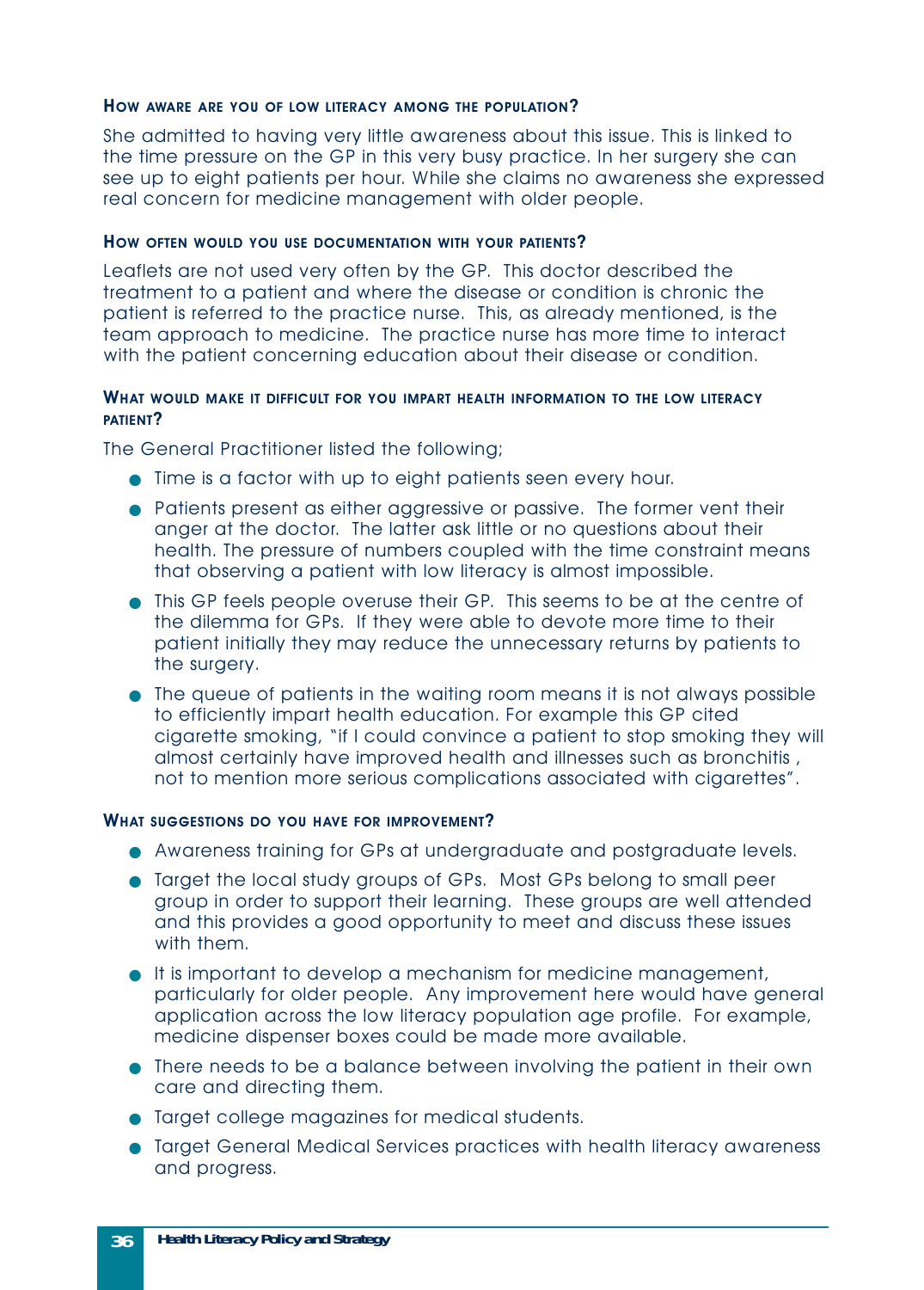#### <span id="page-36-0"></span>**3. Group Interview with Health Professionals from One General Hospital**

#### **THE INTERVIEWEES**

Present at the meeting: Nurse manager of accident and emergency department; Nurse manager of Out Patient Department; Head of clinical pharmacy; Public health nurse; Nurse tutor; Commercial pharmacy manager; Commercial pharmacy technician.

#### **ABOUT THE HOSPITAL**

This is one of the general hospitals that provide hospital services for Dublin. It is located in a low socio economic part of the city and has a large public health patient population. In addition to a large public health population it also has a higher than average patient population drawn from the Travelling Community and in recent times ethnic populations drawn from the refugee and asylum seeking groups also attend this hospital. This group named at 3.1 above have already an awareness of low literacy and are concerned about medication and low literacy populations.

#### **WHAT INPUT DO YOU HAVE INTO HEALTH PROMOTION?**

This group expressed a strong desire to ensure that patients primarily take their medication correctly. The knowledge this group has in relation to their patient population is particularly rich in knowing how their patients do or do not manage their medication. They report that in their experience patients tend to swap medicines with one another, seemingly unaware of the potential danger in this.

Overall in this group it was clear that health promotion was something they wished to integrate into caring for their patients. At the conclusion of the meeting it became clear that there already existed models of best practice in the hospital regarding communication and health promotion that could be developed to support low literacy patients in other departments.

One model is carried out in the hospital with all patients in the cardio vascular ward. Here the pharmacist counsels every single patient in this category regarding his or her medication and broader health matters. This is a pilot project. Health literature is used in the pilot project when educating patients about their treatment. The possibility of learning from this project in order to apply the benefits to other areas of communication with patients was discussed at the meeting. It was accepted at the meeting that the problem is not the medication but the communication between the health professional and the patients.

#### **HAVE YOU AN AWARENESS OF LITERACY LEVELS WITH YOUR PATIENTS?**

They responded as a group in the affirmative to this question. The issues for this group were not the fact of low literacy but how to overcome it as a barrier to good medical care of the patients.

#### **HOW OFTEN WOULD YOU USE LITERATURE WITH YOUR PATIENTS?**

The main pieces of literature include health prescriptions and health promotion literature for chronic complaints.

#### WHAT WOULD MAKE IT DIFFICULT FOR YOU TO EXPLAIN HEALTH CARE TO LOW LITERACY PATIENTS?

The following are the group's responses to this question:

● Time - it takes a long time to explain medication to patients. This is particularly true of the commercial pharmacy.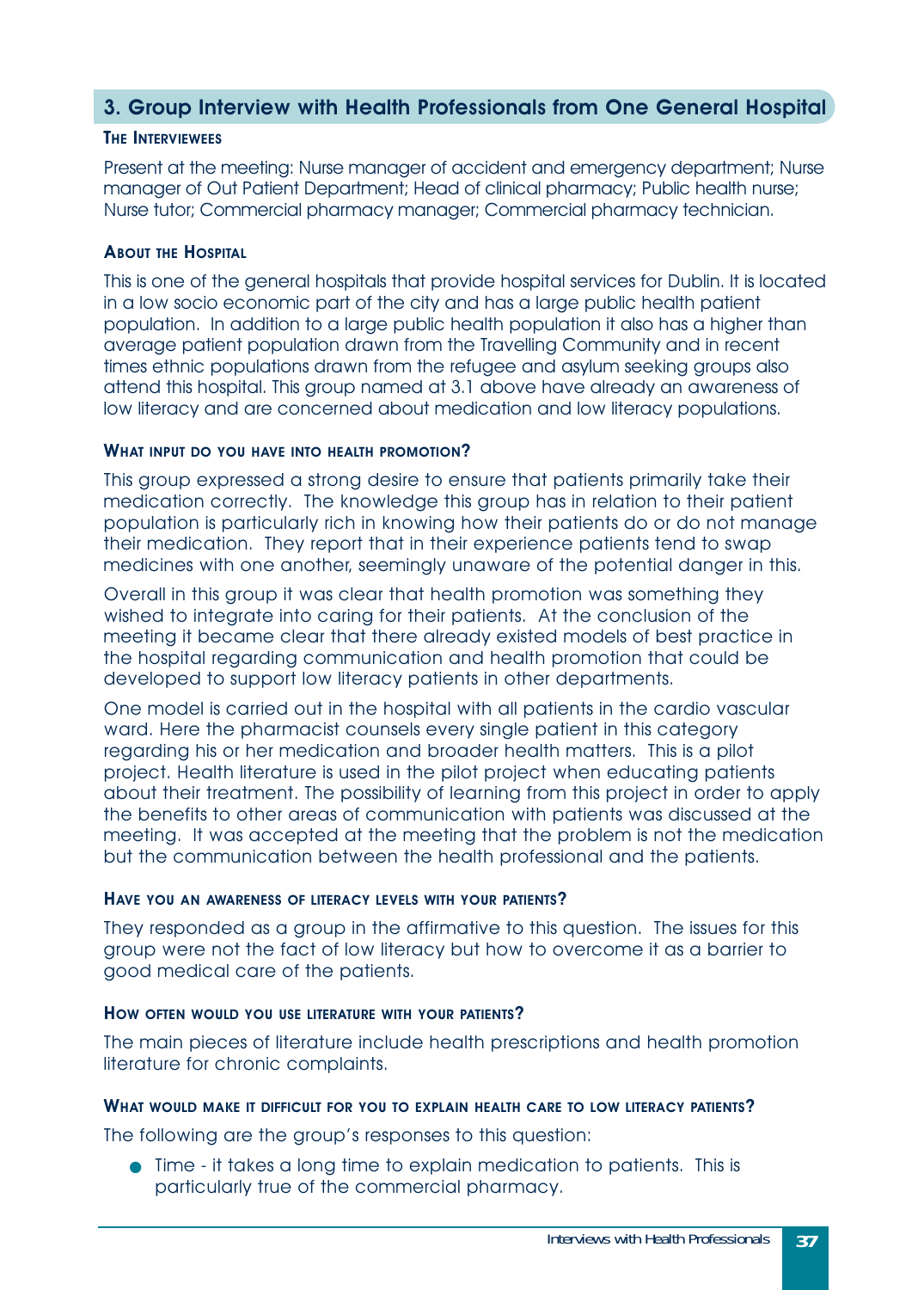- <span id="page-37-0"></span>● Psychiatric patients need particular care and attention and time impacts here also.
- Multiple prescriptions create complexity.
- Patients are asked to wait in queues and this makes demands on their patience and willingness to listen.
- People are fearful of interacting with the health professional.
- Patients will never tell a doctor they cannot read- the research in this study reveals that they may tell a nurse.
- Patients are unable to read letters and prescriptions.
- Low self esteem of patients.

#### **WHAT SUGGESTIONS DO YOU HAVE FOR IMPROVEMENT?**

The following points were made by the health professionals:

- The health professional must constantly reinforce the knowledge the patient has already about their condition- this is something the hospital out patient nurses engage in a lot of the time.
- Create the possibility for health education sessions with low literacy patients.
- Provide communication skills training courses for health care professionals. This could be designed and developed in conjunction with the local VEC adult literacy service.

The discussion concluded that the best approach to this problem was to look at models of good communication that are already happening in the hospital. Learn from these models and replicate them in other parts of the hospital.

#### **4. Interviews with Nurse Manager and Staff of a Diabetic Day Care Clinic**

#### **ABOUT THE CLINIC**

This Dublin clinic provides ongoing care and monitoring of patients with diabetes. They have 3,500 patients. They explained that there are two kinds of diabetes, Type 1 and Type 2. They are quite distinct diseases and require different kinds of treatment. The treatment can vary from diet management to insulin injections. Thus this disease has to involve the patient and health care professional in a close relationship to ensure the best possible outcome for the patient.

It was reported by the nurse manager that data is showing as alarming increase in the numbers of people suffering from Type 2 diabetes.

#### **WHAT INPUT DO YOU HAVE INTO HEALTH PROMOTION?**

The key part of the clinic's work is heath promotion and education. Over time the staff have developed good teaching skills. This allows them to discern the level of knowledge and understanding the patient has about their disease. It also ensures the staff impart the relevant knowledge to the individual patients. One of the important medical facts is that all Type 2 patients are clear about the importance of their diet as cardio vascular disease can develop if this is not carefully managed.

#### HAVE YOU OR YOUR STAFF AWARENESS ABOUT LOW LITERACY LEVELS WITH YOUR PATIENTS?

The nurse manager and her staff admitted they had no knowledge or awareness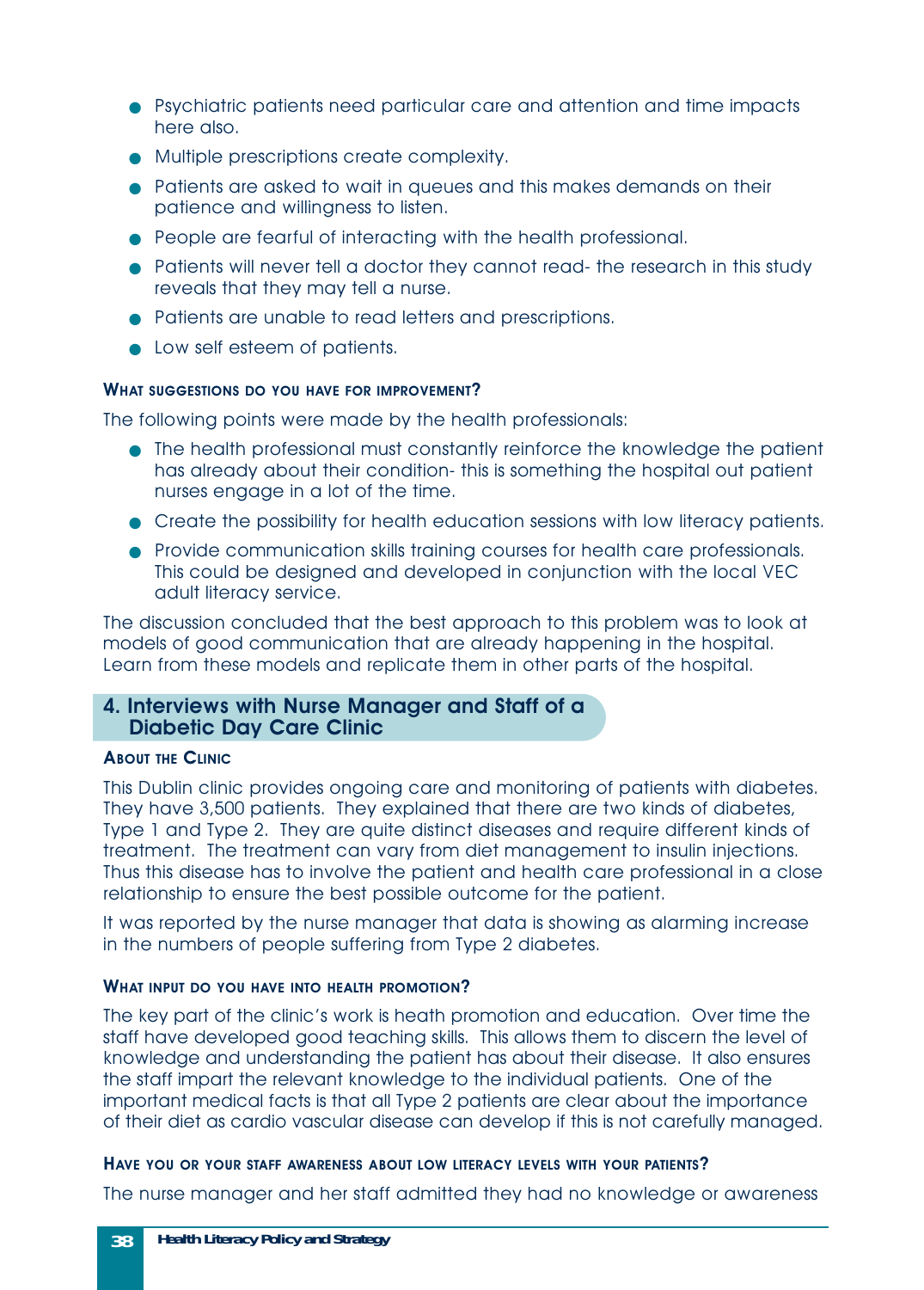<span id="page-38-0"></span>about this issue. Type 2 tends to affect older people and is linked to lifestyle, such as diet and body weight. Considering the number of patients assigned to this clinic anywhere between one quarter and a half may have literacy difficulties that will have implications for their understanding of their health care.

#### **HOW OFTEN WOULD YOU USE DOCUMENTATION WITH YOUR PATIENTS?**

The answer to this was quite often with the pharmaceutical company supplying most educational material. This is explained by the fact that clinics do not have their own budget to produce their own educational material.

The booklets they tend to use are colourful and attractive publications. They all use plain English instead of medical terminology. The staff find these booklets useful when discussing treatment with their patients. They also use a short diet leaflet, which they make themselves. These documents use large print and pictures. Information is imparted to patients by meeting them regularly. Patients in this clinic get to know the staff well. The nurse manager has been in this clinic for sixteen years and as such has accompanied many patients on the journey through this illness.

#### WHAT MAKES IT DIFFICULT FOR YOU TO EXPLAIN HEALTH CARE TO LOW LITERACY PATIENTS?

The main factors cited by the respondents are as follows;

- The physical space allotted to the clinic is small. All the work is carried out in one room. This means that it is the norm that two consultations are conducted in this room at the same time. This has implications for privacy in making it safe for patients to disclose they have a reading difficulty.
- There is a constant throughput of people from other hospital departments to this clinic. The phones are constantly ringing, which adds to the difficulties for a low literacy patient and their health professional.
- Lack of awareness of the topic is a factor.

#### **WHAT SUGGESTIONS DO YOU HAVE FOR IMPROVEMENT?**

One practice that is proving very successful in this clinic's work with their patients is the development of an information group. This has proved successful with the patients who attend this group. The beneficial outcomes of this method of support and health promotion are:

- Increase in confidence levels of the patients not only in relation to their illness but also in relation to their overall social confidence.
- They have much clearer knowledge in the management of their illness.
- The patients have developed a support system from one another.
- Their level of dependency on the clinic is reduced.

#### **5. Interview with Hospital Doctor – Cardiac Ward**

This ward sees about fifty people daily. Cardiac disease is one of the biggest diseases affecting the population. For this reason patient turnover is managed very closely.

#### **WHAT INPUT DO YOU HAVE INTO HEALTH PROMOTION?**

The treatment in this ward is mainly acute. People are already quite ill when they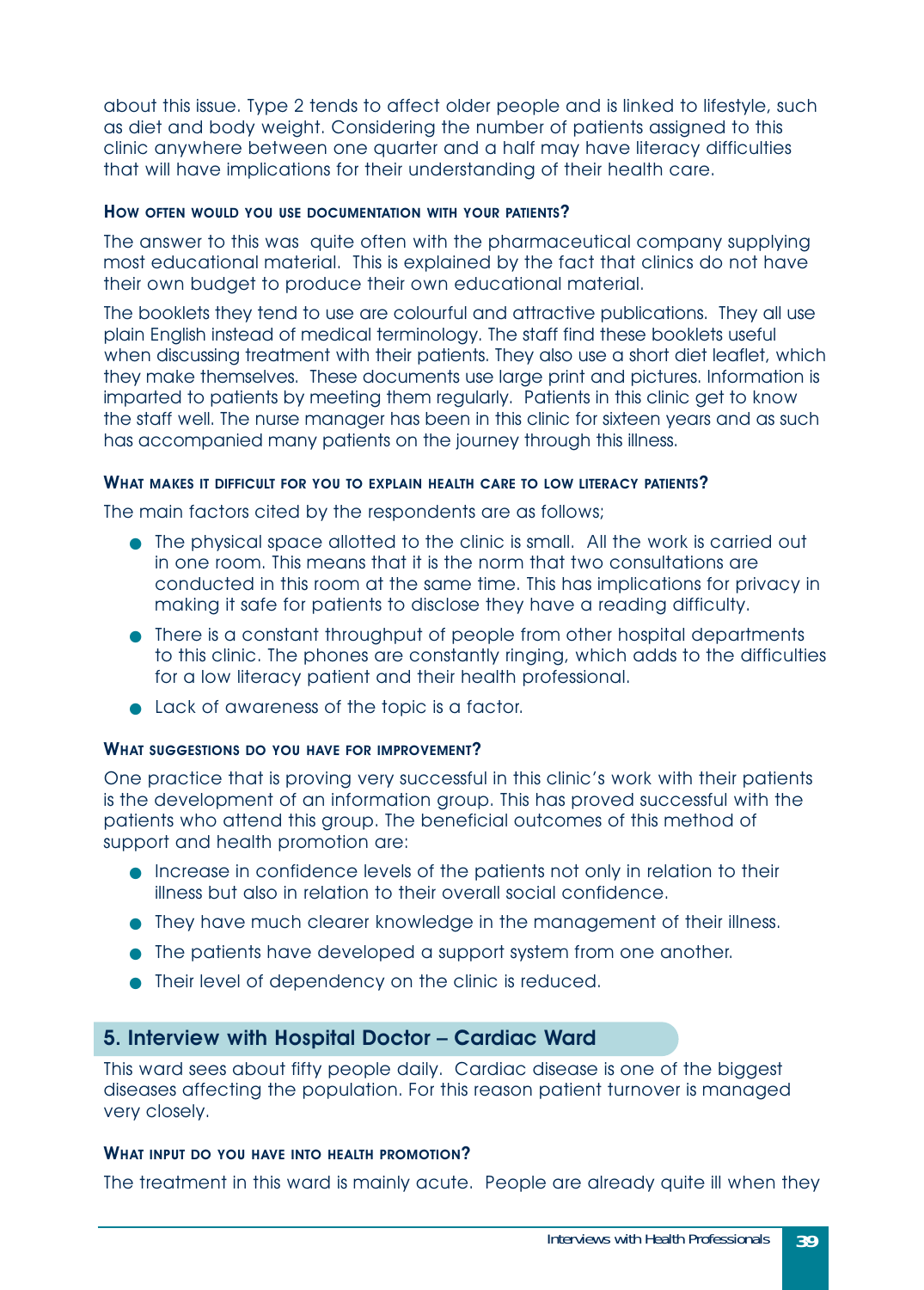arrive here and need medical intervention. Patients present here with a range of illnesses in addition to the health disease such as diabetes. Attempts are made to influence the patient to take part in their own care and to see the value of making life style changes.

#### **WHAT AWARENESS HAVE YOU OF LOW LITERACY?**

This doctor is from Austrailia where awareness of difference and disability is high. She reports that she herself has a high awareness of this issue. She never assumes that a patient can read. She noticed this first when working in children's medicine when Traveller women would bring a child with them to speak on their behalf to the doctor or nurse.

#### **HOW OFTEN WOULD YOU USE DOCUMENTATION WITH YOUR PATIENTS?**

This doctor reported using a whole range of medical administrative documents from prescriptions, medical certificates, social welfare forms, medicine information, life style leaflets and booklets. She also referred to consent forms. It is her practice to read through the consent forms with ALL her patients.

#### *"I never assume a patient is literate".*

#### WHAT MAKES IT DIFFICULT FOR YOU TO EXPLAIN HEALTH CARE MATTERS TO PATIENTS?

Time pressure is a real factor here. In general she finds that patients with cardiac disease are not open to health education. This, she feels, is a cultural barrier of its own. It is a minority of patients that take the advice and make the necessary changes to their life style.

#### **WHAT SUGGESTIONS DO YOU HAVE FOR IMPROVEMENTS?**

Health promotion regarding heart disease needs to begin much sooner in a person's life. In her experience patients just want a drug to 'fix' the problem. In her opinion health promotion at national level is too timid. She has strong memories of health promotion songs from her childhood that have influenced behaviour strongly and in an attractive way.

### **Summary**

- Awareness training is essential for health professionals and health promoters.
- This is an issue that can be solved through good communication not more medicine.
- The use of pictorial material is an effective tool in communication.
- Training in communication skills to maximise the interaction between health professionals and low literacy patient.
- Develop a dialogue between the health professionals and the patients with literacy difficulties to develop the possible solutions raised by the health professionals.
- Learn from international experiences of health promotion such as that described by the Australian Doctor.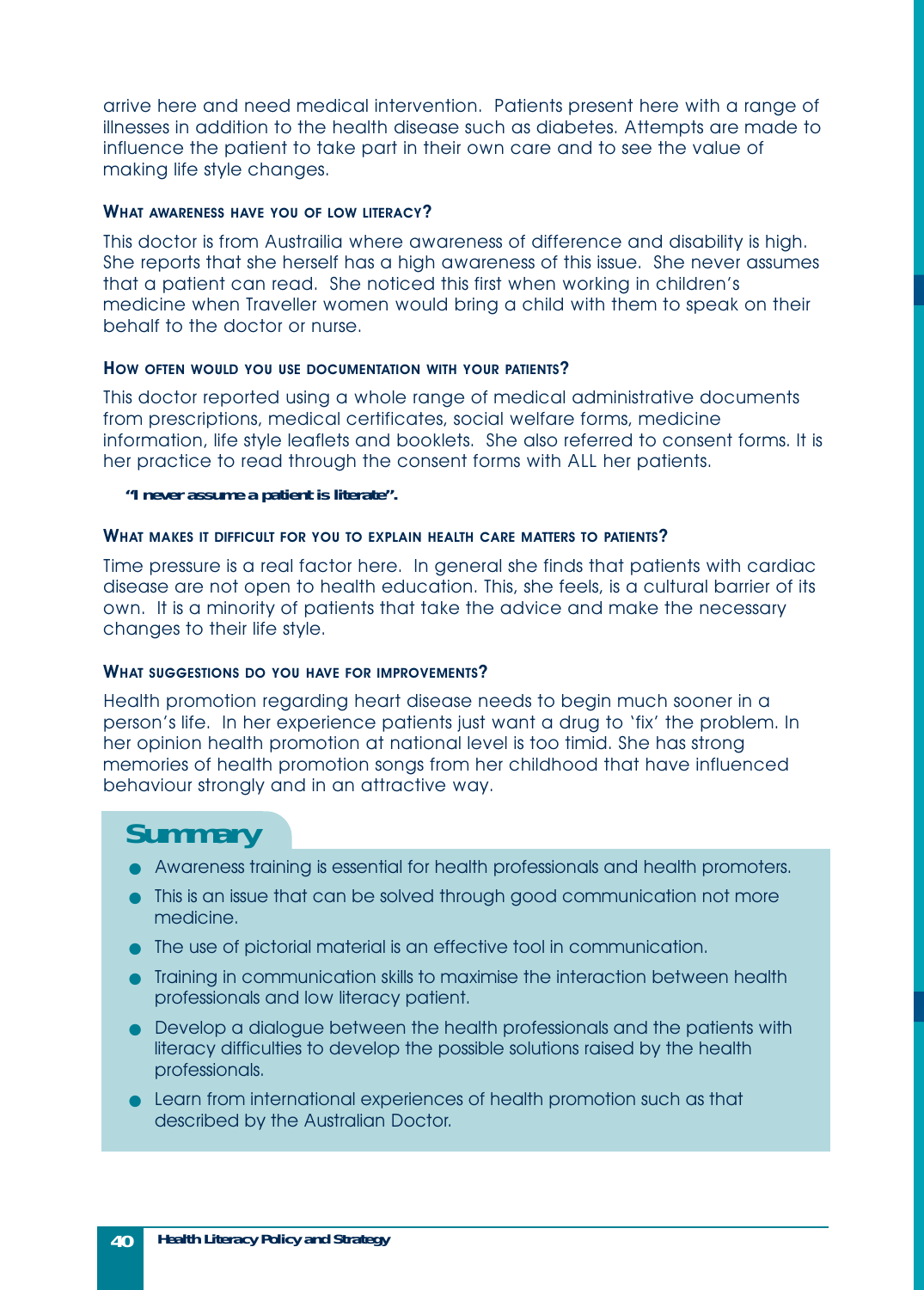# <span id="page-40-0"></span>**Chapter 4 Conclusions**

- **1. Communications and Patient Perspective**
- **2. Communications and the Health Professional's Perspective**



**4**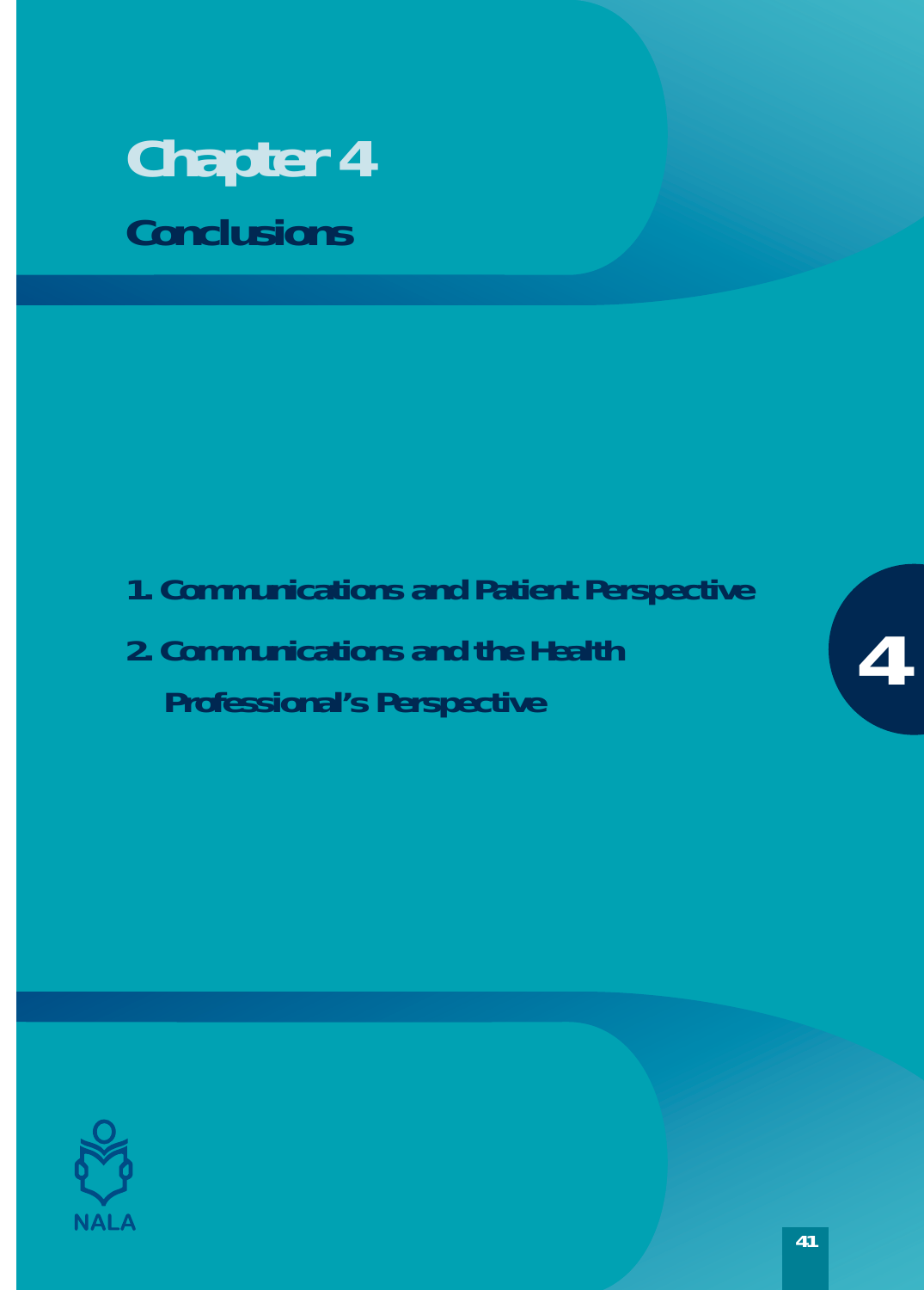# <span id="page-41-0"></span>**Chapter 4: Conclusions**

#### *Equality Centeredness: Quality: Accountability.*

*"The need for and opportunities for multi-sectoral partnership working have never been greater" National Health Strategy (2001)*

#### **The conclusions are discussed under the following headings:**

Communication and the Patient Perspective Communication and the Health Professional's Perspective Summary of conclusions

### **1. Communications and the Patient Perspective**

It is generally accepted that patients from all levels of the literacy scale are stressed when meeting their health professional. The vulnerability associated with one's health problems is common to most people. However, the added difficulty for those members of the population with literacy difficulties creates a whole range of problems in addition to the presenting health matter.

The patient groups consistently reported the following issues as being pertinent to their health literacy experiences:

- a) Low confidence and low self esteem of patients.
- b) The difficulty in giving informed consent.
- c) Embarrassment and low self esteem of young people.
- d) Lack or absence of knowledge about other health services
- e) Use of print media/ wide variety of standards
- f) Poorly presented hospital signage
- g) The need to build on good practice
- **a) LOW CONFIDENCE** of patients in discussing their needs with the their health professional was raised in all group meetings. This would be related to low self esteem, where people do not have the confidence to ask for information to be repeated or for information to be further clarified. An example of this was when one mother described managing her infant daughter's asthma attacks. The group process allowed the emergence of this woman's history with this illness. She had in fact lost a member of her family to asthma. This, plus her literacy difficulties, compounded to make it very difficult for her to access the necessary information to learn about managing this disease.

In another group a woman was visibly upset in telling her story. She still had no knowledge of what the surgeon had removed from her as she had not understood the information given to her. This has implications for the giving of informed consent. Her inability to understand the literature put before her was compounded by her low self-esteem. This lack of knowledge had impacted on her recovery.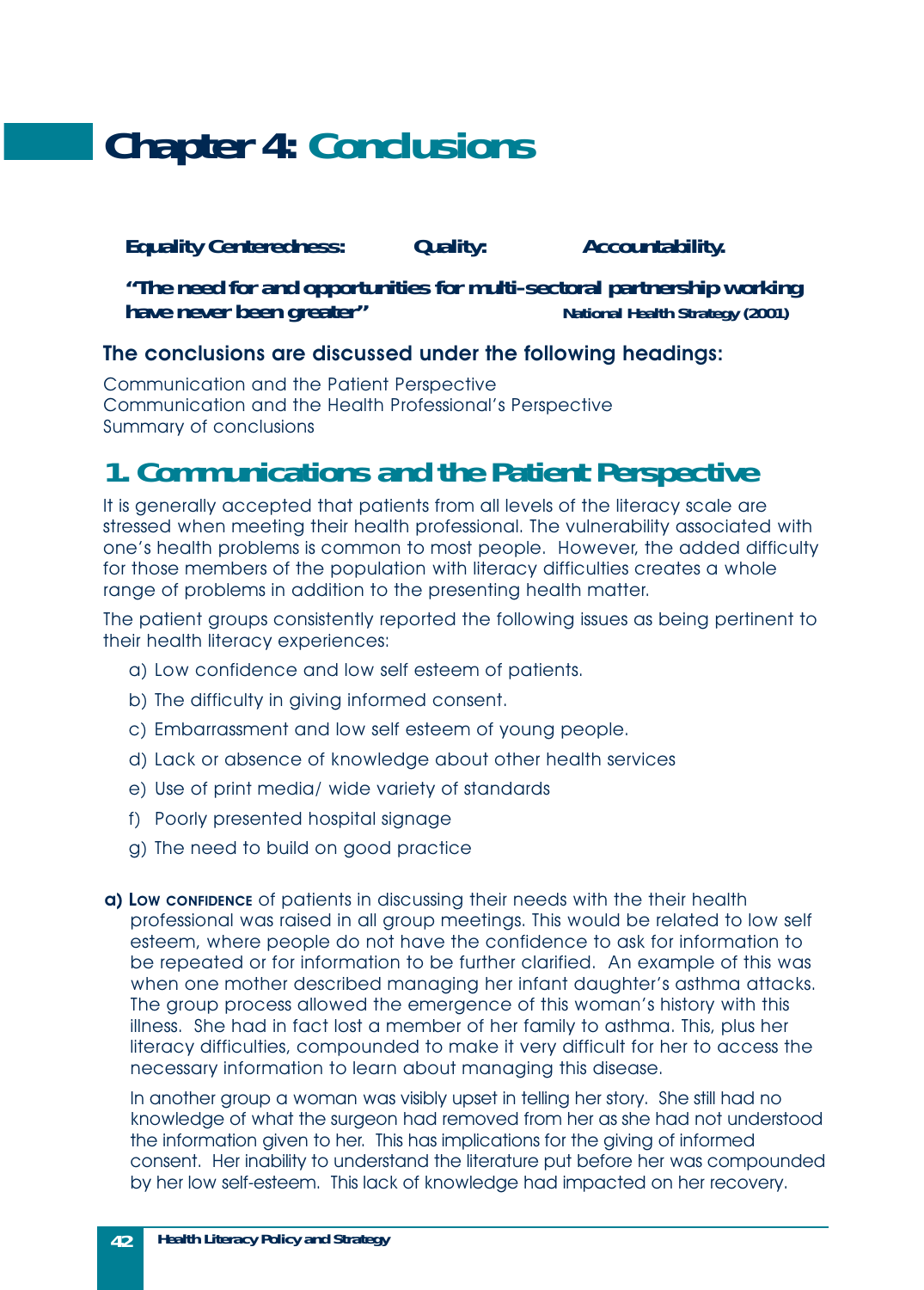The impact on the respondent's self esteem is clear from the continuous use of words like 'embarrassment', 'feeling terrible' when asked to write one's name and being 'very frightened' when asked to read and sign a form. All these are experiences prior to interaction with the health professional.

Research in this report demonstrates that patients with literacy difficulties have particular issues with low self-esteem. The research also shows that this impacts on the quality of the interaction between them and their health professional. In other words this could be seen as a power imbalance between the health professional and the patient with literacy difficulties. Rollinck et al explains:

'The origins of passivity do not lie only in the patients, but also in the way they are spoken to and dealt with by practitioners.'

This is a confirmation of the need to develop awareness and communication skills in the health professionals.

- **b) INFORMED CONSENT** is a topic mentioned by patient groups. One mother described discovering her daughter had her appendix removed after her daughter had undergone surgery for another complaint. This mother discovered this new knowledge in what she perceived as a casual conversation with the nurse. Where a patient is showing signs of resistance when requested to sign a document, it may be an indication this person has literacy difficulties. Explaining the consent form is essential to encouraging the patient to engage in his or her own treatment.
- **c) EMBARRASSMENT AND LOW SELF ESTEEM OF YOUNG PEOPLE.** The groups specifically devoted to young people demonstrated that their bravado displayed at the outset of their meeting was indeed just skin deep. When they engaged in the process and the discussion it became clear that they feel very outside the health care system. It was clear from the research that they need to be engaged in the area of sexual health, drugs and alcohol. Literature needs to be designed with this age group in mind. While the adult groups responded well to literature with the picture of a baby on the front, this group would also respond to pictures of themselves on the front of the literature. Again the process of engaging with the young person and using literature as a talking and learning point would, it is felt, be an effective way of improving their experience of health literacy.
- **d) LACK OF KNOWLEDGE OF OTHER HEALTH SERVICES.** This was particularly true of the groups outside Dublin. What the Dublin groups had in common was access to a range of children's hospitals and general hospitals. In the case of young Dublin mothers, they had access to a range of family planning and women's health care centres in the form of public and voluntary sector clinics.

Rural groups reported the feeling that all services were in Dublin. What transpired in the group meeting was that some group members had been unaware of the presence of key medical services in their locality. The low self esteem and associated stress experienced by one particular group member was evident in the meeting. There is a possibility of creating support groups where people can meet to discuss their health issue in a safe and supportive environment.

**e) USE OF PRINT MEDIA.** There is a wide variety of print media available in health care settings and a heavy reliance on the written word. Adults in this research tended to take leaflets and booklets: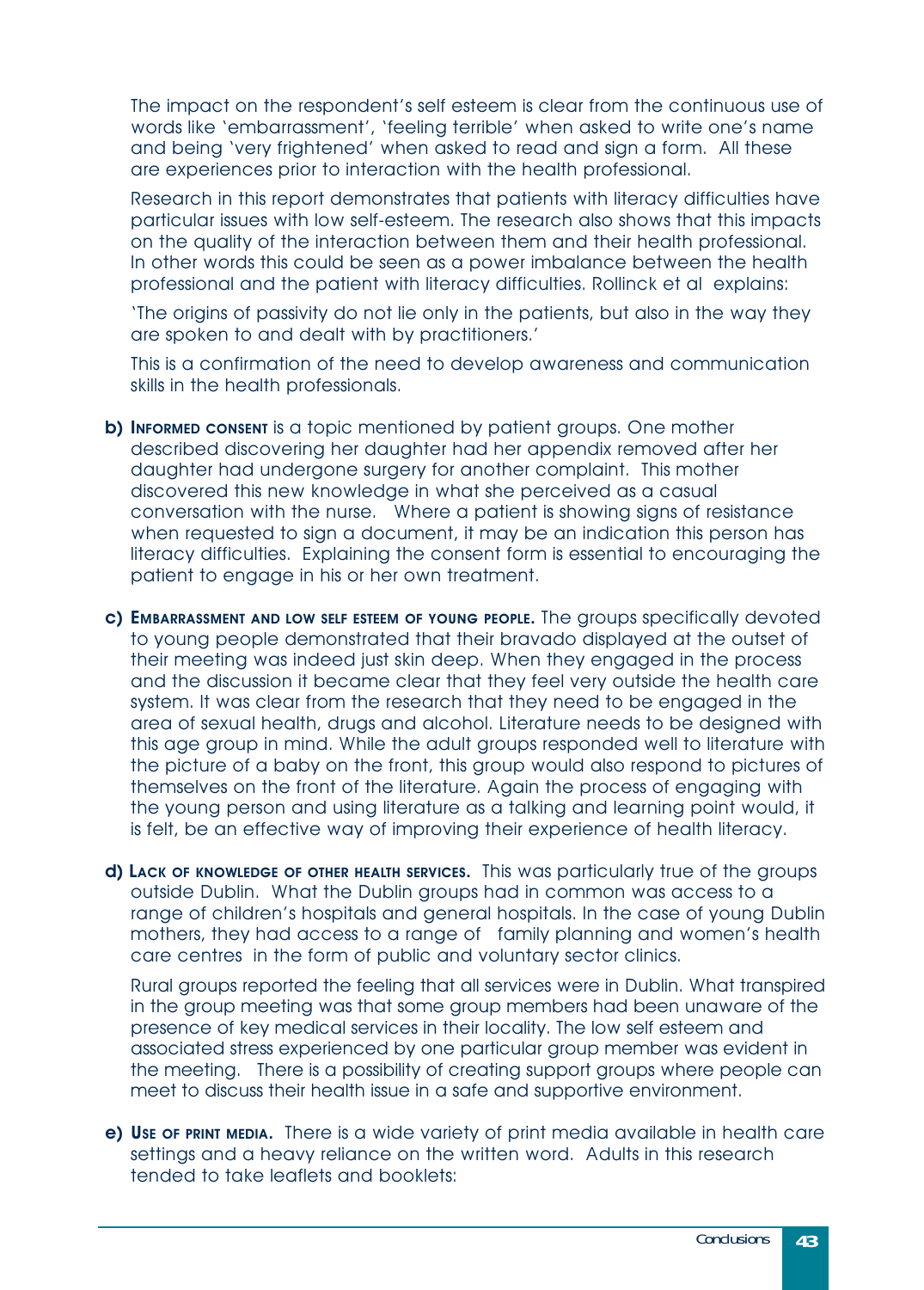- <span id="page-43-0"></span>● when it is discussed in conjunction with a health professional
- where they can relate the literature to their condition
- where the medical term is used, it is accompanied by the plain English word e.g. **optical – eyes**
- where plain English is used and not medical terms only
- where the visual image on the cover attracts them.

The support group managed by the Diabetic clinic in Beaumont hospital is a good example of an initiative that is contributing to positive health promotion. This type of venue could include video material. Video material is useful in creating a discussion group that could include literate and low literate patients.

- **f) Hospital signage.** The use of medical language in signs is off putting. One member of the group was herself an employee of a hospital. She reported having to often help people find their way around the hospital. She is literacy aware having come through the adult literacy scheme. One suggestion mentioned was the use of colour coding. This could help identify access to hospital departments and clinics.
- **g) BUILDING ON GOOD PRACTISE.** Patients have reported good experiences in relation to health literacy. One mother described her good experience regarding her child's treatment for asthma. This was in contrast to the mother who reported a difficult experience. A practice nurse treated this mother and her child. There was good communication, respectful behaviour towards the child and the mother, reading the literature together and the use of pictures to reinforce information. Now this mother and child are more confident about managing the asthma condition. This has a knock on effect of reducing stress from the mother, which will have benefits for the child.

Parents reported consistently good experiences in children's hospitals. This included sympathetic treatment of young mothers and infants, short queuing time, discussions with the parents about their children's conditions and literature they could share with their children.

## **2. Communication and the Health Professional's Perspective**

- a) Lack of awareness
- b) Time pressure
- c) Informed consent
- d) Low self esteem of patients. Patient stressed during consulataion do not offer information or ask questions
- e) Models of good practice.
- **a) LACK OF AWARENESS.** The honesty with which the health professionals revealed their lack of awareness in relation to the literacy skills of their patients was refreshing as it allowed very good discussion to take place with the researcher.

The idea that 25% of their patients may be struggling in this way was an eye opener for them. An action to come from this study would be an awareness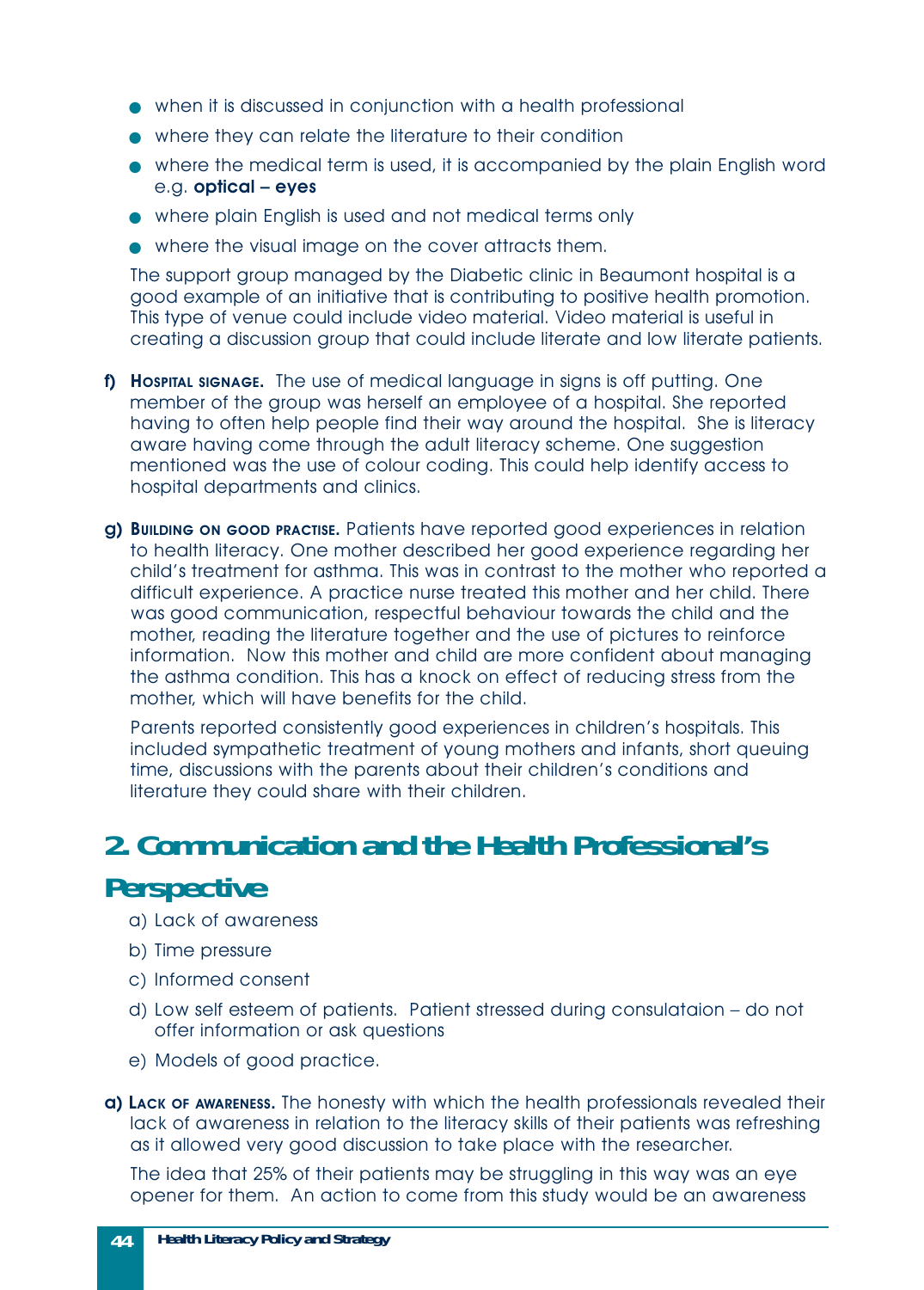campaign targeting key groups of stakeholders to raise awareness on this topic. The general practitioner interviewed in this report suggested that information articles be published in newsletters and publications, targeted at student and qualified doctors. She also suggested the targeting of the general practitioner study groups. These study groups number eight persons. This may seem a small number, however when one takes into account the number of patients in a general practice, it is possible to see the potential. In this instance, this general practice has at least 3,000 medical card patients of whom at least 700 may have literacy difficulties.

It has to be said that the lack of awareness does not automatically lead to the conclusion that health professionals do not communicate well with their patients. In many cases it was clear that models of good practice were occurring despite the lack of awareness about low literacy skills.

The implementation of a literacy awareness training programme would ensure that these good models of communication would be even more effective.

#### **Conclusion**

Literacy awareness training for health professionals is essential to ensure there is:

- a) good communication with patients
- b) a better understanding of difficulties faced by individuals with low literacy skills.

#### **b) TIME PRESSURE**

This was particularly true of the doctors. They have to see patients quickly as their skills are primarily to diagnose and monitor the patient's progress. This means that the development of the relationship with the patient is often managed by the nurse.

However, if doctors are aware that at last 25% of their patients may have difficulty in relation to literacy, they may have an increased understanding of a patient's resistance to certain treatment. The inability to understand a medication regime becomes much easier to understand if the doctor has an idea the patient may have a literacy difficulty.

Nurses in clinics report good systems when dealing with patients. They allot certain time for their patients. In the case of the practise nurse in a general practice, she was aware the doctors were under severe time pressure to see patients. She however was able to allot 30 minutes for the first consultation and reduced amounts of time thereafter as the patients become more familiar with their treatment and monitoring of a condition.

The benefits of awareness and good communication practice need to be revisited by health teams. Where the nurse is the long-term educator of the patient, this needs to be fully supported by the consultant.

#### **Conclusion:**

While time pressure in the health services is visible for all to see, the benefits of taking time in certain instances cannot be underestimated. One area where patients need time is when they are being asked to sign a consent to treatment form. There are real benefits to the patient with low literacy skills if this is performed with care.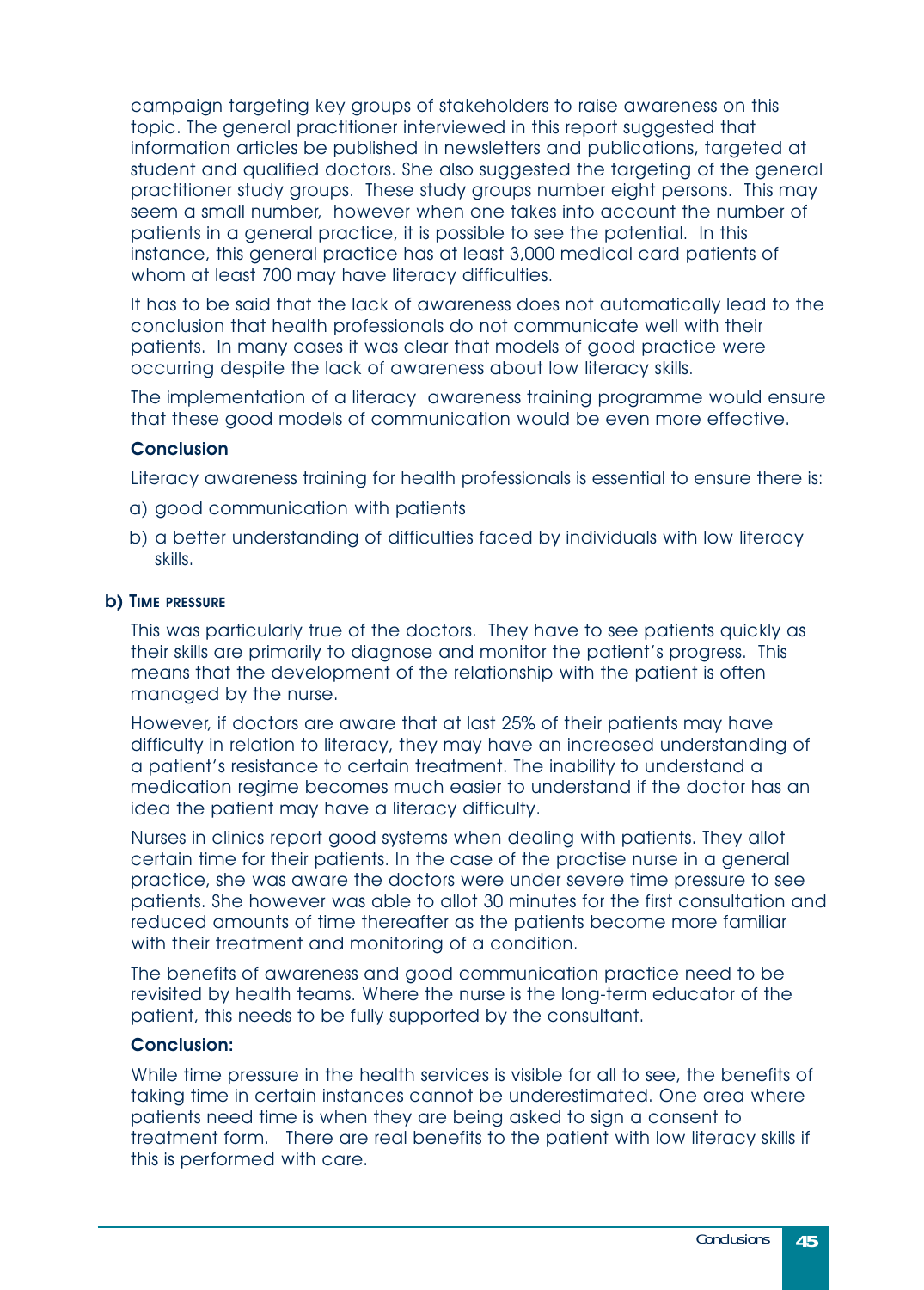#### **c) INFORMED CONSENT**

Where the doctor is interacting with a patient with low literacy skills, they will need to take greater care to ensure they fully understand their proposed treatment. The patient groups have reported incidents of not being in a position to give informed consent. The impact of this on their emotional wellbeing has also been noted. It takes skill and understanding on the part of the doctor to understand this and ensure the patient fully understands their condition and the treatment being proposed.

#### **d) LOW SELF ESTEEM OF PATIENTS**

One group of health professionals were aware of the particular difficulties being experienced by members of the travelling community in relation to literacy. They were less clear about the impact this was having on the settled community. They were aware of the impact of low self-esteem of patients. This low self-esteem was reflected in the way the patient viewed himself or herself in relation to their illness. Health professionals often view this as the patients lack of interest concerning their personal health. One example was patients who swap medicine with one another without any understanding of the inherent danger of this practice.

Some health professionals also reported being aware that patients are stressed when meeting their health professional. This combined with the vulnerability anyone feels regarding his or her health is exaggerated more when one also has a literacy difficulty.

#### *"They won't tell a doctor they cannot read".*

#### **Conclusion**

Health professionals, in addition to being aware of the effects of low literacy patients' cognitive capacities also need to understand the emotional content of this lack of skill. Training is again recommended here to increase awareness and understanding for the health professionals.

The use of teamwork needs to be considered as a solution to supporting doctors' explanations of the complexity of health education and disease management. There already exists the model of the nurse taking on the longer-term part of the relationship. It may be possible to factor this into the overall communication with the patient.

#### **e) MODELS OF GOOD PRACTICE**

In the interview with health professionals it is fair to say that there are models of good communication practice emerging. When combined with health literacy awareness this could be the basis for an improvement in this area of health literacy.

The practice nurse working in a busy general practice demonstrated good practice on several levels. She was in a position to set up the time management for the appointment system with her patients. This allowed for the patient to engage at a more leisurely pace in relation to their disease or condition. The relationship between the practice nurse and the patient has an opportunity to establish. Given that she now has a greater awareness about health literacy it is possible she will be in a better position to be more supportive.

In this instance there is evidence of good practice in using the available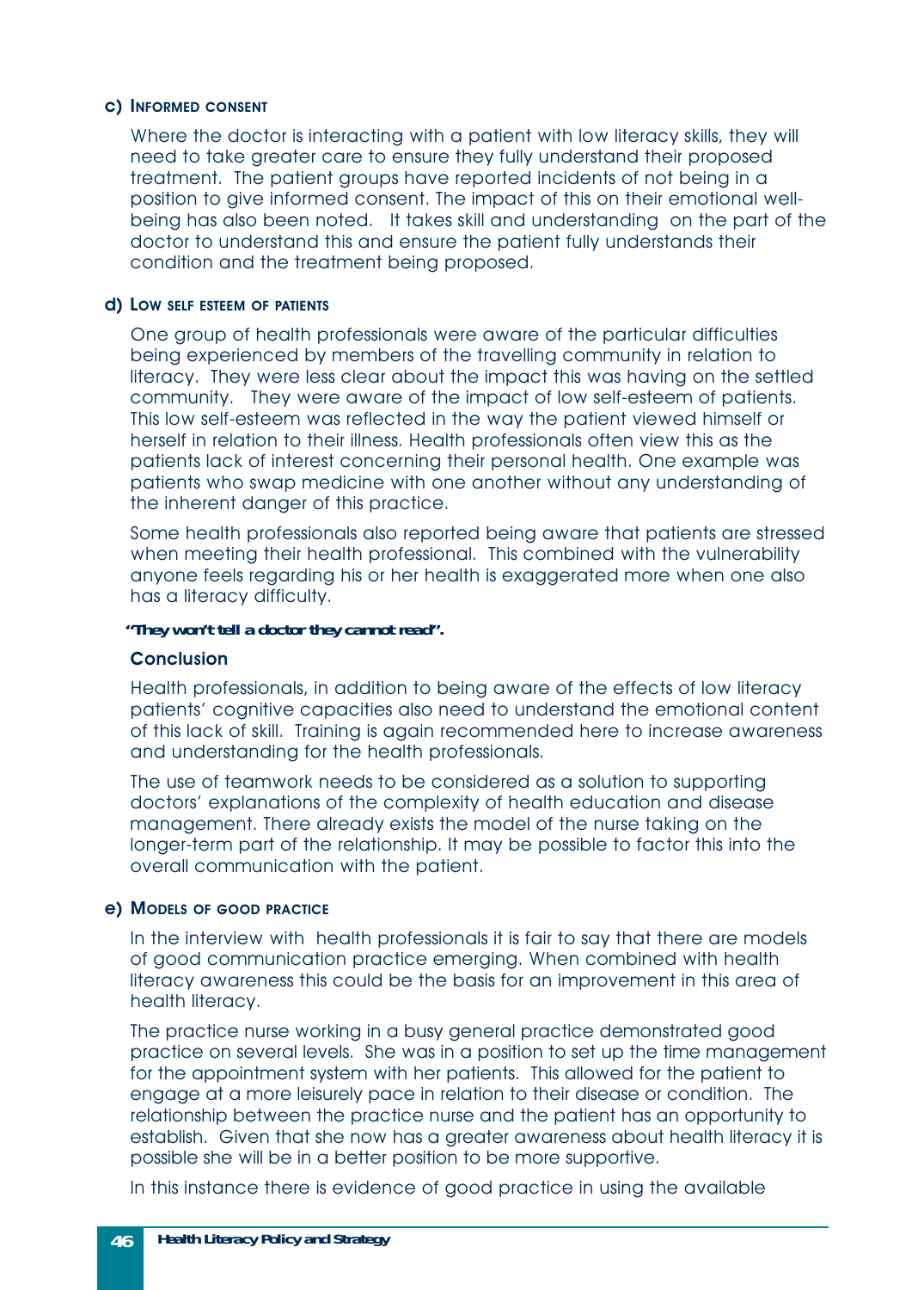literature. She combined text and visual material and comprehensively read through the material with the patient.

Another example of good practice was a pilot scheme in a hospital setting. In this instance patients with a particular heart condition were to receive individual counselling about their disease and medication. The learning from this scheme will be studied to see if there is transferability to other areas of medicine.

A third example of good practice is in a clinic setting. Here the nurse manager has established an information group for patients. The purpose of this group is to help the patient become more informed about their illness and so manage their health better. Since this group has begun, the nurse manager has noticed an increase in the patients' self-confidence. They are more supportive of one another and are consulting medical staff which shows they are learning to positively manage their illness.

#### **Conclusion:**

There is no need to reinvent the wheel. It is important to identify models of good practice that are already occurring in the system and to develop these.

### **Summary of Conclusions from this Study**

- 1) Provide meaningful awareness raising sessions in a targeted way to the key personnel.
- 2) Develop models of good communication practice relevant to the patient's needs and illness. For example, a support group for diabetics, which is a long-term illness.
- 3) Recognise that people with literacy difficulties have low self-esteem.
- 4) Treat all patients the same in relation to information. This is about creating common standards of communication. In this, communication is both a health issue and issue of quality of standards of delivery.
- 5) Low literacy is a base line for the delivery of good health care. If patients with low literacy skill feel they are being understood and supported by their health professional, it will have an affect on health communication for all patients.
- 6) Be mindful when leaving a telephone answering machine message.
- 7) Follow the NALA Plain Language guidelines when making material for the general public.
- 8) Health professionals should read written health material with patients.
- 9) Ensure that health promotion programmes are culturally sensitive. The most effective means of ensuring this is to allocate Traveller organisations and other ethnic minorities a central role in both the design and delivery services.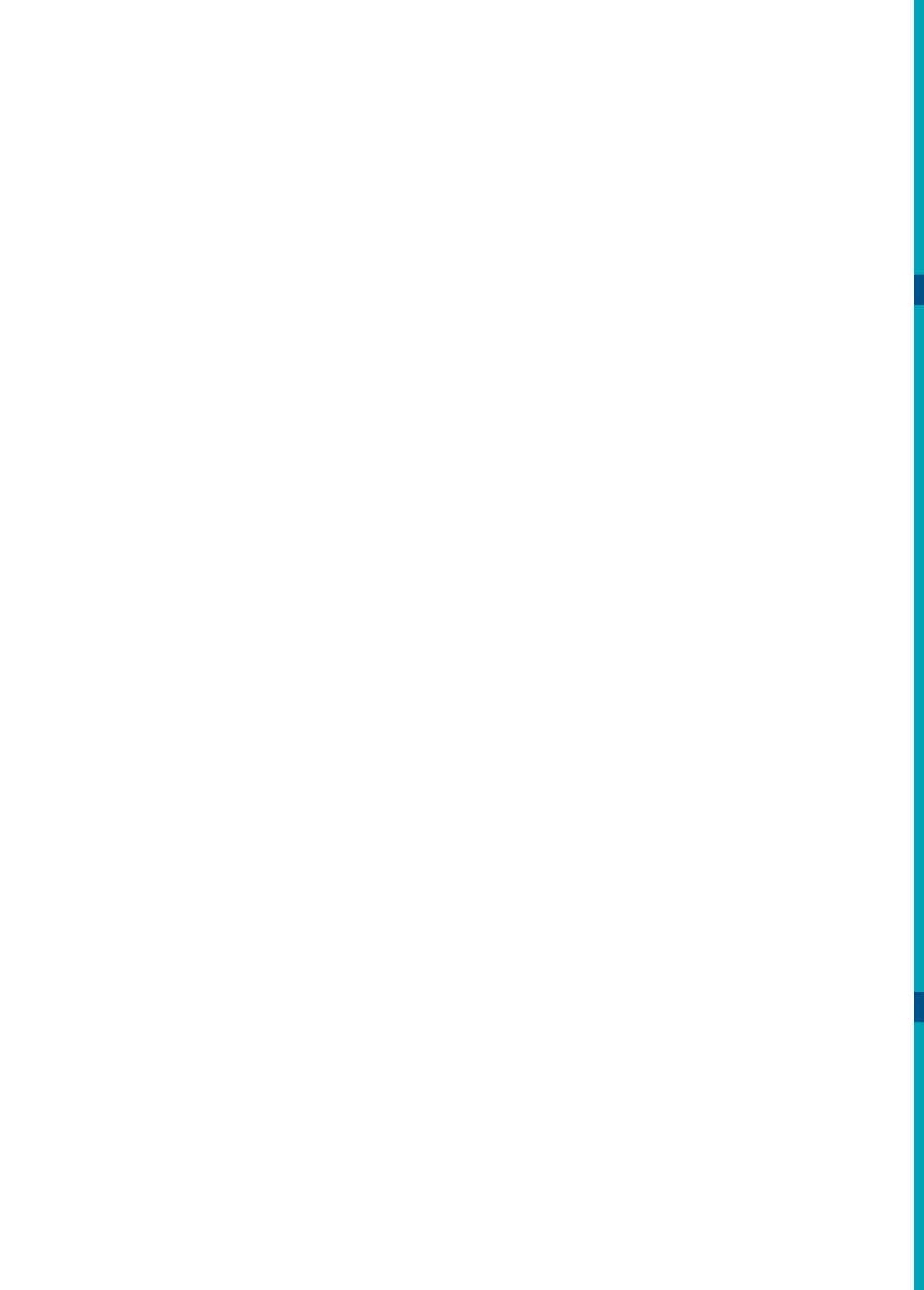# <span id="page-48-0"></span>**Chapter 5 Health Literacy Policies and Strategies**

- **1. Research**
- **2. Budget**
- **3. Local Networks**
- **4. Accessability**
- **5. Co-ordinating body for health literacy**
- **6. Training**
- **7. New ways to communicate**



**5**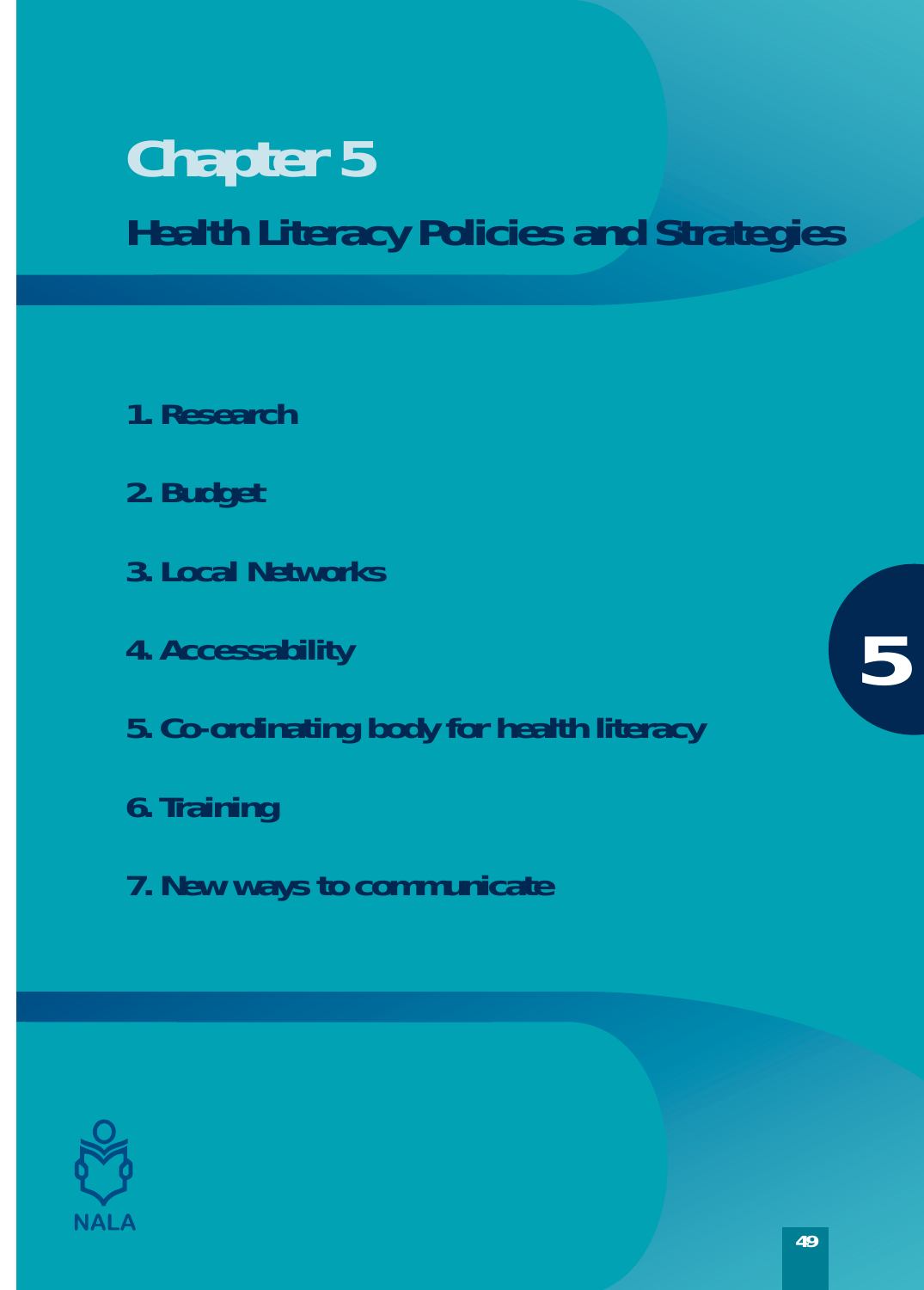# <span id="page-49-0"></span>**Chapter 5: Health Literacy Policies and Strategies**

### **Introduction**

The purpose of this research project was to explore the issue of health literacy among Irish adult literacy learners and health practitioners and produce policy oriented research.

A total of 78 adults with weak literacy skills were asked about their experiences and possible solutions. These 78 adults are representative of the groups targeted by the National Strategy for Health Promotion.

In order to develop a strategy it is important to see the problem in a context. Some 25% of the population scored at Level I. A further 30% managed to get to Level 2, with Level 3 regarded as the minimum level needed in today's Irish society. This means that over 50% of the population may have some difficulty in relation to health literacy. All the literature in this study is in agreement that health literacy is a complex problem that requires a range of responses. This means that all those engaged in the delivery of health care, should be involved in delivering the solution.

Health Promotion Managers and their staff are uniquely positioned to respond to this problem as they have specific responsibility for the co-ordination of and dissemination of health promotion campaigns. Those engaged in administration need to be made aware of the impact of issues such as hospital front desk services, switchboard standards and the ease with which patients can navigate to their hospital department.

Medical /clinical staff have the onerous responsibility of ensuring that the patient is fully informed of their condition and the recommended treatment.

This report has highlighted a number of issues which could be translated into policy by the Department of Health and Children.

# **1. Research**

According to the Government's Strategy for Health Research (2001)

#### *"Within the health services there is great potential for strong institutional research strategies building on patient and client involvement …."*

There is a critical need for additional Irish research into health literacy. With the publication of the above named strategy in 2001 now is a good time to put literacy on the national research agenda. The establishment of a research and development function in the health services will involve new structures. Each health board will appoint Research and Development Officers in health boards. Each health board/authority will have to specify how they intend to develop links with the voluntary sector among others as part of their Research and Development strategies.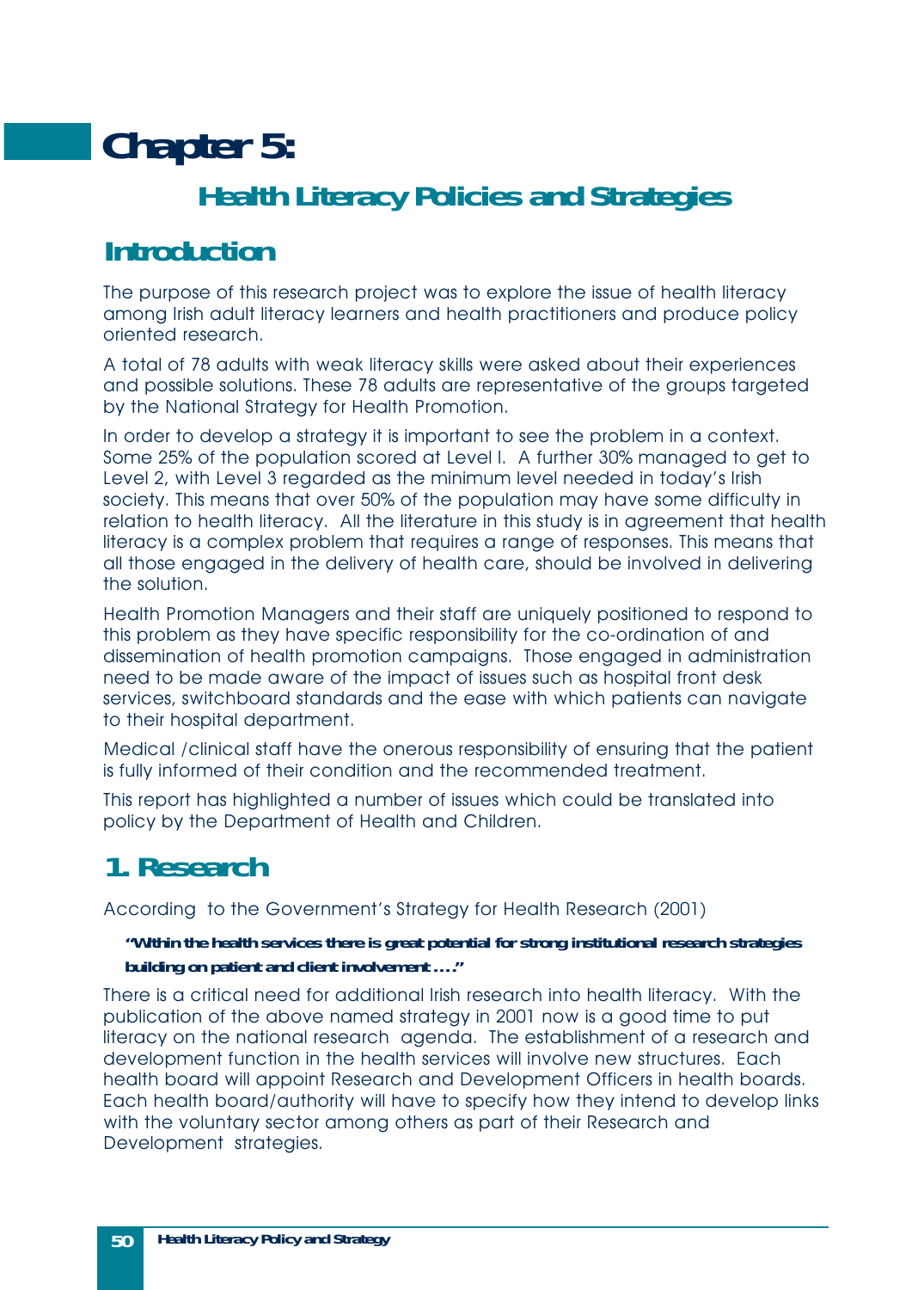#### <span id="page-50-0"></span>**ACTIONS**

- 1. Health literacy should be explored by each health board.
- 2. Literacy should be explored in the proposed review of paediatric services outlined in the new health plan.
- 3. Irish research needs to be commissioned in areas of literacy training, communication, effects of low literacy skills on chronic illness etc
- 4. A specific literacy research fund should be available to health and literacy practitioners, who should be obliged to publicise findings.

## **2. Budget**

Health care professionals need money allocated to literacy friendly health material, pay for literacy awareness training sessions and plain language editing. Currently there is no budget for these initiatives.

#### **ACTIONS**

- 1. There should be a health literacy budget which is accessible to health and literacy practitioners to develop a health curriculum.
- 2. This budget should be guaranteed each year and based on long term projects which can be mainstreamed.

## **3. Local networks**

This study found that health practitioners were not aware of their local VEC run literacy scheme. We know that literacy schemes are great vehicles for accessing "hard to reach" health clients. We also know from international research that when "health literacy" classes are taught by literacy and health education teachers in a variety of community settings, they attract groups of learners who often do not avail of their local literacy service.

Locally there is the great opportunity to inform people and open up a forum for debates on how the Irish health care system works. According to the new Health Strategy there will be a strong focus on providing care in the community. Numerous proposals are made including the strengthening of integration between primary care and specialist services in the community. A number of difficulties need to be overcome if the potential between health and community literacy practitioners is to become a reality.

#### **ACTIONS**

- 1. Design local programmes that involve partnership between literacy practitioners and health practitioners. Rima Rudd (2002) points out that adult educators are more likely to adopt materials developed by experts in their field. Likewise health practitioners are more apt to attend to and approve of processes and materials developed by health practitioners and involve literacy learners.
- 2. A publicity campaign should be organised to introduce the VEC local literacy to health practitioners. Health care settings could refer patients to their local literacy scheme.
- 3. Encourage the use of peer educators. They have proved particularly successful in the USA as they are very credible. NALA train adult literacy learners to be involved in NALA's Literacy Awareness Training days.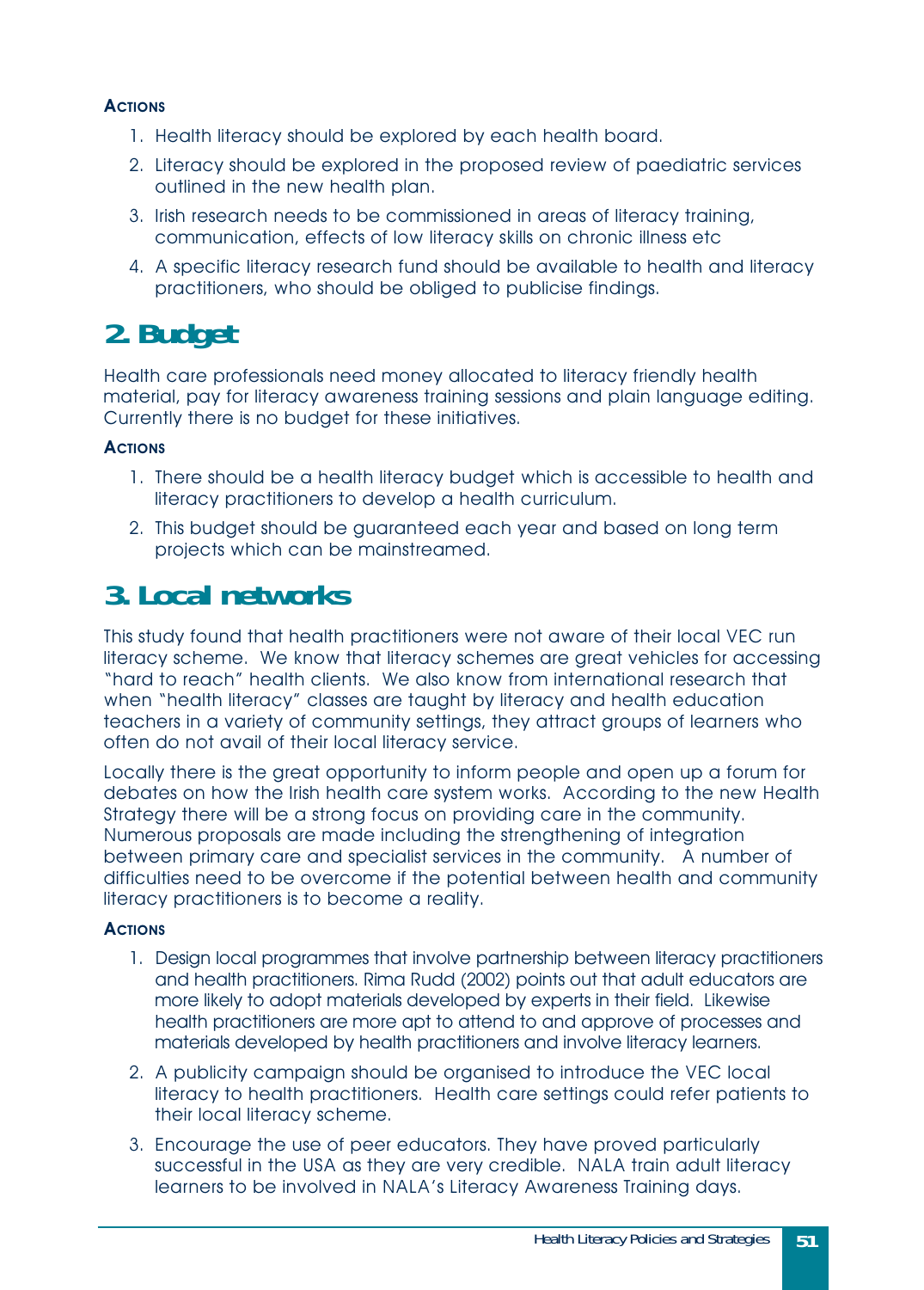# <span id="page-51-0"></span>**4. Accessibility**

The Department of Health's Health Promotion Unit is committed to ensuring that health promotion information is accessible to all those categories named in the National Strategy for Health Promotion 2002 – 2005. According to the new Health Strategy there is a need for a strategic change around how the health system is experienced by the public. Literacy learners are part of that public and the following actions would make an impact.

#### **ACTIONS**

- 1. All health promotion literature should be subject to literacy proofing. The overall responsibility and co-ordination of this initiative should rest with the Health Promotion Unit.
- 2. The level of literacy skills demanded of patients in all health care settings must be modified.
- 3. All front line staff in hospitals and health centres should be literacy aware and be able to verbally convey information.
- 4. A national publicity advertising campaign should be developed to reach out to people experiencing literacy difficulties who might be delaying treatment.
- 5. Each hospital could have an education room which would contain information about health issues and services. Staff working in these should be trained as literacy tutors and act as a referral to the local VEC literacy scheme.
- 6. In 1998 the Clinton Administration mandated federal agencies to use plain language in their dealings with the public. Department of Health and Children could initiate a similar policy. Public hospitals could be used with a pilot project.
- 7. NALA should use their experience in producing materials to develop health information packs and brochures which literacy practitioners could use in VEC literacy schemes.

## **5. Co-ordinating body for health literacy**

This research shows that there are isolated, project based initiatives taking place in different health settings. Individuals in hospital departments are making efforts to tackle this issue, with no guidance from management. These isolated efforts, while worthwhile are not integrated into mainstream department activities. A national programme is needed to co-ordinate work between health policy makers, literacy practitioners and health support groups ie multisectoral approach.

This research also found that health practitioners are struggling to keep up with material they receive each day from different health advocacy groups. A new model of communication needs to be established so that health information can be more effectively disseminated.

#### **ACTIONS**

1. A national Health Literacy Board should be established which would provide a co-ordinated support structure. This board could report to the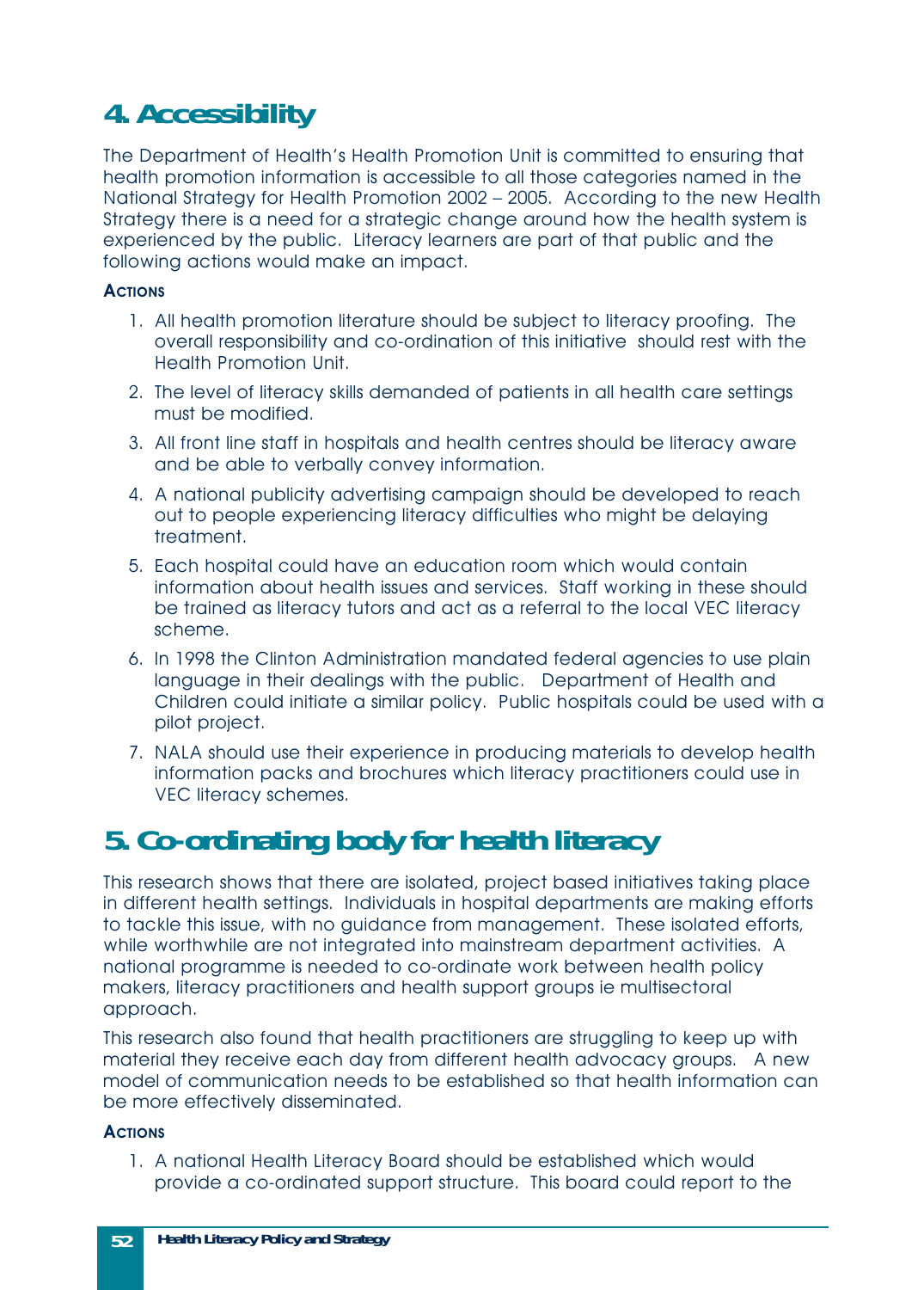<span id="page-52-0"></span>proposed Research and Development Officer in the Department of Health and Children whose role is to provide central leadership on health research policy.

- 2. This Board would be funded by and report to the Department of Health and Children.
- 3. The Board will be responsible for researching health literacy in different health settings in line with international best practice.
- 4. It would be responsible for working with a multiplicity of providers and promoting local initiatives to other potential beneficiaries. It would create a dialogue between those engaged in health promotion and the patient with literacy difficulties.
- 5. It is recommended that a link be made to the Research and Development Units, due to be established in each Health Board area.

## **6. Training**

Training needs to be provided for health administrators, health professionals and those involved in health promotion. The aim of this training is to raise awareness and develop skills for the active development of a health literacy culture. The Health Strategy 2002 stresses the need for a qualified, competent workforce to meet the demands of the health system. Each Health Board should be responsible for the training need highlighted by this research. (See Appendix E for draft training strategy)

#### **ACTIONS**

- 1. The Health Promotion Units within each Health Board could implement training for health professionals and Health Promotion Officers.
- 2. A representative group from the policy category (The Department of Health and Children) and the operational/clinical category (The Health Promotion Unit staff and health professionals) should be included in a pilot training awareness programme. The outcomes from these groups can then be studied with a view to mainstreaming the learning.
- 3. Health boards could work with NALA to accredit this training.

## **7. New ways to communicate**

It is vital to see communication as a core activity of the health professional and as such it needs to be clearly acknowledged as an essential skill in the delivery of quality health care.

Listening to one's patient is key to building and developing the services and information systems that will support those with low literacy difficulties. This is the core of service culture, which puts the client, or in this case the patient, at the centre. The real needs of the patient need to drive the way in which health information is imparted.

Patients with low literacy experience real difficulties in dealing with such things as prescriptions, appointment cards, health promotion literature and consent forms. This can only be improved if those professionally responsible for the delivery of services also take note to look at their own communication systems at the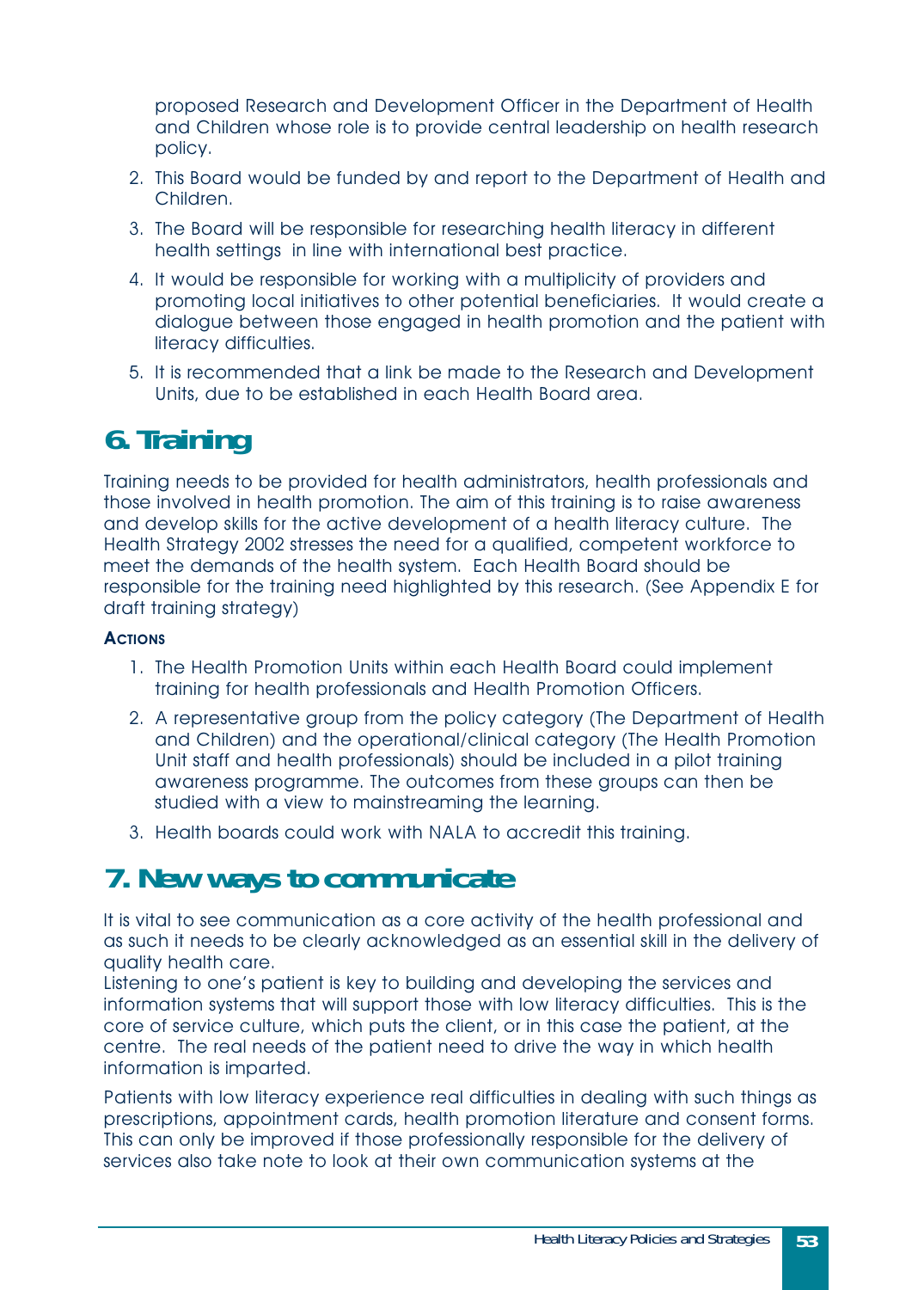organisation level, the interdepartmental level and finally between the health professionals and the patient

Dr Rima Rudd (2002) best sums up the direction of this work:

*"Professionals in public health and health care do not have the skills or mechanisms to improve the literacy skills of their community population or of their patients. They can, however, work to improve their own communication skills, the procedures followed for communicating with and interacting with people, and the forms and materials they write."*

#### **ACTIONS**

- 1. The education of health professionals at undergraduate level needs to include an understanding of health literacy.
- 2. Different methods of imparting information other than text should be actively explored.
- 3. Professional jargon in forms, signs and health education material must be modified.
- 4. All health literacy pilot programmes need to be co-ordinated and monitored so as to allow the learning to become part of the normal management of communication.
- 5. The development of an information pack by NALA would benefit many health practitioners to begin to develop greater understanding and effectiveness when presenting information in all its forms to the low literacy patient.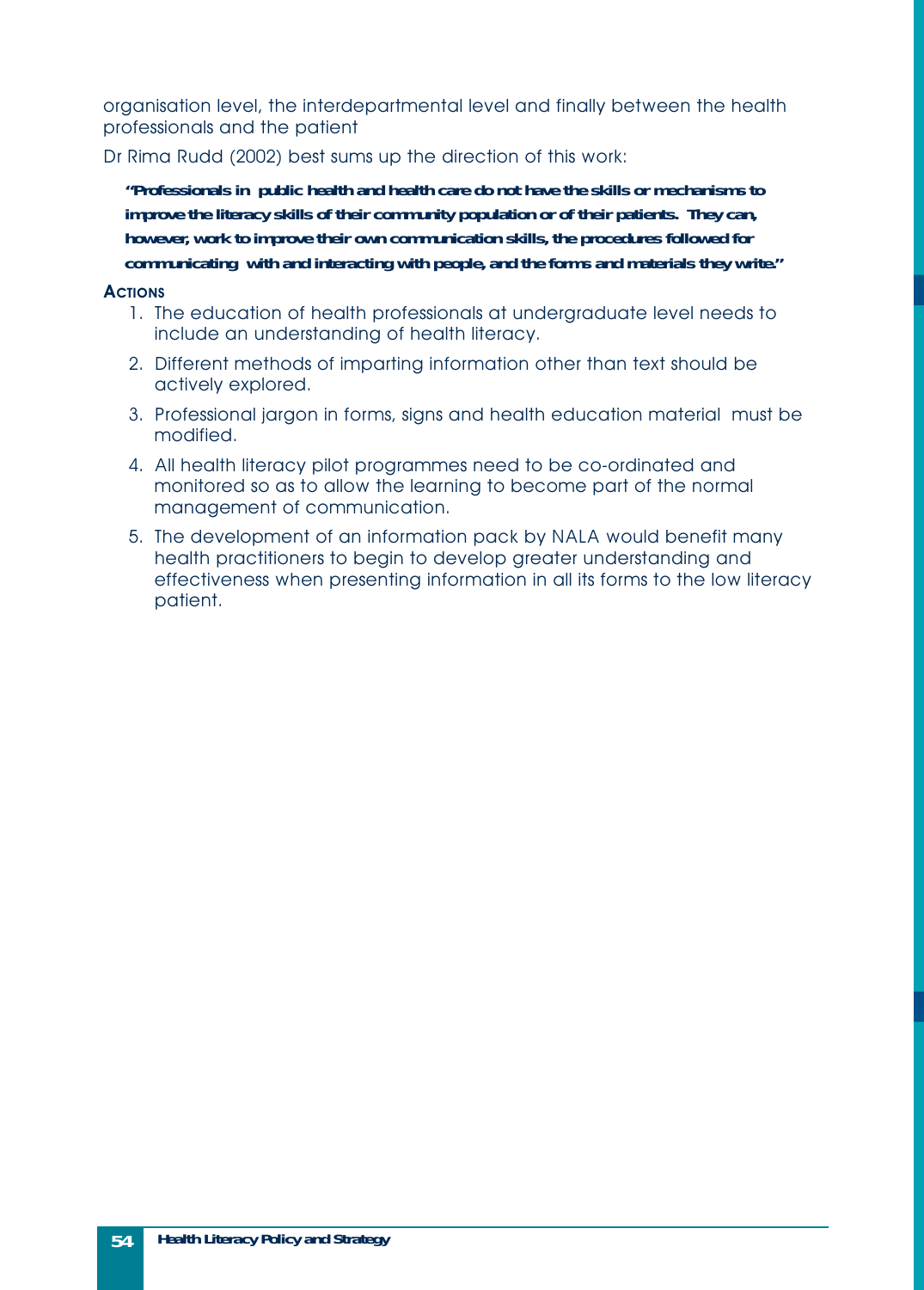# <span id="page-54-0"></span>**Appendicies**

| <b>Appendix A:</b>  | <b>OECD International Adult Literacy</b>   |
|---------------------|--------------------------------------------|
|                     | Survey (IALS) 1997                         |
| <b>Appendix B:</b>  | <b>Model for cultural change</b>           |
| <b>Appendix C:</b>  | <b>Submission by National Adult</b>        |
|                     | <b>Literacy Agency to the National</b>     |
|                     | <b>Anti Poverty Strategy Working</b>       |
|                     | Group on Health March 2001.                |
| <b>Appendix D:</b>  | <b>Check list for easy to read</b>         |
|                     | materials - Source: Maine AHEC             |
|                     | <b>Health Literacy Centre.</b>             |
| <b>Appendix E:</b>  | <b>Draft Health Literacy Training Plan</b> |
| <b>Appendix F:</b>  | <b>Glossary of Terms</b>                   |
| <b>Bibliography</b> |                                            |

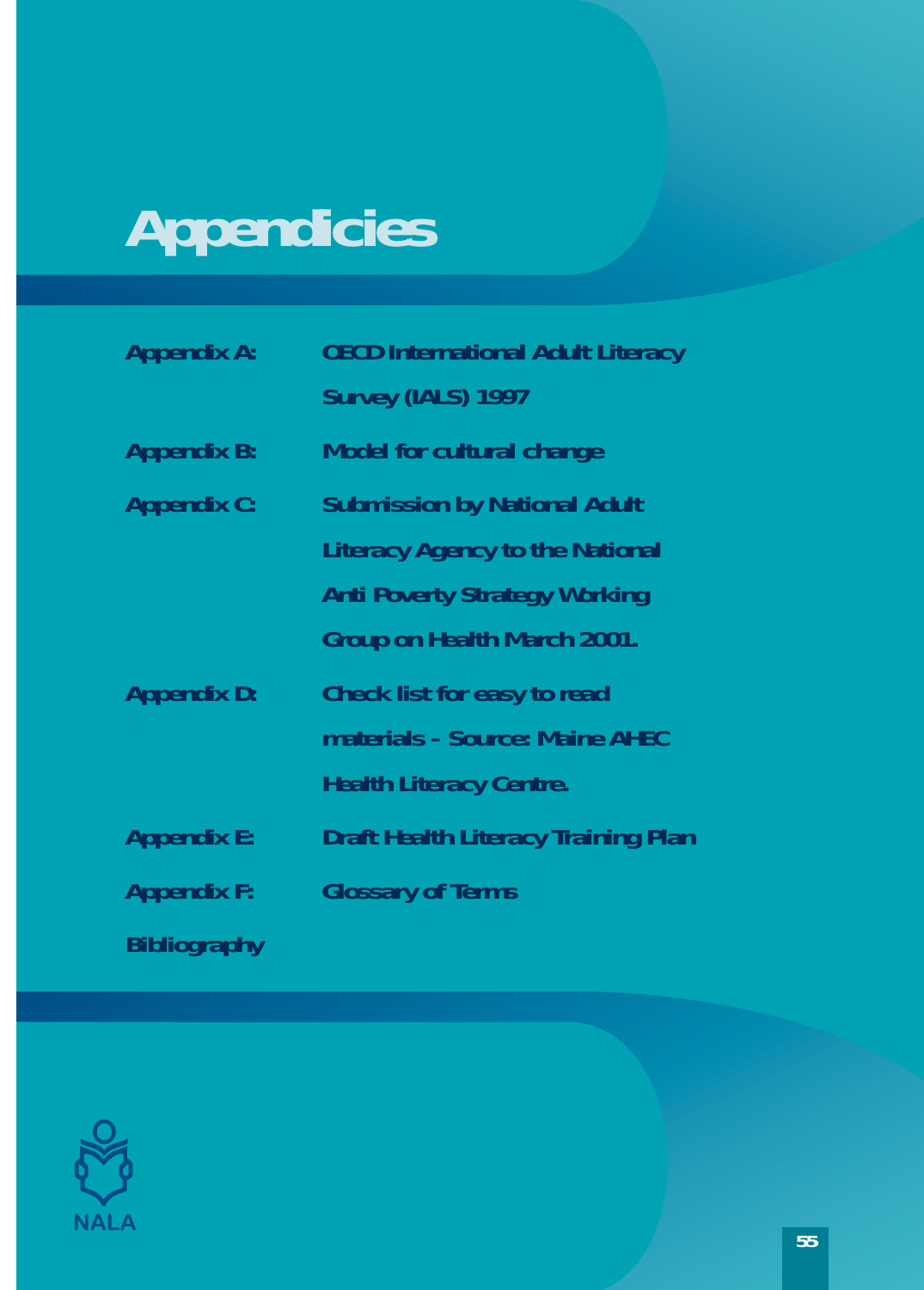# <span id="page-55-0"></span>**Appendix A OECD International Adult Literacy Survey (IALS) 1997**

#### **LITERACY LEVELS**

#### **LEVEL 1:**

Indicates very low literacy skills, where the individual may, for example, have difficulty identifying the correct amount of medicine to give to a child from the information found on the package.

#### **LEVEL 2:**

Respondents can deal only with material that is simple, clearly laid out and in which the tasks involved are not too complex

#### **LEVEL 3:**

Respondents can identify several pieces of information located in different areas and also integrate, compare and contrast.

This level is considered as the minimums desire able threshold in many countries but some occupations require higher skill.

#### **LEVELS 4 AND 5:**

Are reported as a single category and involved literacy tasks that require the ability to integrate several sources of information or solve more complex problems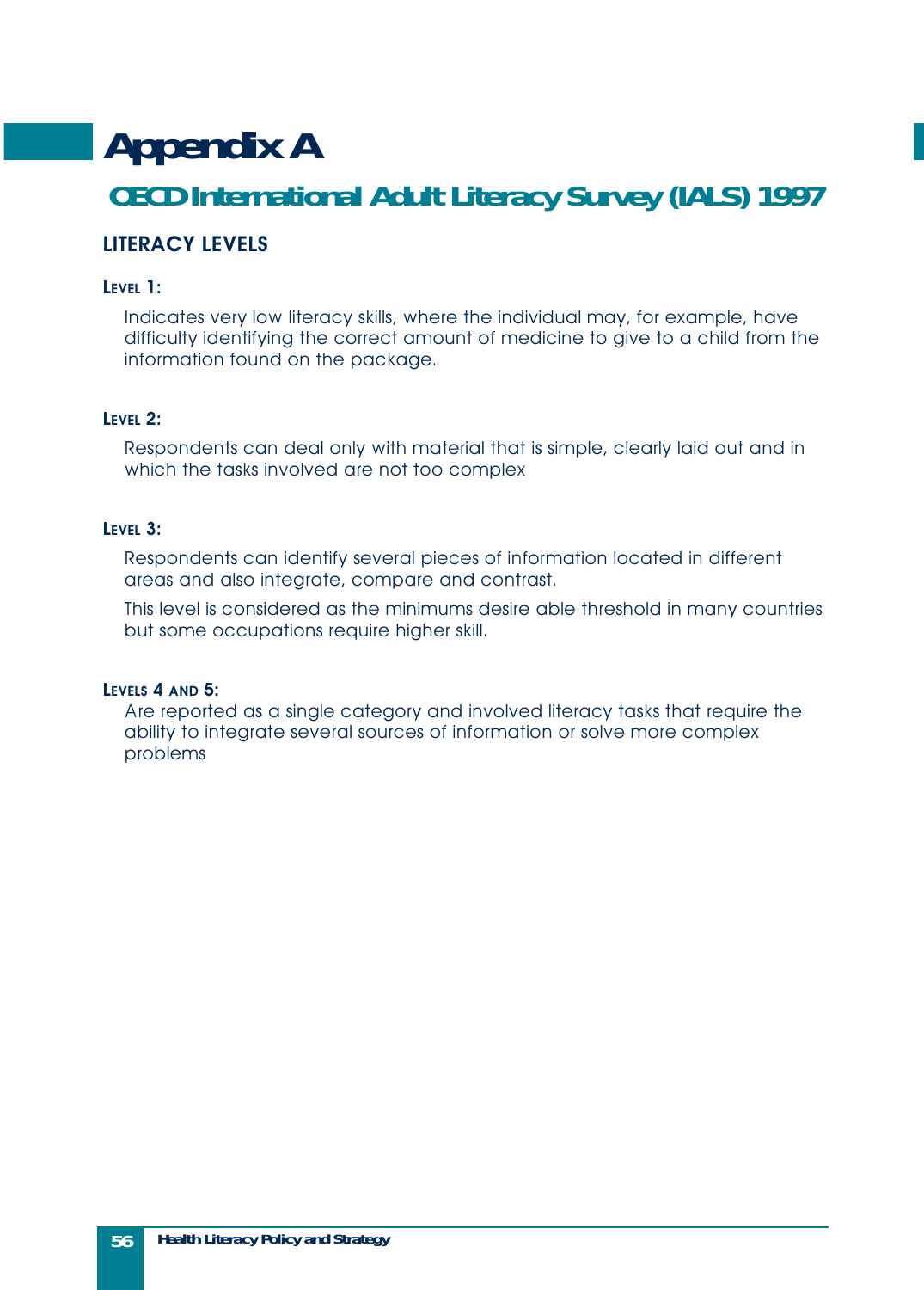# <span id="page-56-0"></span>**Appendix B**

# **Models for cultural change**

- **STEP 1** Identify the Power people/individuals Identify the Power groups Identify the decision makers Identify the decision influencers
- **STEP 2** Understand the structure
- **STEP 3** Identify the 'powerless groups'
- **STEP 4** Develop the 'powerless groups' Develop the powerful groups
- **STEP 5** Create a leadership environment
- **STEP 6** Encourage a sense of responsibility
- **STEP 7** Encourage a questioning of the existing structures/systems by the power groups (the powerless already know the difficulties).
- **STEP 8** Create a space for dialogue between the powerful and the powerless groups.

*Adapt report, 1997, Anne McCarthy*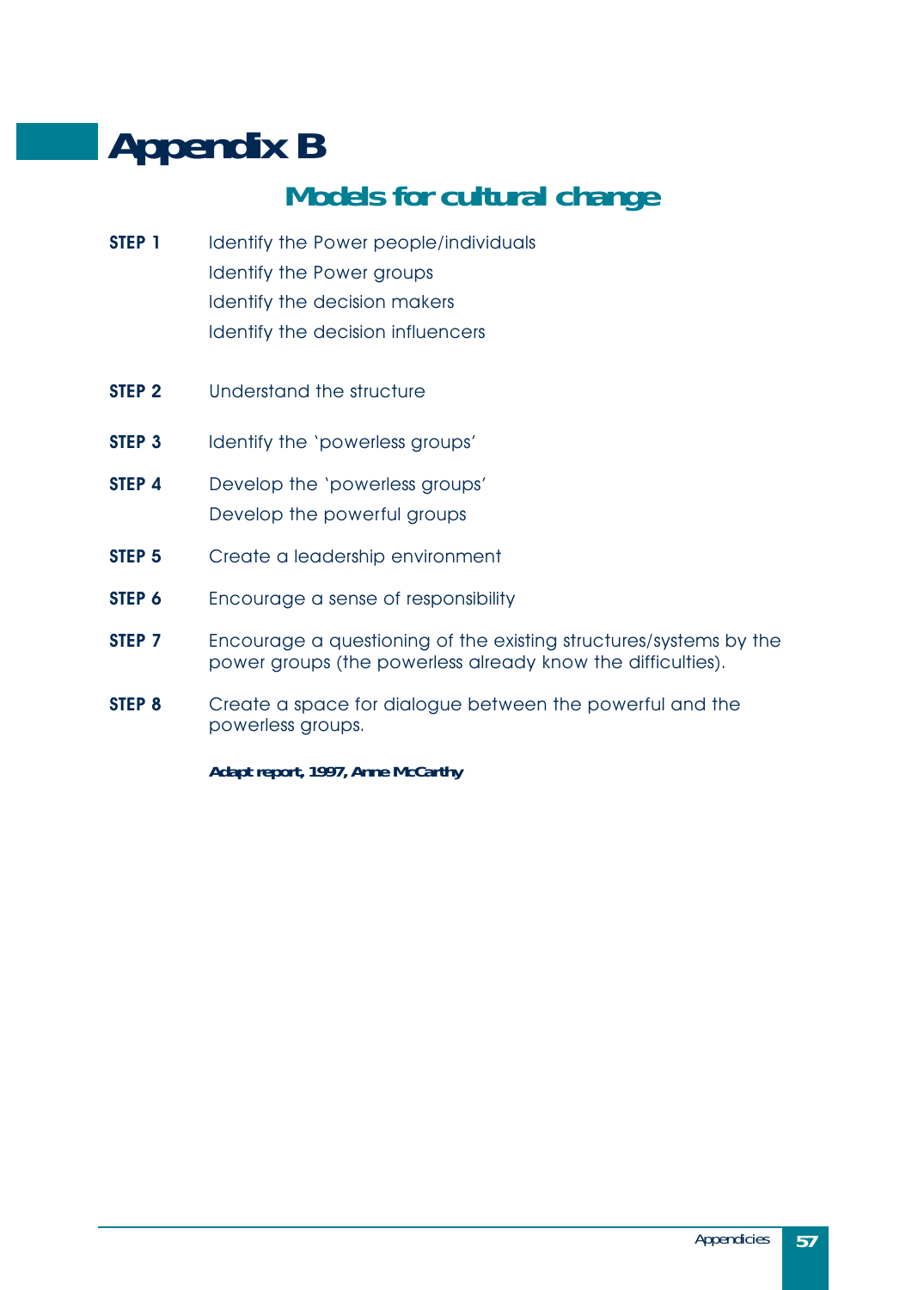# <span id="page-57-0"></span>**Appendix C**

### **Submission by National Adult Literacy Agency to the National Anti Poverty Strategy Working Group on Health March 2001.**

#### **BUDGET**

Health literacy is a problem without a budget. Without a budget and a strategic plan it is impossible to consistently tackle this complicated issue. It is a health problem which reaches across age groups and this means that there should be different budgets for each particular group.

#### **ESTABLISH A SPECIFIC FUND FOR LITERACY PRACTITIONERS**

Adults consider health a personal matter and not an educational matter. If health was introduced as a subject into literacy schemes it is an ideal subject to encourage participatory adult teaching methods

#### **HEALTH PROFESSIONALS NEED LITERACY AWARENESS TRAINING (LAT)**

One of NALA's most important objectives is to raise public awareness about the nature of the literacy problem among adults in Ireland.

Our LAT programme supports workers to respond more appropriately to clients with reading and writing difficulties. This one-day workshop gives participants the opportunity to explore the causes and effects of literacy difficulties and to identify how best they can respond. When participants evaluated this training they pointed to a heightened awareness of literacy issues and concrete proposals for changes in their work practices

#### **INTEGRATING LITERACY TRAINING INTO MEDICAL TRAINING**

Training programmes require the acquisition of specific work related and personal skills. Many individuals may not possess the required literacy level to achieve successful completion or transfer of learning from the training. Many programmes have sought to address this by providing dedicated literacy tuition to enable the individual to improve literacy skills. We believe that alongside specific literacy provision, literacy skills should be integrated with the vocational (or other) training. To be effective however, the trainers will need to ensure that the development of the literacy skills is an explicit part of their programme at all stages. This involves a planned and purposeful approach.

#### **USE APPROPRIATE LANGUAGE - PLAIN LANGUAGE**

Few people are offended by "literacy friendly" reading material that is well designed. Everyone wants information that is easy to read and understand.

NALA has acquired expertise in this area and would like to see the use of plain language incorporated in all health care training.

NALA has always campaigned for all bodies writing for the public to take into account individuals running into trouble with everyday reading and writing material.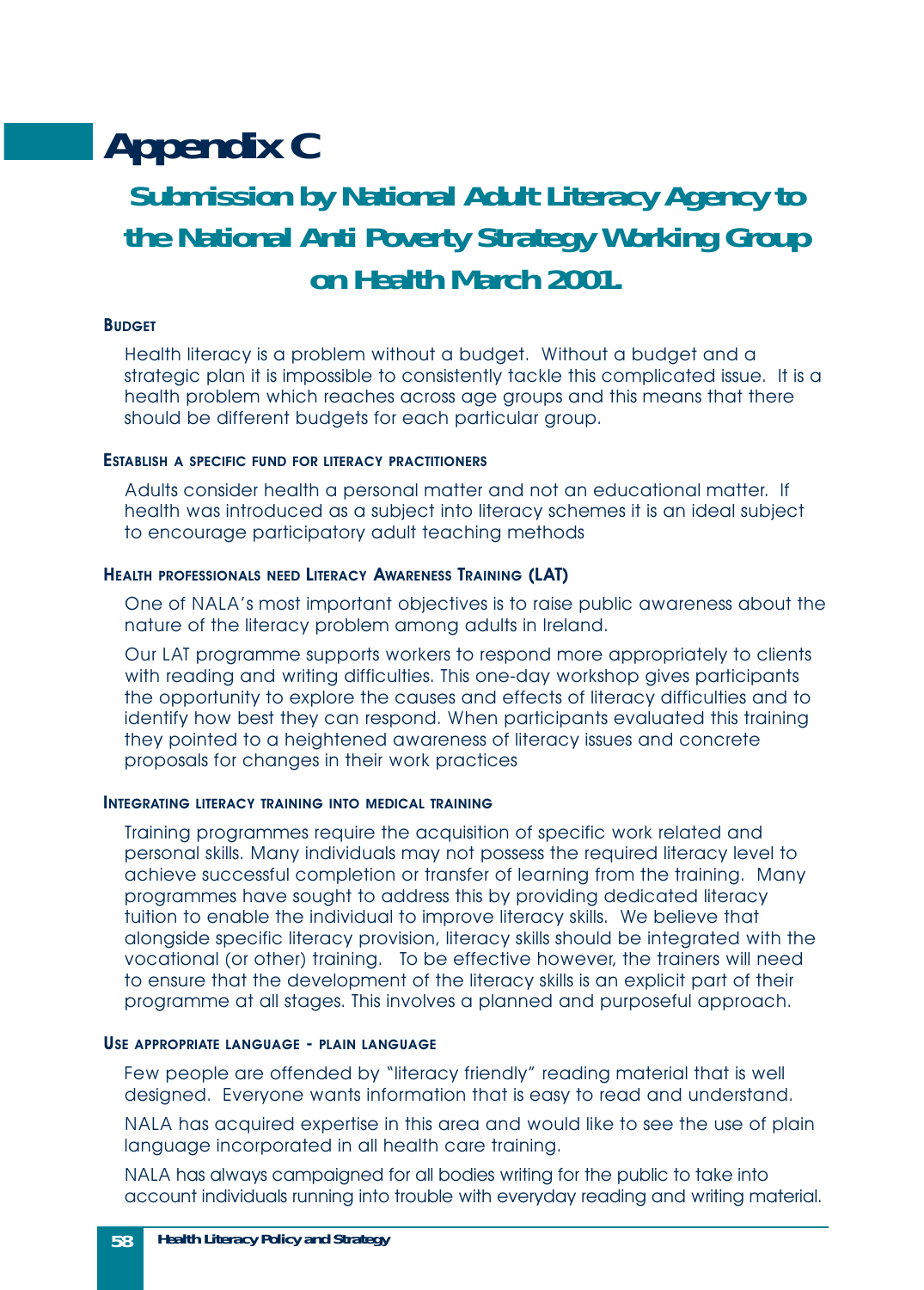#### **WORK WITH HEALTH PROFESSIONALS TO DEVELOP CURRICULUM**

We would also welcome developing a health and literacy curriculum, which could be developed by health promoters in partnership with literacy practitioners. Literacy schemes are great vehicles for accessing "hard to reach" health clients.

#### **MAKE HOSPITALS LITERACY FRIENDLY ENVIRONMENTS**

Lowering the reading levels of documents is one step, but there are other steps the health service can take to make their environment easier to navigate. In Canada for example signs are being used in hospitals as against words. A good analogy would be international road signs and signs used in airports. Areas in hospitals could also be colour coded. Photograph based materials are also very effective.

#### **ESTABLISH NATIONAL HEALTH LITERACY RESEARCH BOARD**

There is a serious literacy research deficit in Ireland. We have to rely on international research when writing health policy documents.

- Develop methods for measuring health literacy in Ireland.
- Explore which areas people are running into trouble encountering the health service.
- Explore how low literacy skills impact on adults parenting skills.
- Carry out national survey among adult literacy students documenting their experiences of the health care system.

#### **PUBLICITY ADVERTISING CAMPAIGN**

Society needs to change its attitudes about literacy. There is still a very big stigma to having a literacy difficulty and this means that it can be a silent disability. A national television campaign is needed to explain to the public that the system can accommodate them. This would reach out to those experiencing literacy difficulties and introduce them to the appropriate support available for low literacy. People need to be told that it is not their fault they have weak literacy skills but it is a good idea to bring it to the attention of the health worker. People could be told that their local health worker is prepared for this information and will work with the person to make sure that it does not interfere with their health treatment.

We know from talking to adult learners that television is the best option as a publicity tool. It is the most accessible and the best medium to explain a sensitive issue such as this. When NALA has engaged in TV advertising it has always resulted in a large increase in adults joining the literacy service.

#### **PRIORITISE THOSE IN MOST NEED**

Efforts to combat poor literacy skills could start with those most in need of literacy friendly information and navigating the health care system. The Irish results of the IALS showed that a significantly higher proportion of adults in the older age group scored at the bottom literacy level. A research project should be established to quantify how much older people are experiencing problems with the health service, through weak literacy skills.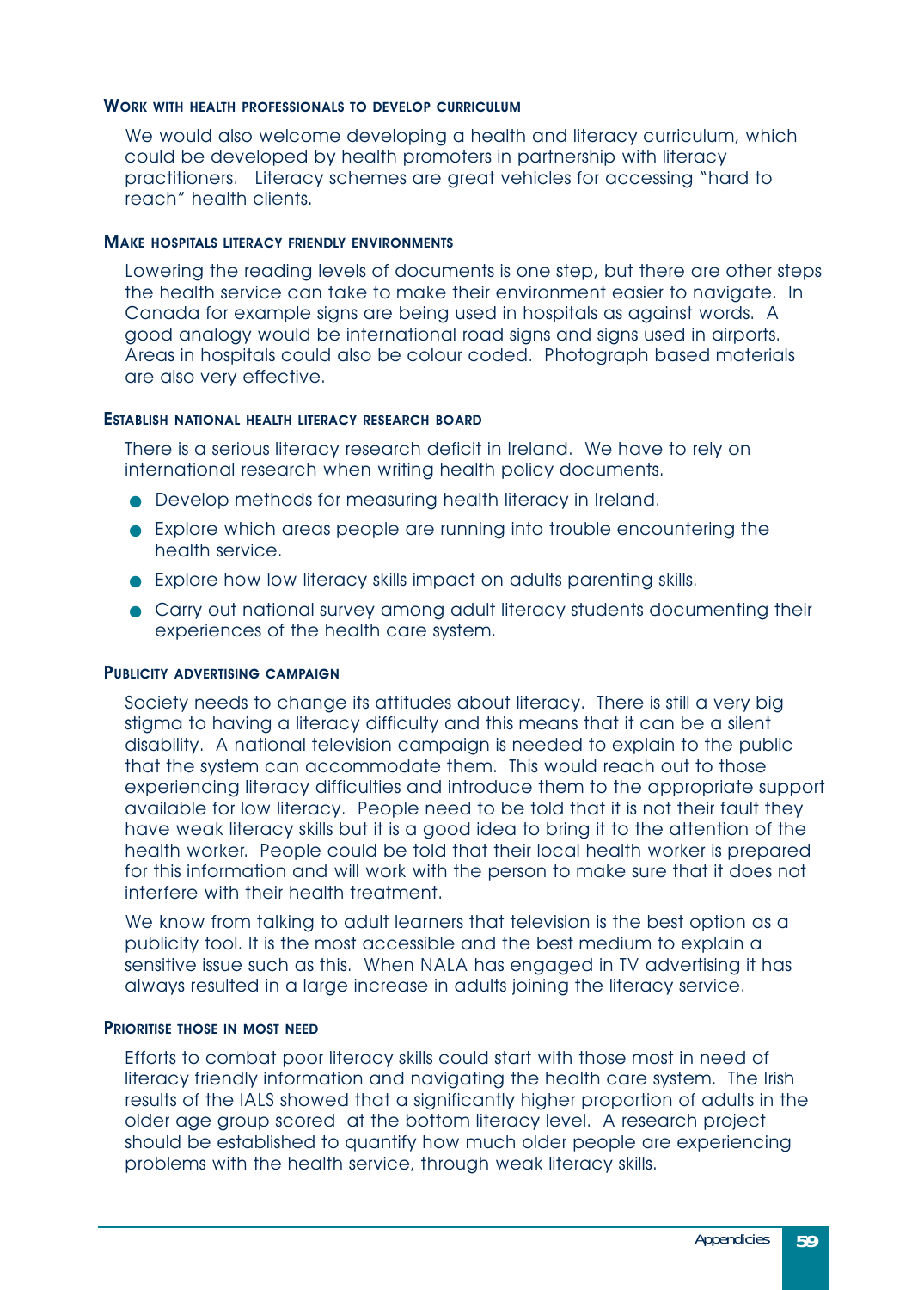# <span id="page-59-0"></span>**Appendix D Check list for easy to read materials – Source: Maine AHEC Health Literacy Centre.**

#### **ORGANISATION:**

The cover or title page indicates the core content and the intended audience.

Action steps or desired behaviours are immediately evident.

Major points are limited overall, as in any section or page of a longer document. Information is organised and presented from a users perspective: i.e, it is 'chunked' and sequenced in a way logical to the intended users.

Headers and summaries aid organisation and provide message repetition

#### **WRITING STYLE**

Writing style uses active – voice, conversational style, vivid nouns and verbs, pronouns, friendly tone.

There is little or no technical jargon, and where necessary, it is explained.

Words and sentences are short – but not to the point of being 'choppy'. Readability is reasonable for the audience intended.

Bullets are used for lists.

#### **APPEARANCE: TEXT/ PRINT**

The pages and /or sections look uncluttered. There is ample white space, generous margins, and no more than five inches of type running horizontally across the page.

The print is at last 12 to 14 point with a serif. Clean, simple letter styles are used. Maximum of 2 or 3 diverse styles on a page.

Lower case letters (not all capitals) are used throughout. Emphasis is achieved with boxes, lines, bolding different typefaces or increased print size as appropriate.

#### **ILLUSTRATION**

Illustrations are used to attract attention and re-emphasise the text.

Illustrations are simple, without unnecessary clutter, and fit the intended audience.

#### **APPEAL**

The piece is culturally and age appropriate.

The piece matches as closely as possible the logic, language and experience of the intended audience.

The material engages the readers, perhaps by using a dialogue or story format or testimonials, perhaps by inviting interaction (e.g. with questions or actions to take).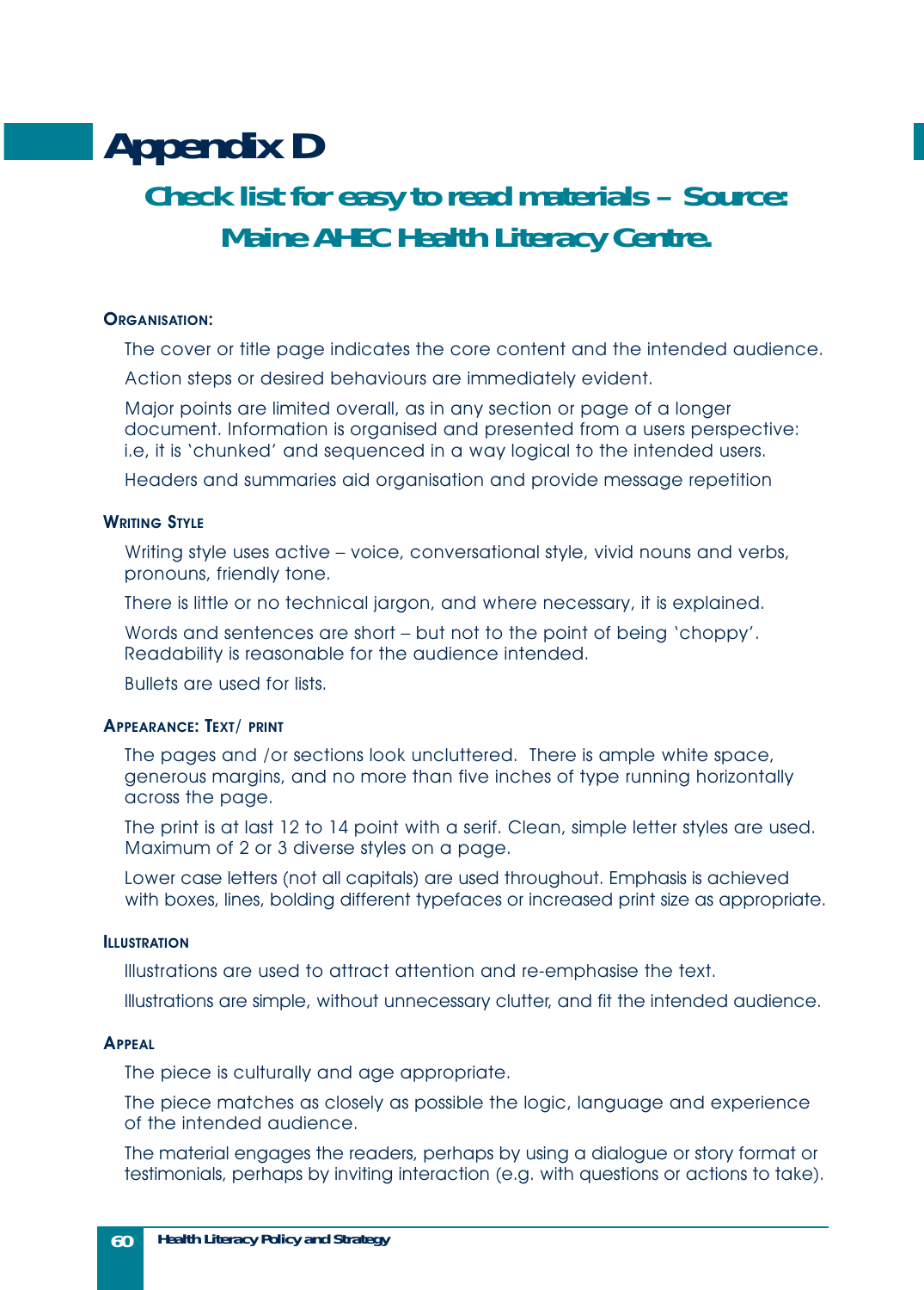# <span id="page-60-0"></span>**Appendix E Draft Health Literacy Training Plan**

#### **Aim of training:**

- To raise awareness among a representative group of health care providers and health promotion staff
- To create a clear understanding of the quality of communication required to meet the needs of patients with literacy difficulties
- To learn new communication skills.

Like the NALA Literacy Awareness Training learners would also be involved in this training.

#### **Issues explored would include:**

- Extent of literacy in Ireland and comparisons with international countries
- What are the causes of low literacy skills
- Reality behind the literacy statistics
- How low literacy skills impact on a person's health care
- How plain language can make a difference
- Why is there a heavy reliance on the written word in health care
- Explore strategies for building rapport and collaborating with patients.
- How to assess material- role of Readability tests.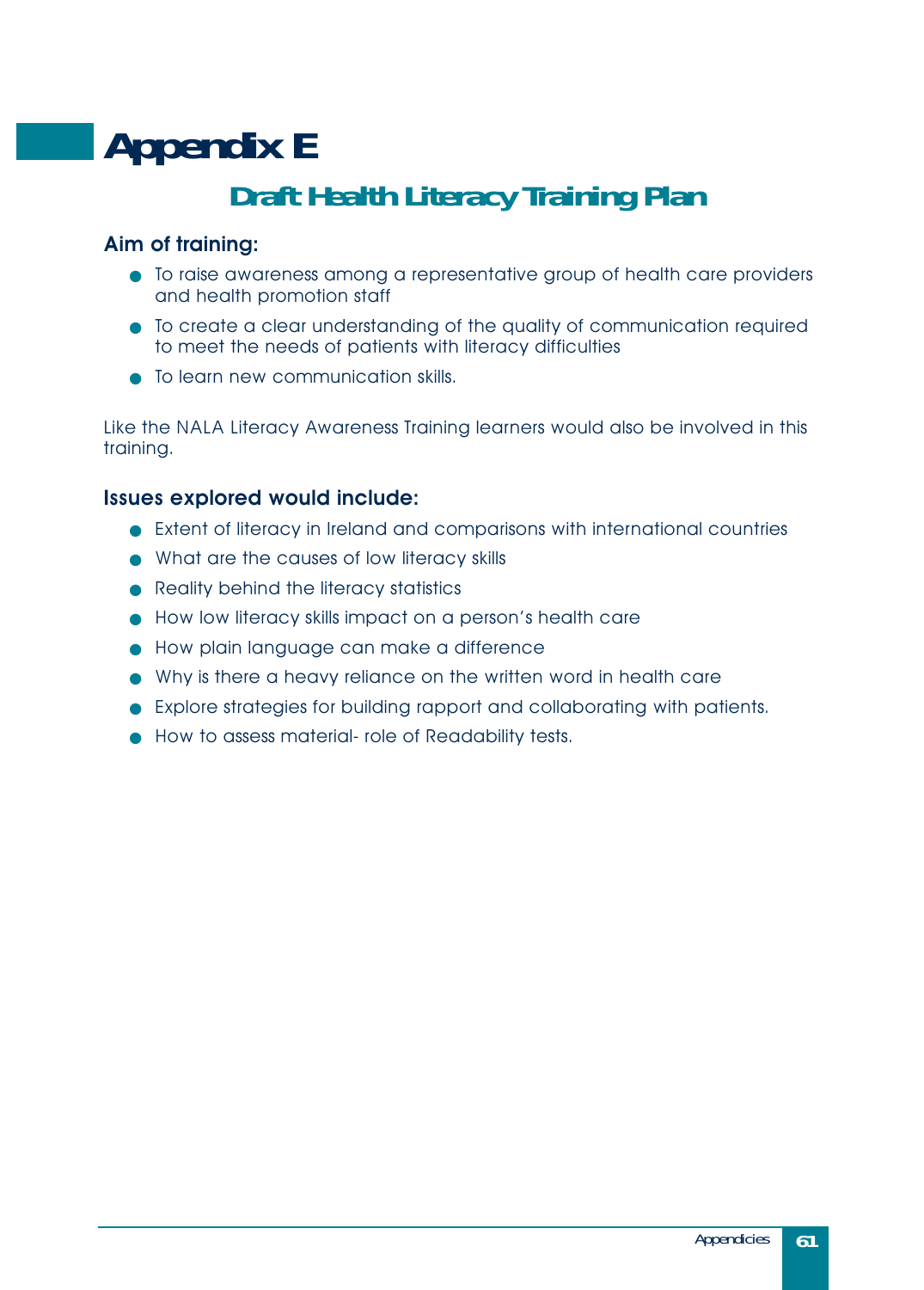# <span id="page-61-0"></span>**Appendix F**

### **Glossary of Terms**

**ABE** – Adult Basic Education - refers to the development of competence in adult skills that are need to full take part in society such as literacy numeracy, communications,

**ADM** - Area Development Management – a statutory organisation set up by the Department of An Taoiseach which funds and oversees local development projects

**AEOA** - Adult Education Organisers Association

**ALO** - Adult Literacy Organiser

**Breastcheck** – responsible for the National Breast Screening Programme that aims to reduce breast cancer related deaths in women

**Dental Health Foundation Ireland** – Government funded organisations promoting better dental health

**DES** – Department of Education & Science

**FSAI** - Food Safety Authority of Ireland – statutory body establish top over see the improvement of food safety

**Health Boards** – established under the Health Act 1970 for the administration of the health services in the State. There are currently 10 health boards established in Ireland.

**Health system** – term used to describe agencies that provide health services or whose actions have an impact on health

**HRB** – Health Research Board – provides advice on health research and related matters.

**IALS** - International Adult Literacy Survey

**ICCPE** - Irish Centre for Continuing Pharmaceutical Education

**Library Council** – Organisations for the development of libraries

**Literacy Implementation Group** – committee established to oversee the implementation of the adult programmes of the White Paper

**NAPS - National Anti-Poverty Strategy** – government medium term plan to tackle poverty

**NDP** – National Development Plan 2000-2006- government medium term plan for economic and social development

**Out-patient** - A patient who attends a hospital clinic for treatment and is not admitted to the hospital.

**OECD** - Organisation for Economic Co-operation and Development

**VEC** - Vocational Education Committees – managing adult and further education

**VTOS -** Vocational Training Opportunities Scheme

Western Health Board – public health services operation and management organisation for the western region

**White Paper** - Government policy document outlining the plan for the future of adult education

**Youthreach** – refers to local training units, in different centres around Ireland, providing vocational and basic skills to early school leavers under18 years of age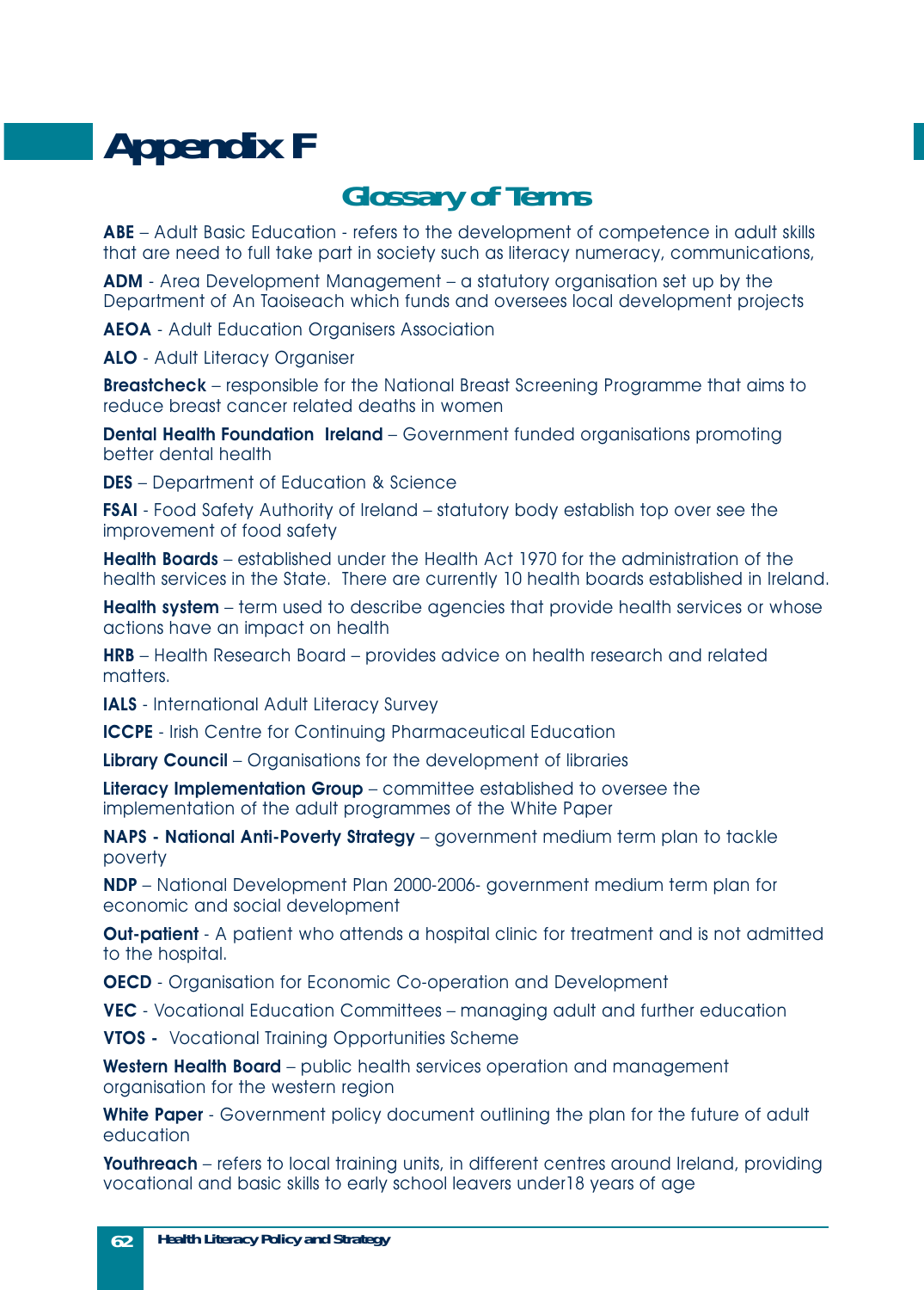# <span id="page-62-0"></span>**Bibliography**

Davis, T,. Crouch, M,. Wills, G,. & Miller, S. (1991). " Rapid assessment of literacy levels of adult primary care patients." Family Medicine, 23 (6), 433-435.

Department of Education and Science (1997) International Adult Literacy Survey: Results for Ireland. Stationery Office, Dublin.

Department of Health and Children (2001) Making Knowledge Work for Health a Strategy for Health Research, Dublin Stationery Office.

Department of Health and Children, (2000) National Health Promotion Strategy 2000- 2005, Dublin Stationery Office.

Department of Health and Children (2001) New Health Strategy, Dublin Stationery Office

Department of Health and Children (2001) Primary Care: A New Direction, Dublin Stationery Office.

Department of Health and Children (1994) Shaping a Healthier Future- A strategy for effective health care in the 1990s, Dublin Stationery Office.

Department of Health and Children (2002) Traveller Health, a National Strategy, 2002 – 2005

Department of Social Community and Family Affairs (1997) National Anti-poverty Strategy- Sharing in progress, Dublin Stationery Office.

Doak CC,. Doak LG,. Root JH.(1995) Teaching Patients with low literacy skills 2nd edition Philadelphia, Pa: JB Lippincott.

Friel S., Nic Gabhainn S. and Kelleher C. (1999) The National Health and Lifestyle Surveys:survey of lifestyle attitudes and nutrition and the Irish health behaviour in schoolaged children (SLAN and HBSC) Galway: Centre for Health Promotion Studies; National University of Galway.

Green, L & Kreuter, M (1999) . Health Promotion Planning: An Educational and Ecological Approach. 3rd Edition. Mountain View, CA: Mayfield Publishing Company.

Hohn, Drew, Marcia., (1996-1997). Empowerment Health Education in Adult Literacy: A guide to public health and Adult Literacy Practitioners, Policy Makers and Funders.

James, K. (2001) Prescribing learning. A guide to good practice in learning and health.

Kunsch, Jungeblut, A. Jenkins, L., (1992) National Adult Literacy Survey in Adult Literacy. American Department of Education, Office of Educational Research and Improvement.

Mc Dougal Jennifer ( 1995) Information for Health, Access to health care information services in Ireland, Library Association of Ireland

National Adult Literacy Agency (1998) Access and Participation in Adult Literacy Schemes.

National Adult Literacy Agency Annual Referral Guide , NALA Resource Room, Dublin 1.

National Adult Literacy Agency Information Pack, NALA Resource Room, Dublin 1.

National Adult Literacy Agency (1999) Writing and Design Tips, NALA Resource Room, Dublin 1.